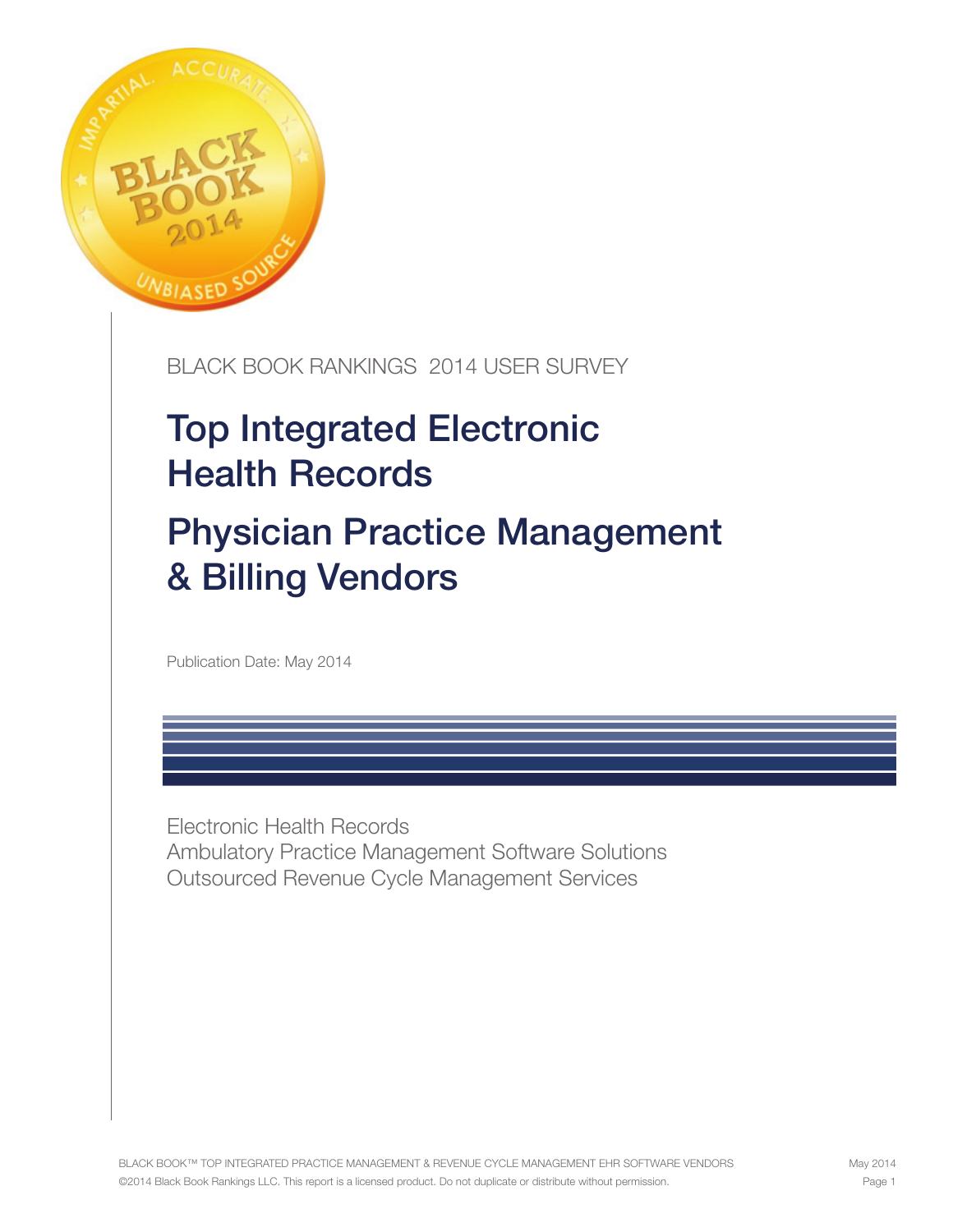#### 2014 Black Book Integrated Practice Management – Revenue Cycle Management EHR Software Top Vendors Report

Black Book™ annually evaluates leading health care/medical software and service providers across 18 operational excellence key performance indicators completely from the perspective of the client experience. Independent and unbiased from vendor influence, more than 380,000 healthcare IT users are invited to contribute to various annual customer satisfaction polls. Suppliers also encourage their clients to participate to produce current and objective customer service data for buyers, analysts, investors, consultants, competitive suppliers and the media. For more information or to order customized research results, please contact the Client Resource Center at +1 727.953.3355 or info@Brown-Wilson.com

© 2014, 2013 Black Book Rankings LLC All Rights Reserved.

Reproduction of this publication in any form without prior written permission is forbidden. The information contained herein has been obtained from sources believed to be reliable. Brown-Wilson Group, Inc. the parent corporation of Black Book™, Black Book Rankings LLC, Black Book Market Research LLC, and The Black Book of Outsourcing®, disclaims all warranties as to the accuracy, completeness or adequacy of such information. Brown-Wilson Group shall have no liability for errors, omissions or inadequacies in the information contained herein or for interpretations thereof. The reader assumes sole responsibility for the selection of these materials to achieve its intended results. The opinions expressed herein are subject to change without notice. Brown-Wilson Group's unrivaled objectivity and credibility is perhaps your greatest assurance. At a time when alliances between major consultancies and suppliers have clouded the landscape, Brown-Wilson Group remains resolutely independent. We have no incentive to recommend specific EHR PM/RCM software vendors. Our only allegiance is to help you achieve the results you want

with the best possible solution.

For more information, visit www.BlackBookRankings.com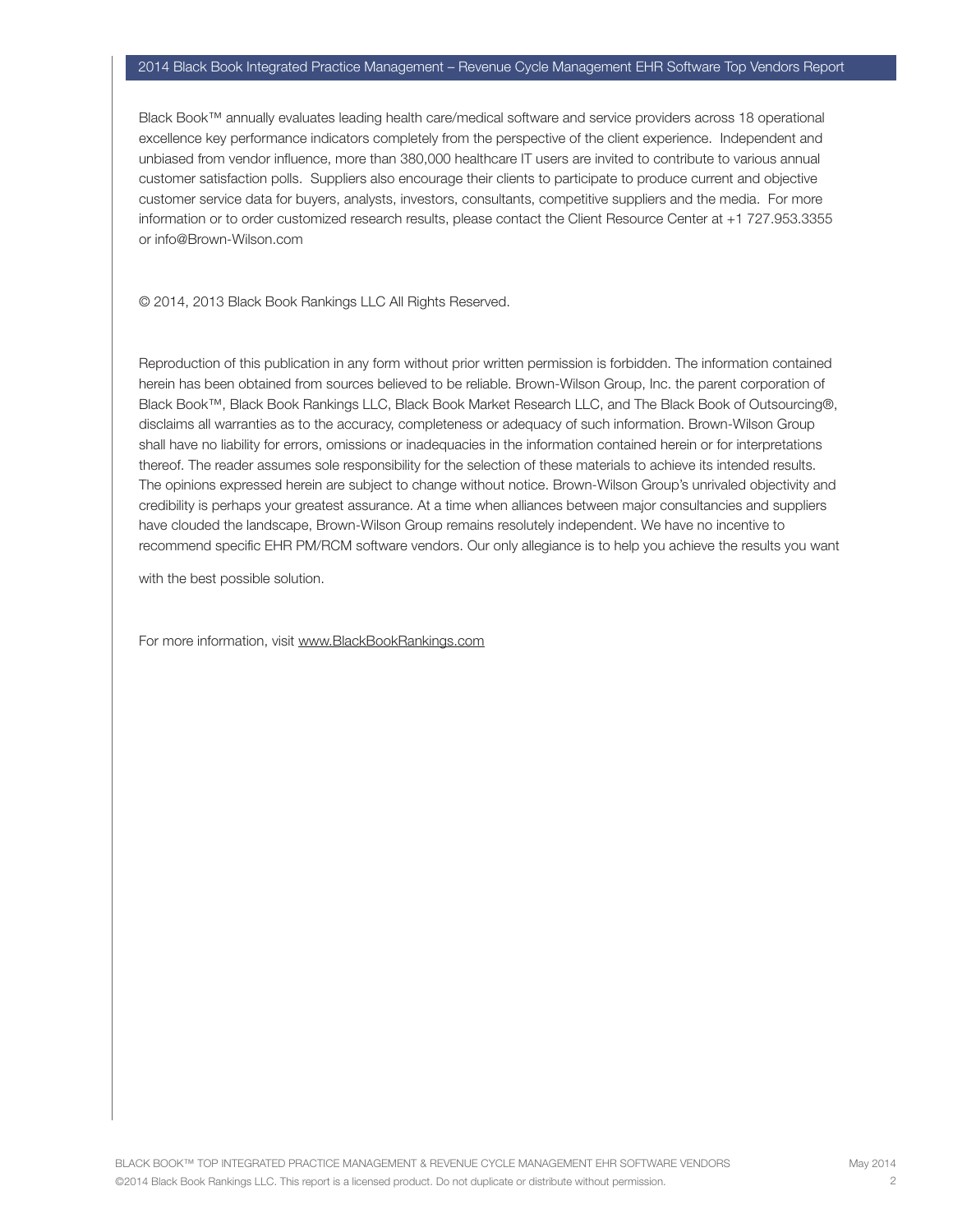#### 2014 Black Book Integrated Practice Management – Revenue Cycle Management EHR Software Top Vendors Report

### TABLE OF CONTENTS

| 2014 Black Book EHR Practice Management RCM Users<br><b>Survey Results Overview</b> |
|-------------------------------------------------------------------------------------|
|                                                                                     |
|                                                                                     |
|                                                                                     |
|                                                                                     |
| How The Data Sets Are Collected                                                     |
| Understanding The Statistical Confidence of Black<br><b>Book Data</b>               |
| Who Participates in the Black Book<br><b>Ranking Process</b>                        |
| <b>Comparative Vendor Analysis - EHR PM/RCM</b>                                     |
| Top 20 Seamless RCM PM EHR System Vendors                                           |
| Top #1 EHR PM/RCM Vendor Overall, Top Vendors<br>By Four Functional Subsets         |
| Top 20 EHR PM/RCM Vendors, Ranked<br>List 1 Through 20                              |
|                                                                                     |
|                                                                                     |
| Summary of Criteria Outcomes                                                        |
| Top Score Per Individual Criteria                                                   |
|                                                                                     |

### TABLE OF FIGURES

| <b>Figure 1:</b> Comprehensive EHR PM/RCM Vendors Defined - 16     |
|--------------------------------------------------------------------|
| <b>Figure 2:</b> Key to Raw Scores - 16                            |
| <b>Figure 3:</b> Color-Coded Stop Light Dashboard Scoring Key - 16 |
| <b>Figure 4:</b> Raw Score Compilation and Scale of Reference - 16 |
| <b>Figure 5:</b> Scoring Key - 17                                  |
|                                                                    |

### TABLE OF TABLES

| Table 1: Top 20 EHR PM/RCM Vendors 2014 - 18           |
|--------------------------------------------------------|
| <b>Table 2:</b> Summary of Criteria Outcomes - 19      |
| <b>Table 3:</b> Top Score Per Individual Criteria - 21 |

### TABLE OF INDIVIDUAL KEY PERFORMANCE INDICATOR, TOP TEN HIGHEST MEAN BY KPI *Table Vendor Overall Preference/Vertical Industry Recommendations*

| Table 5: | Innovations - 26                                                          |
|----------|---------------------------------------------------------------------------|
|          | <b>Table 6:</b> Training - 27                                             |
|          | <b>Table 7:</b> Client Relationships and Cultural Fit - 28                |
|          | <b>Table 8:</b> Trust, Accountability and Transparency - 29               |
| Table 9: | Breadth of Offerings, Client Types, Delivery                              |
|          | Excellence - 30                                                           |
|          | <b>Table 10:</b> Deployment and Outsourcing Implementation - 31           |
|          | Table 11: Customization - 32                                              |
|          | <b>Table 12:</b> Integration and Interfaces - 33                          |
|          | <b>Table 13:</b> Scalabililty, Client Adaptability, Flexible Pricing - 34 |
|          | <b>Table 14:</b> Compensation and Employee Performance - 35               |
|          | <b>Table 15: Reliability - 36</b>                                         |
|          | Table 16: Brand Image and Marketing Communications - 37                   |
|          | <b>Table 17: Marginal Value Adds - 38</b>                                 |
|          | <b>Table 18: Viability - 39</b>                                           |
|          | <b>Table 19:</b> Data Security and Backup Services - 40                   |
|          | <b>Table 20:</b> Support and Customer Care - 41                           |
|          | <b>Table 21:</b> Best of Breed Technology and Process                     |
|          | Improvement - 42                                                          |
|          |                                                                           |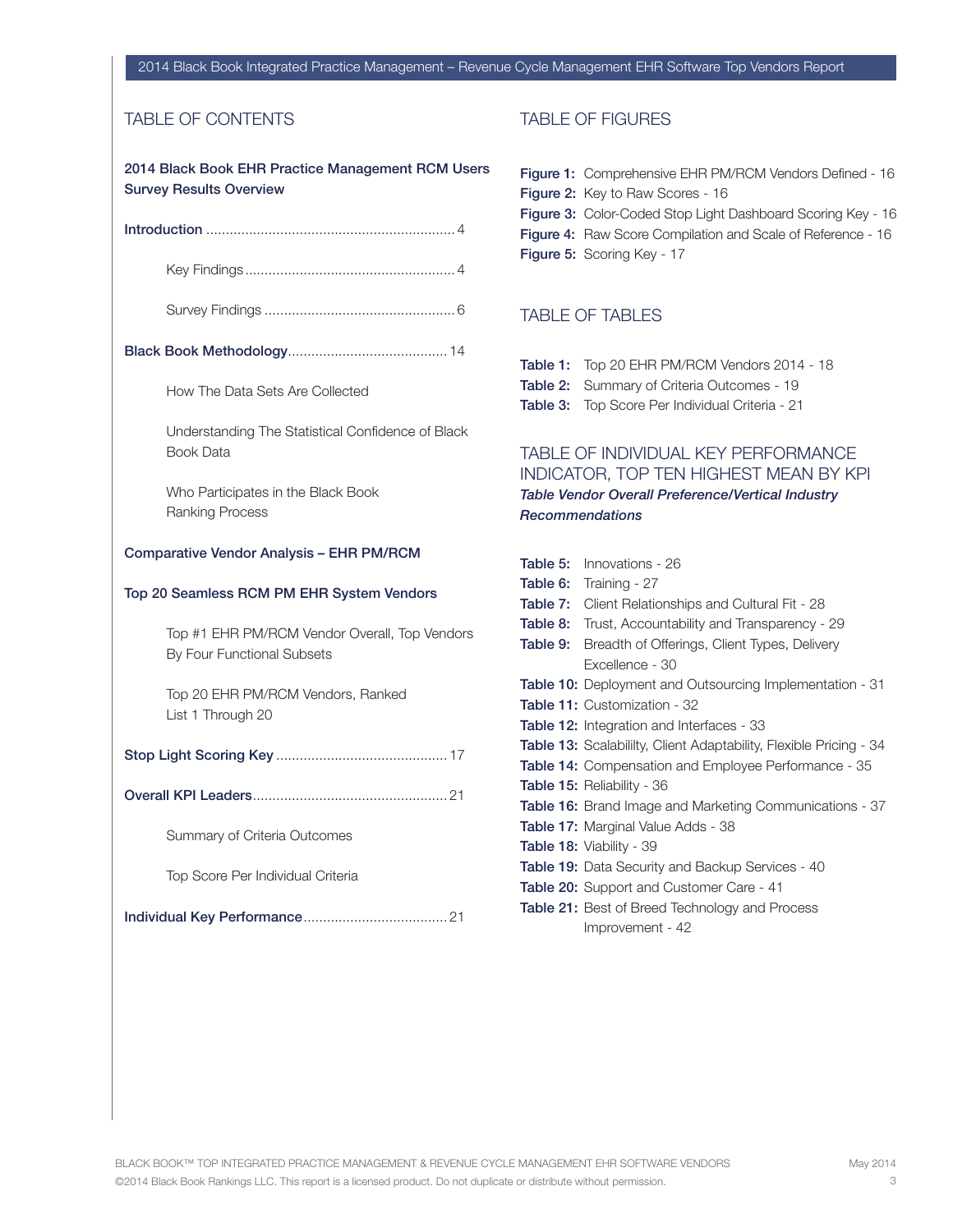## Introduction

Black Book™ gathers insights via an interactive online survey and related telephone discussions and follow-up polling. The result is intended to serve as an annual barometer of the IT client satisfaction and managed services experience of medical groups, hospitals, clinicians, physicians, administrators, financial officers and technology professionals in the healthcare industry.

The largest user opinion poll of its kind in healthcare Black Book collects over 400,000 viewpoints on information technology vendor performance annually. In this segmented survey of healthcare financial leaders, over 8,000 respective administrative/financial/technology support staff of hospitals and physician practices contributed their perceptions to Black Book™ between October 2013 and March 2014 to measure outcomes and integrated performance in the Revenue Cycle Management/Billing, Practice Management and Electronic Health Record technology continuum.

In a series of eight research reports on the 2014 State of the Revenue Cycle Management industry, Black Book™ is releasing comprehensive findings of users on the trends and directions of hospitals and physician practices, as well as the top ranked vendors in customer satisfaction and client experience.

## Key Survey Finding: 90% Solo and Small Physician Practices With In-House Billers & Collectors Expect to Outsource Most or All of Their Medical Billing Functions in the Next 24 Months.

42% of all small physician practices (1 – 5 practitioners) with employed billing staff hope to move billing out-ofhouse to an outsourcer in next twelve months;

When outsourcing the billing and collection functions, 99% of physicians surveyed prefer a US-based vendor account manager to interface with practice staff, and 94% of physicians prefer an onshore (US-based) call center liaison for their patients;

However, 91% of physicians prefer that the cheapest outsourcing options (onshore, offshore or nearshore) for back office and data processes are utilized when no human interaction is conducted with the practice or patients; and

For solo and small practices planning to retain in-house billing functions, 82% aim to integrate physician practice management, billing services and EHR into a single vendor solution if possible by January 2016.

Additionally, 81% of physician practices, whether networked, independent or part of a large group or hospital system anticipate declining-to-negative profitability in 2015 due to diminishing reimbursements and underutilized or inefficient billing and records technology.

Over the past year, the overwhelming desire to keep practices from being acquired or selling out has changed drastically. In May 2012, nine out of ten independent physicians wanted to maintain independence from hospital or larger group practice acquisition. Profit challenges have forced the number of practices actively seeking acquisition in Q3 2014 to more than triple, with almost one in three practices that are still independent looking to sell out to another entity by the end of CY 2015.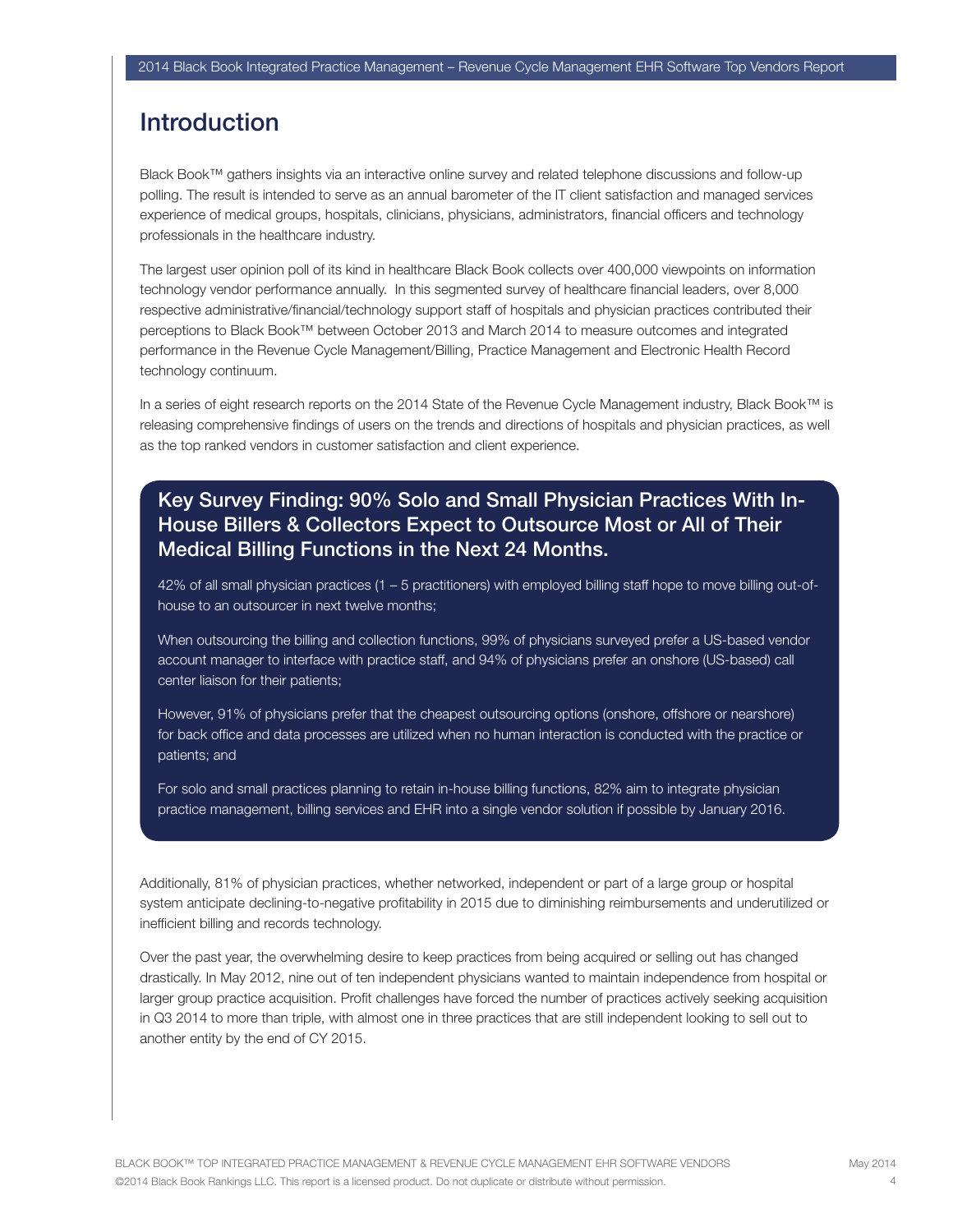#### 2014 Black Book Integrated Practice Management – Revenue Cycle Management EHR Software Top Vendors Report

- Solo practitioners, the long hold out against acquisition, are shifting their plans, primarily because their technology, staff, and operational workflows are not equipped to deal with rising costs and declining reimbursements. Added to these issues are Affordable Care Act impacts, coding and documentation changes, EHR replacements ICD-10 issues, and new payment reforms.
- Paradoxically, 62% of solo physicians that are steadfast in rejecting all acquisition offers also declare they possess minimal office technology and have no plans to acquire EHRs, practice management, billing software and collection systems within the next 24 months, down from 76% in 2013.
- 91% of business managers fear that the ramifications of their outdated and/or auto-piloted revenue cycle management systems, particularly those not integrated to EHRs, will force their physician to sell the entire practice operation to a larger physician group or hospital within 12 months or face practice dissolution.
- 87% of business managers are certain their old practice management and revenue cycle cannot accommodate upcoming regulatory requirements and updates (unchanged from 2013). Nearly 98% state the practice's financial software and workflows are unprepared for ACO participation, just slightly improved from the 100% unprepared for accountable care involvement last year.
- 90% of business managers in practices still independent confirm that an innovative, seamless RCM/PM/EHR system would ensure long term practice independence, and greatly improve productivity and profitability.
- 83% of physicians disagree with the business managers' collective forecast and do not see a seamless RCM/ PM/EHR implementation as the silver bullet to save the practice from acquisition. 7% of independent physicians vehemently refuse to consider new technology purchases until they are acquired or close the practice, whichever comes first, a shift from the 14% of independent physicians that refused in early 2013.
- 92% of Hospitals and 95% of Large Physician Groups procuring independent physician practices find there was little/no useful salvageable technology (EHR, PM, or RCM) in the acquisition of practice assets.
- 74% of practices acquired in last 12 months had attempted an EHR or upgraded PM implementation. 72% of independent practices believe an attempted technology upgrades or implementations were necessary to improve practice value prior to an acquisition. 95% of independent physicians claim that short sighted IT acquisitions, as part of their practice sell off plans to hospitals and larger clinics, actually devalued their practice worth. 99% failed to get the EHRs to a highly functional level before acquisition. Only 7% achieved Meaningful Use 1.
- 82% of independent physicians blame declining profitability as the reason they resist acquiring modern practice management/RCM and EHR. Of those on track for acquisition, 100% are holding off on all technology and software purchases.
- 95% of all independent physicians consider outsourcing revenue cycle management services and technology processes as the most sensible solution as they consider being acquired or attempting to survive as an autonomous entity.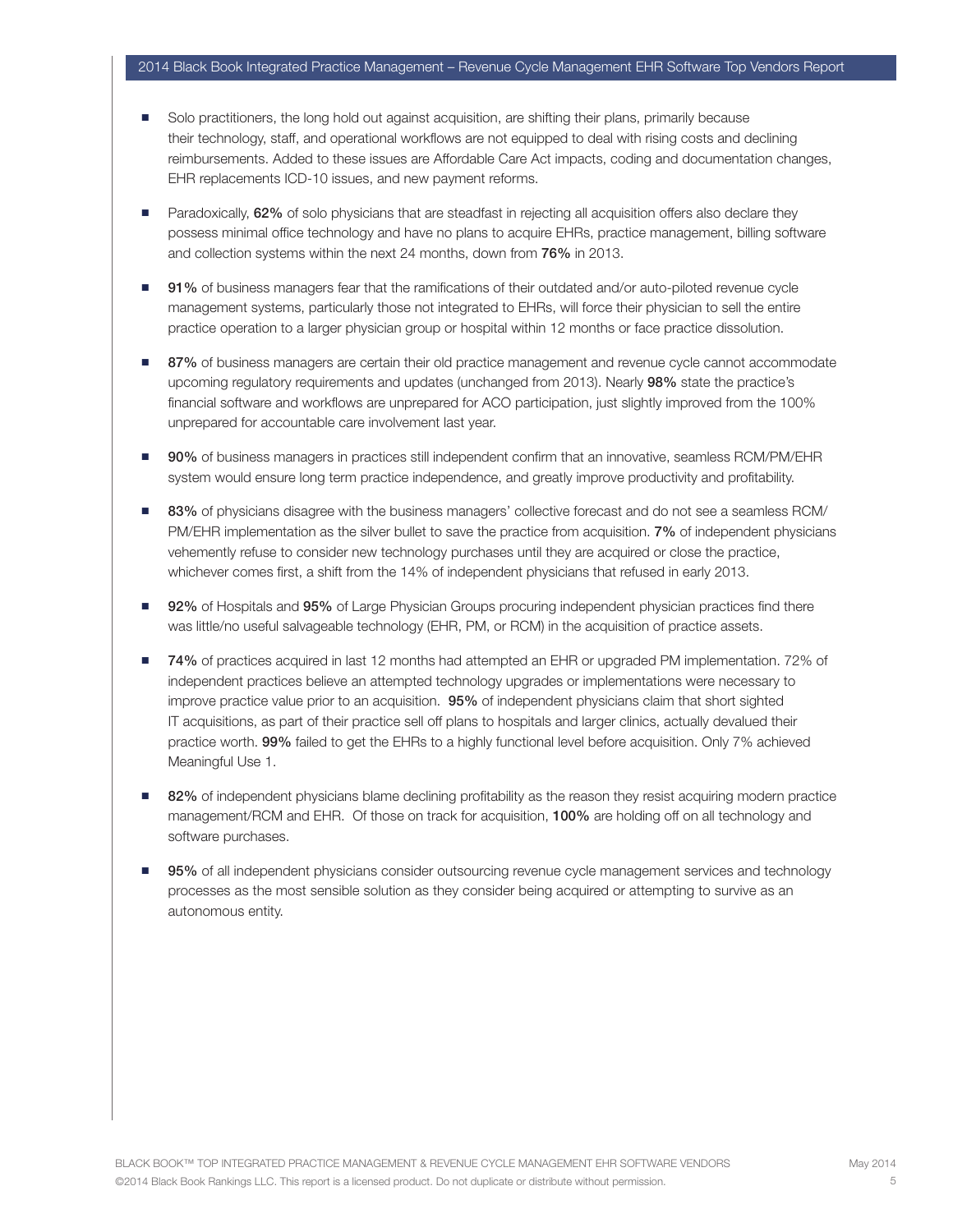## Additional Key Findings: Improving Practice Performance With Seamless RCM/EHR

- 89% of all Physician practices agree their billing and collections systems/processes need upgrading.
- 21% are considering an upgrade of their RCM software within 6 -12 months. 88% expect a current RCM system upgrade within 6 months.
- 90% of those seeking an RCM PM upgrade or system change out are only considering an EHR centric module.
- 33% are considering using a Consultant to assist in integrations, transformations or new product implementations.
- 64% of physician practices are considering a combination of new software and outsourcing services to improve their RCM systems.

More than half of practices with over 10 physicians or more have budgeted (or plan on increasing expenditures) for consultants specializing in RCM/PM integrations/transformations, as well as recommendations on outsourcing part or all of their processes, ACO participation, RCM upgrades, EHR and HIE connectivity, and software selections.

#### State of EHR/RCM/PM Transformation & Replacement Market

Revenue cycle management (RCM) is the life force of any practice, solo or group, private or nonprofit. Effective patient registration, insurance and benefit verification, charge capture, and claims processing are essential to maintaining practice viability.

The advantages of physicians implementing a seamless electronic practice management (PM) system along with Electronic Health Records (EHR) software are becoming more and more apparent. Doing so can improve patientphysician relationships, as these systems can give patients access to their medical records, lab results, and allow for better interaction with physicians.

90% of physicians currently replacing their EHRs are seeking a seamless single source vendor, and prefer vendors that offer software, outsourcing, and consulting options in their EHR/RCM/PM transformation.

93% of practices achieving meaningful use 1 attestation and highly satisfied with EHR vendor performance agree that fully-integrated practice management/revenue cycle management systems equipped with EHR software is the key to ensuring practice survival and even independence from hospital or large group acquisition.

As evidenced by the growing number of meaningful use failures and immature EHR systems dropping off the competitive market, far too many EHR's claimed to integrate seamlessly into practice and revenue cycle management systems. Fewer systems had evidence of seamless integration across revenue cycle management, clinical communications and analytics solutions.

Transferring patient charges from the electronic health record (EHR) to your practice management (PM) and RCM system should be seamless. Electronically transmitting data is an example of efficient workflow. However, many EHR vendor products are forcing physicians to use labor-intensive activities, repetitive processes, paper work and redundant data input.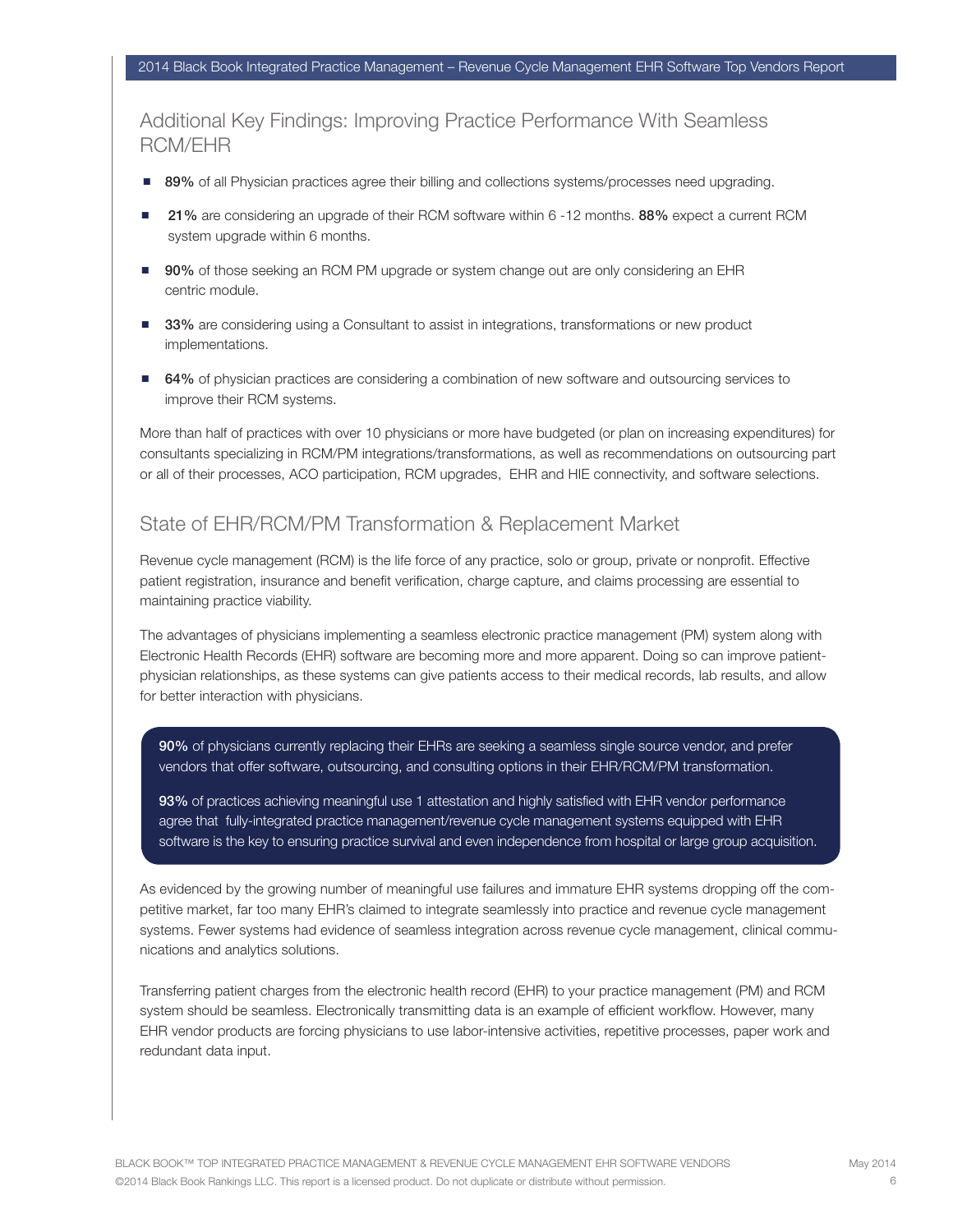Practice management systems can make medical billing more efficient with integrated billing software, improving accounts receivable from patients, insurance companies, Medicare, and reforms such as Accountable Care participation. Billing and coding tools within a system can transform the physician practice by eliminating the need for your medical billers to sift through the ICD9/10, HCPCS, Medicare CPT and payer fee schedules, freeing up staff to conduct other revenue generating activities.

An elite group of both cloud-based and legacy system practice management, electronic health records (EHR), and medical billing software and services for medical groups are making the grade. Products are connecting providers to their patients and one another through a fully-integrated, digital healthcare ecosystem that can be accessed on any browser or device. These innovative systems are transforming thousands of physicians increase collections, streamline operations, acclimate to reimbursement reforms, provide productive workflows, and improve patient care.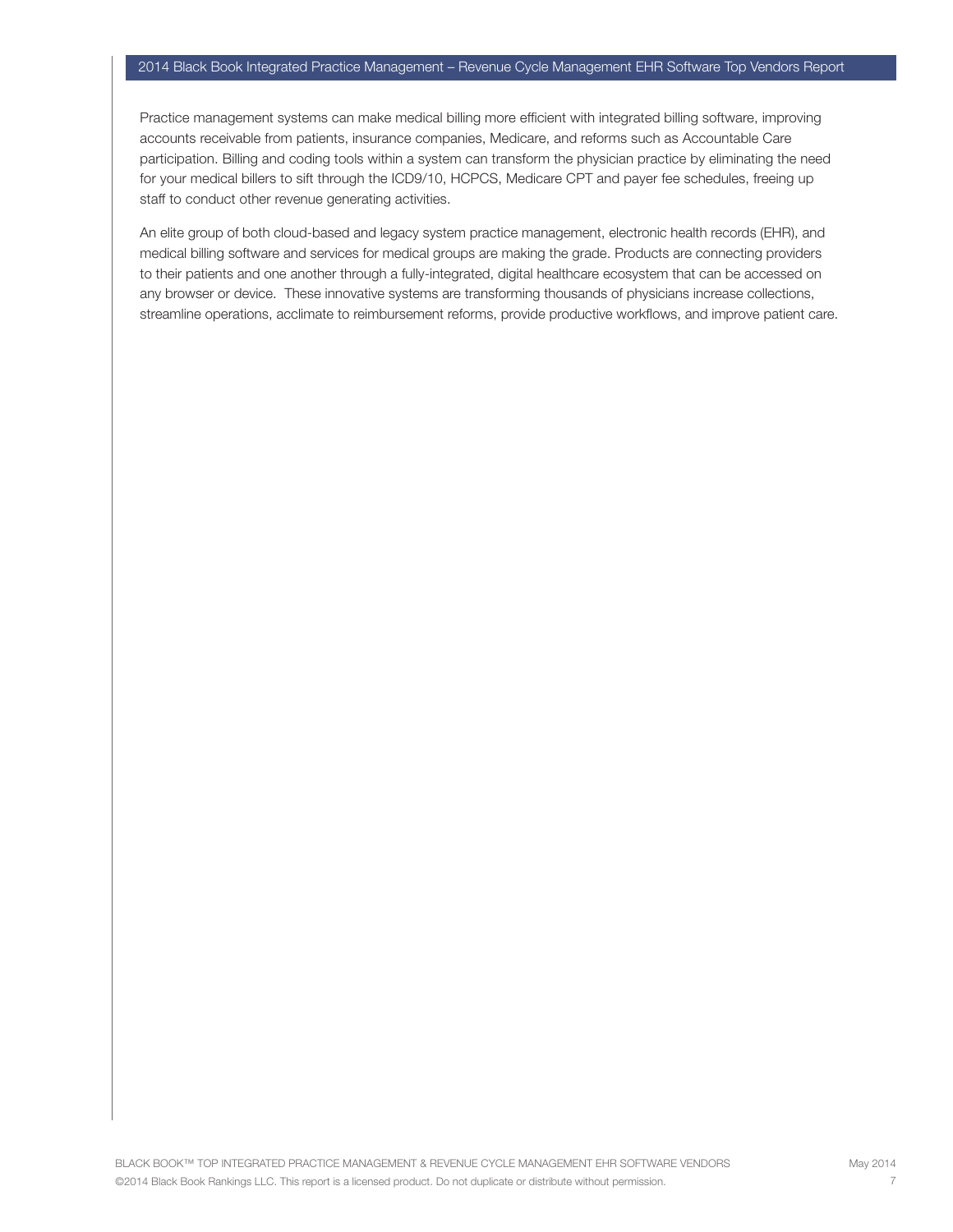| Services (2014-2015) | Primary Goals of Physician Practice acquiring new RCM Software or Outsourced        | <b>Strongly Prefer</b> |
|----------------------|-------------------------------------------------------------------------------------|------------------------|
|                      | Upgrade RCM/PM Only<br>Upgrade RCM/PM/EHR Collectively                              | 22%<br>47%             |
| 2                    | <b>Outsource RCM (Full Enterprise</b><br>Part RCM Software Upgrade/Some Outsourcing | 63%<br>91%             |
| 3                    | Seamless RCM/Practice Management/EHR<br>Prefer One Vendor for RCM/PM/EHR Solution   | 67%<br>91%             |

Practices Confirming RCM/PM/EHR Activities (Change Within Next 12 Months)

Vetting a seamless EHR/RCM/PM solution is extremely complex as many physicians have discovered that after purchasing a solution set, they are unable to do much of what was promised and even less has been delivered. The lagging EHR vendors are mainly built to compliance specifications and providers are finding these are completely unusable for a practice with regular workload. The practice management module looks appropriate but they can be very fragmented and physicians complain of going through several applications and screens to accomplish even simple tasks. The after-purchase service provided by supposedly seamless EHR/RCH/PM vendors can be very generic, particularly among the newer start up cloud EHRs. Resolutions and customer service via the phone are said to be difficult with vendors that are not proficient in seamless delivery models. Interoperability and connectivity issues should be addressed prior to implementations as over 40% of practices report issues continuing past the six month point with simple lab reporting and submitting claims to Medicare.

### New PR/RCM Software Acquisitions (Implemented in Last 12-36 Months)

 $\overline{a}$ 

| <b>Status of Practice Improvements</b>                                                 |                        |                 |  |
|----------------------------------------------------------------------------------------|------------------------|-----------------|--|
| Situation/Insight                                                                      | <b>After 12 Months</b> | After 24 Months |  |
| Still in New User Survival Mode                                                        | 55%                    | 11%             |  |
| Cannot customize due to staffing issues/turnover                                       | 84%                    | 13%             |  |
| Will not maximize RCM software (ever)                                                  | 43%                    | 10%             |  |
| Cannot integrate practice technologies                                                 | 62%                    | 39%             |  |
| Limited data building and underutilized features                                       | 94%                    | 80%             |  |
| Mastered basic and intermediate tasks so that returnon<br>investment is being realized | 75%                    | 87%             |  |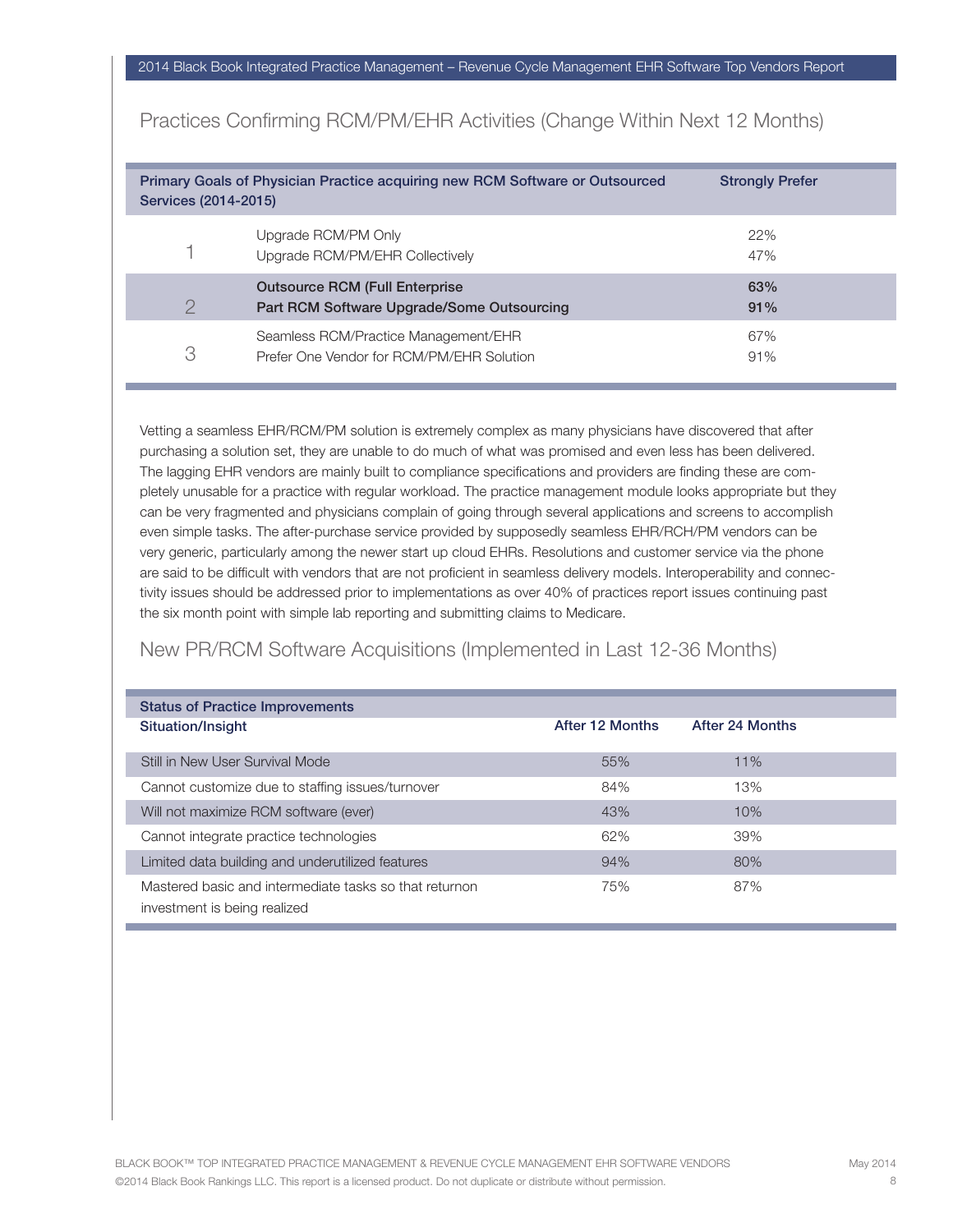Immediate Improvements To Practice Realized After RCM Implementation & Transformation Initiatives

Top Improvements Noted after Integrated Practice Management and Billing Solution Transformation Activities, Software versus Outsourcing Services

| <b>Task</b>                                   | <b>New Billing</b><br><b>Software</b><br>Implemented | <b>New Billing</b><br><b>Outsourcing</b><br><b>Services</b> |  |
|-----------------------------------------------|------------------------------------------------------|-------------------------------------------------------------|--|
| <b>Perform Collections</b>                    | 11%                                                  | 98%                                                         |  |
| Perform Audits A/R & Charge Lags              | 14%                                                  | 95%                                                         |  |
| Follow up on Appeals and Denials              | 10%                                                  | 91%                                                         |  |
| Improve Coding & Compliance                   | 64%                                                  | 89%                                                         |  |
| Post Payments                                 | 46%                                                  | 86%                                                         |  |
| Productivity & Rebalanced Workflows           | 67%                                                  | 85%                                                         |  |
| Review Payer Denials and Rejections           | 12%                                                  | 83%                                                         |  |
| <b>EMR Charge Sweeps &amp; Reconciliation</b> | 60%                                                  | 81%                                                         |  |
| Accurate and Actionable Daily Reports         | 48%                                                  | 80%                                                         |  |
| Payment Resolution                            | 65%                                                  | 75%                                                         |  |
| Filing Insurance Claims (Primary & Secondary) | 71%                                                  | 73%                                                         |  |
| Resolve Rejections                            | 79%                                                  | 68%                                                         |  |

Source: Black Book™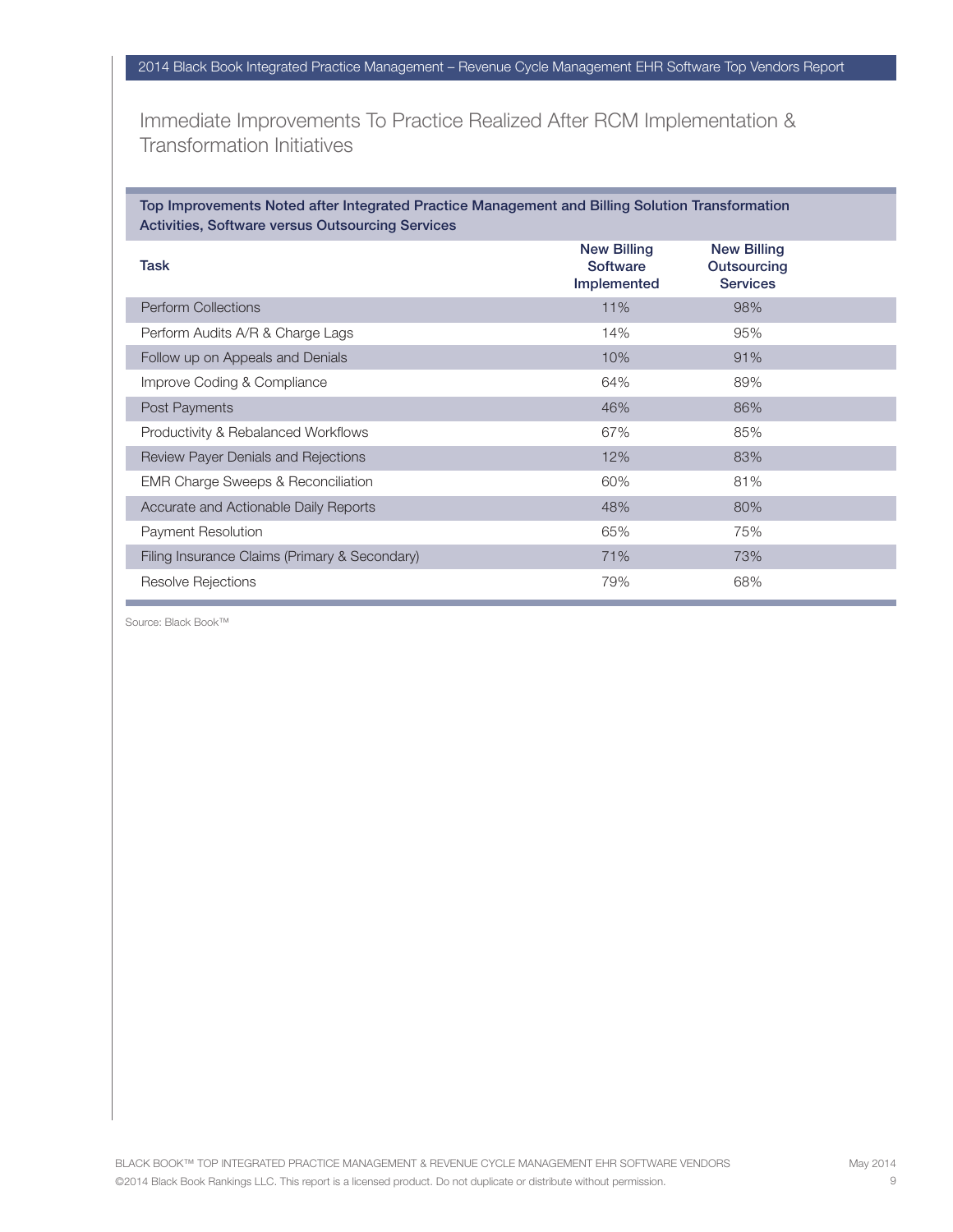## RCM Satisfaction By Practice Speciality Type

Primary care (general practice, family practice, pediatrics, geriatrics, internal medicine) report highest satisfaction and ROI from RCM/EHR/PM implementations within last twelve months. Surgical specialists and least satisfied with RCM/PM options for seamless EHR, followed by physician practices in the medical specialties.

#### Industry Evolution To End-To-End PM/RDCM/EHR Vendors Top Ten Offerings To All Specialities Responding

| Vendor              | <b>Primary Care</b><br>(General, Peds, IM) | <b>Medical</b><br><b>Specialities</b> | <b>Surgical</b><br><b>Specialities</b> |
|---------------------|--------------------------------------------|---------------------------------------|----------------------------------------|
| <b>KAREO</b>        | $\overline{A}$                             | $\overline{A}$                        | $\overline{A}$                         |
| CARE360 QUEST       | A                                          | $\overline{A}$                        | A                                      |
| <b>MCKESSON</b>     | $\overline{A}$                             | B                                     | $\overline{A}$                         |
| <b>ATHENAHEALTH</b> | B                                          | B                                     | B                                      |
| CARECLOUD           | B                                          | B                                     | B                                      |
| <b>ALLSCRIPTS</b>   | B                                          | B                                     | B                                      |
| <b>GREENWAY</b>     | B                                          | B                                     | B                                      |
| <b>CERNER</b>       | B                                          | B                                     | B                                      |
| <b>OPTUM</b>        | $\mathcal{C}$                              | B                                     | B                                      |
| PRACTICE FUSION     | B                                          | B                                     | B                                      |
| E-MDS               | B                                          | $\mathcal{C}$                         | $\mathsf B$                            |
| <b>HEALTHFUSION</b> | B                                          | B                                     | C                                      |

Source: Black Book™

#### ALL SPECIALITIES

KEY:  $A = 90\%$  SATISFACTION  $B = 80\%$  SATISFACTION  $C = 70\%$  SATISFACTION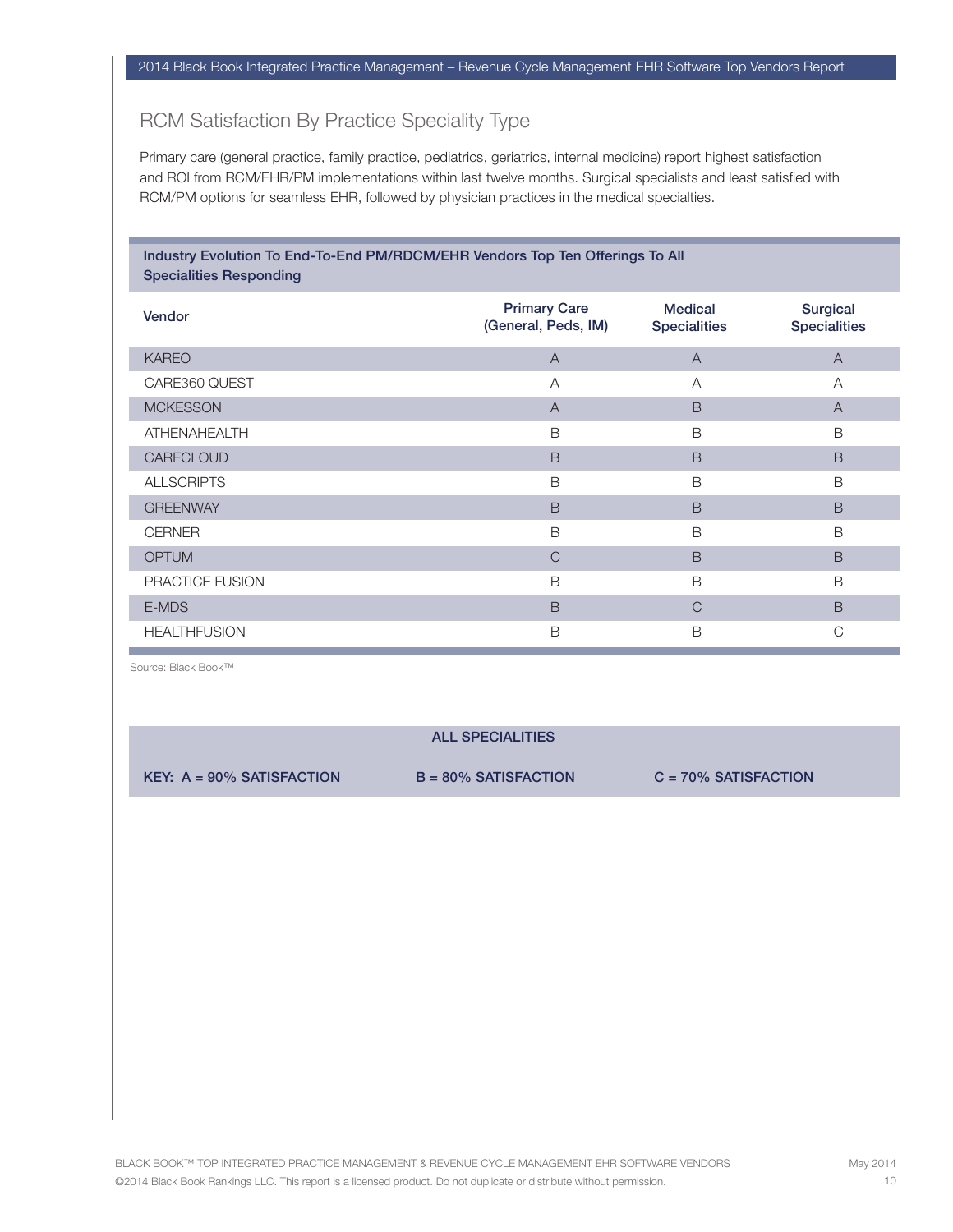Top 20 Integrated EHR/Practice Management & Revenue Cycle Management Software Vendors

#### Industry Evolution To End-To-End PM/RDCM/EHR Vendors Top Ten Offerings To All Specialities Responding

| 2014 Rank by User<br><b>Satisfaction/Client Experience</b> | <b>Integrated EHR</b><br><b>PM/RCM Vendor</b> |
|------------------------------------------------------------|-----------------------------------------------|
| $\mathbf{1}$                                               | <b>KAREO</b>                                  |
| $\overline{2}$                                             | CARE360 QUEST                                 |
| 3                                                          | <b>MCKESSON</b>                               |
| 4                                                          | ATHENAHEALTH                                  |
| 5                                                          | CARECLOUD                                     |
| 6                                                          | <b>ALLSCRIPTS</b>                             |
| $\overline{7}$                                             | <b>GREENWAY</b>                               |
| 8                                                          | <b>CERNER</b>                                 |
| $\overline{9}$                                             | <b>OPTUM</b>                                  |
| 10                                                         | PRACTICE FUSION                               |
| 11                                                         | E-MDS                                         |
| 12                                                         | <b>HEALTHFUSION</b>                           |
| 13                                                         | <b>OMNIMD</b>                                 |
| 14                                                         | <b>PRACTICESUITE</b>                          |
| 15                                                         | <b>VITERA</b>                                 |
| 16                                                         | <b>GE HEALTHCARE</b>                          |
| 17                                                         | <b>ECLINICALWORKS</b>                         |
| 18                                                         | ADP ADVANCEDMD                                |
| 19                                                         | <b>APRIMA</b>                                 |
| 20                                                         | CHARTLOGIC                                    |

Source: Black Book™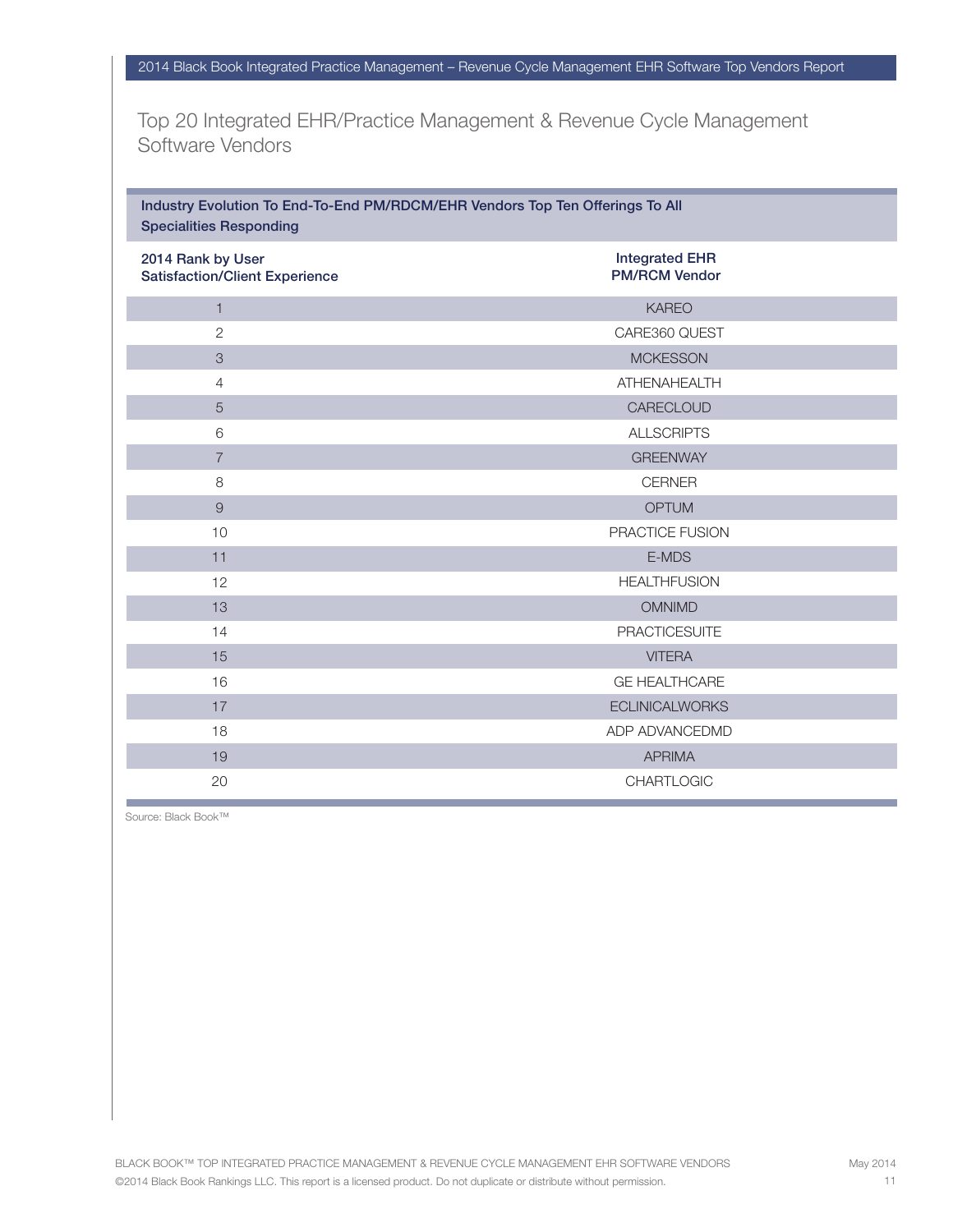#### 2014 Black Book Integrated Practice Management – Revenue Cycle Management EHR Software Top Vendors Report

#### User Reasons for Seamless EHR PM/RCM Highest Vendor Satisfaction Rates 201 Clients select top four that apply to their respective vendor performance and relationships

|                                                  | 2013     | 2014    |
|--------------------------------------------------|----------|---------|
| ACO Development & Payment Reform Preparations    | 85.5%    | 90.7%   |
| Seamless EHR Integration                         | 83.7%    | 95.3%   |
| Demonstrated Cost Savings & ROI                  | 70.1%    | 72.3%   |
| Improved Charge/Reimbursement Execution & Coding | 68.3%    | 81.2%   |
| Continuous Physician Productivity Improvements   | 41.0%    | 22.8%   |
| Innovation in Reimbursement Capabilities         | 39.6%    | 19.9%   |
| Clinician (Physician and Nursing) Satisfaction   | 15.9%    | 16.0%   |
| Ongoing Flexibility To Adapt                     | 15.4%    | 8.9%    |
| Customization, Disparate Systems Issues Resolved | $12.0\%$ | 6.5%    |
| Responsiveness To Users                          | 11.4%    | $6.0\%$ |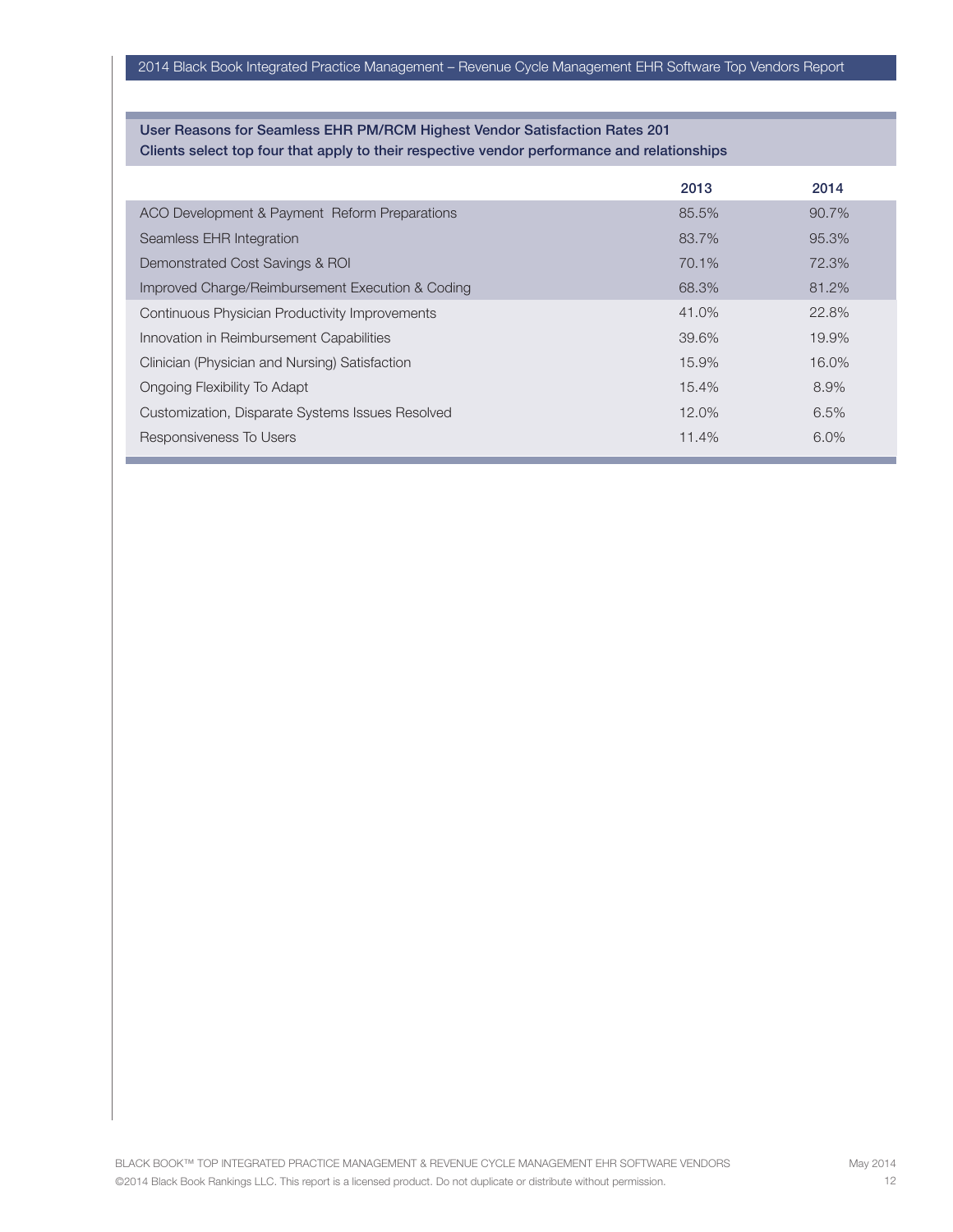## Survey Participation: Seamless EHR PM RCM

This segment of the Black Book™ Revenue Cycle Management Software survey for physician practices included insights from 7,430 users in 2013 and 8.450 in 2014. Each survey pool was collected across five separate polls from January 2013 to July 2013, and again from November 2013 to April 2014.

#### Physician Practices, Groups & Clinics Ambulatory Services

| <b>Respondent Title</b>            | <b>Number of Survey</b><br>Participants Q1 2013 | <b>Number of Survey</b><br>Participants Q2 2013 | <b>Number of Survey</b><br>Participants Q2 2014 |
|------------------------------------|-------------------------------------------------|-------------------------------------------------|-------------------------------------------------|
| CEO or Administrator               | 286                                             | 260                                             | 624                                             |
| CFO or Finance Director/Manager    | 330                                             | 404                                             | 831                                             |
| CIO or IT Director/Manager         | 145                                             | 298                                             | 480                                             |
| Business Office or Billing Manager | 1,752                                           | 1,477                                           | 3.449                                           |
| <b>Billing Staff</b>               | 240                                             | 349                                             | 624                                             |
| Physician                          | 556                                             | 802                                             | 1.829                                           |
| Nurse or Clinician                 | 171                                             | 109                                             | 320                                             |
| Other                              | 114                                             | 137                                             | 293                                             |
| <b>TOTAL</b>                       | 3,594                                           | 3,836                                           | 8,450                                           |

#### Physician Practice & Groups Ambulatory Services

| <b>Respondent Title</b>                  | <b>Percent of RCM Survey</b><br><b>Participation Pool 2014</b> |
|------------------------------------------|----------------------------------------------------------------|
| CEO or Administrator                     | 11%                                                            |
| CFO or Finance Director/Manager          | 8%                                                             |
| CIO or IT Director/Manager               | 5%                                                             |
| Business Office or Billing Manager/Staff | 57%                                                            |
| Physician                                | 16%                                                            |
| Nurse/Clinician or Other                 | 3%                                                             |
| <b>TOTAL</b>                             | 100%                                                           |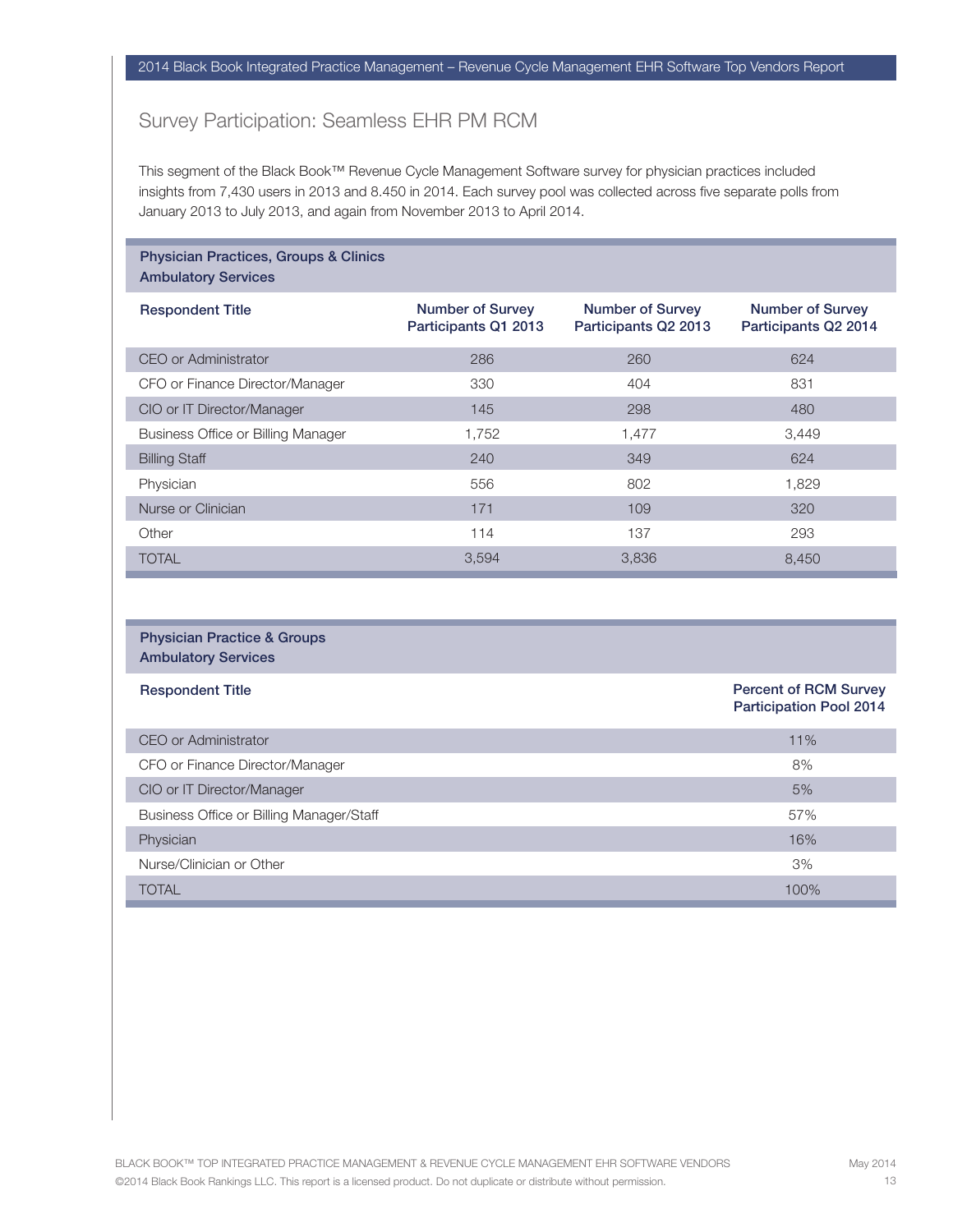## 2014 Black Book™ Methodology

### How the data sets are collected

Black Book collects ballot results on 18 performance areas of operational excellence to rank vendors by electronic medical and health record product lines. The gathered data are subjected immediately to an internal and external audit to verify completeness and accuracy and to make sure the respondent is valid while ensuring that the anonymity of the client company is maintained. During the audit, each data set is reviewed by a Brown-Wilson executive and at least two other people. In this way, Black Book's clients are able to clearly see how a vendor is truly performing. The 18 criteria on operational excellence are subdivided by the client's industry, market size, geography and functions outsourced, and are reported accordingly.

Situational and market studies are conducted on areas of high interest such as e-Prescribing, Health Information Exchange, Accountable Care organization, hospital software, services providers, educational providers in e-health, bench markers and advisors. These specific survey areas range from 4 to 20 questions of criteria each.

## Understanding the statistical confidence of Black Book data

Statistical confidence for each performance rating is based upon the number of organizations scoring the electronic medical and health records service. Black Book identifies data confidence by one of several means:

- Top-10-ranked vendors must have a minimum of 10 unique clients represented. Broad categories require a minimum of20 unique client ballots. Data that are asterisked (\*) represent a sample size below required limits and are intended to be used for tracking purposes only, not ranking purposes. Performance data for an asterisked vendor's services can vary widely until a larger sample size is achieved. The margin of error can be very large and the reader is responsible for considering the possible current and future variation (margin of error) in the Black Book performance score reported.
- **-** Vendors with more than 20 unique client votes are eligible for top 10 rankings and are assured to have highest confidence and lowest variation. Confidence increases as more organizations report on their outsourcing vendor. Data reported in this form are shown with a 95% confidence level (within a margin of 0.25, 0.20 or 0.15, respectively).
- Raw numbers include the quantity of completed surveys and the number of unique organizations contributing the data for the survey pool of interest.

## Who participates in the Black Book Ranking Process?

More than 334,000 practice management and physician leaders and other users ranking from hospital executives, clinicians, IT specialists and front-line implementation veterans are invited to participate in the 2014 annual Black Book EMR EHR e-Health initiative satisfaction survey. Non-invitation receiving participants must complete a verifiable profile, utilize a valid corporate email address and are then included as well. The Black Book survey web instrument is open to respondents and new participants each year from October 1st to December 31st at http:// blackbookrankings.com and http://blackbookpolls.com. Only one ballot per corporate email address is permitted and changes of ballots during the open polling period require a formal email request process to ensure integrity. A follow up EHR survey was conducted from February 1st to April 30th to analyze the replacement market phenomenon within the HIT marketplace. Additionally, from April 15th to July 31st to collect data on Revenue Cycle Management solution satisfaction including Physician Practice Management applications, services and initiatives.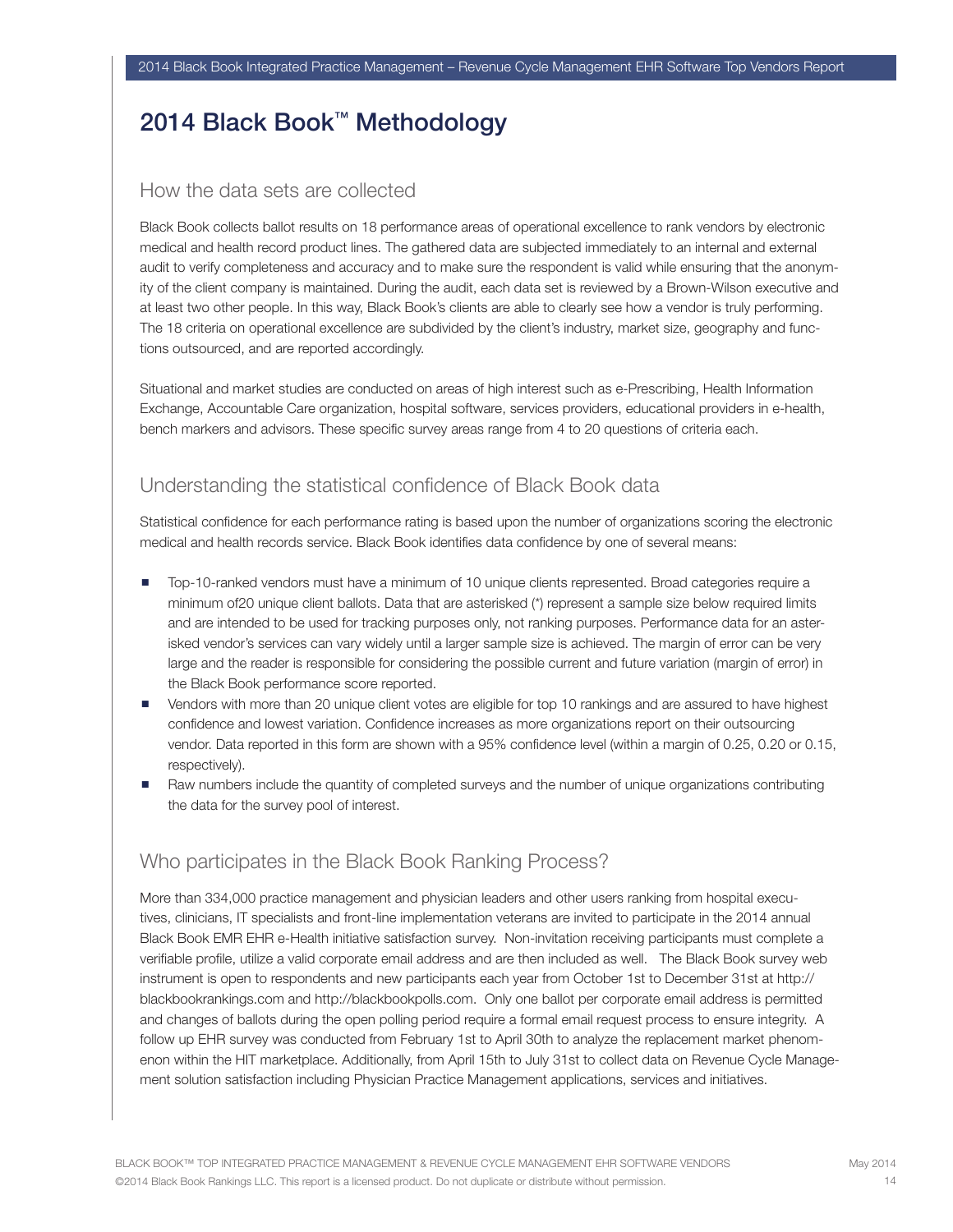## EHR PM/RCM vendor rankings and results – 2014

21,079 qualified users of systems with validated corporate/valid email addresses ranked 455 EMR-EHR suppliers offering individual or bundled arrangements as part of the Black Book annual survey, which was conducted via web survey instruments. Additionally 11,000 about-to-be users answered questions about budgeting, vendor familiarity and vendor selection processes but current non-user ballots are not counted in the vendor ranking process of client satisfaction. The four most highly utilized systems of EMR systems are included as subsets. 6,000 replacement market prospective EHR buyers took part in the follow up 2014 survey.

3,009 Physician Practices, Groups and Clinics (8,151 staffers and clinicians) submitted satisfaction ballots to rank and report client experience among practice management and revenue cycle management software and services vendors participated in the 2014 RCM ambulatory vendor review process.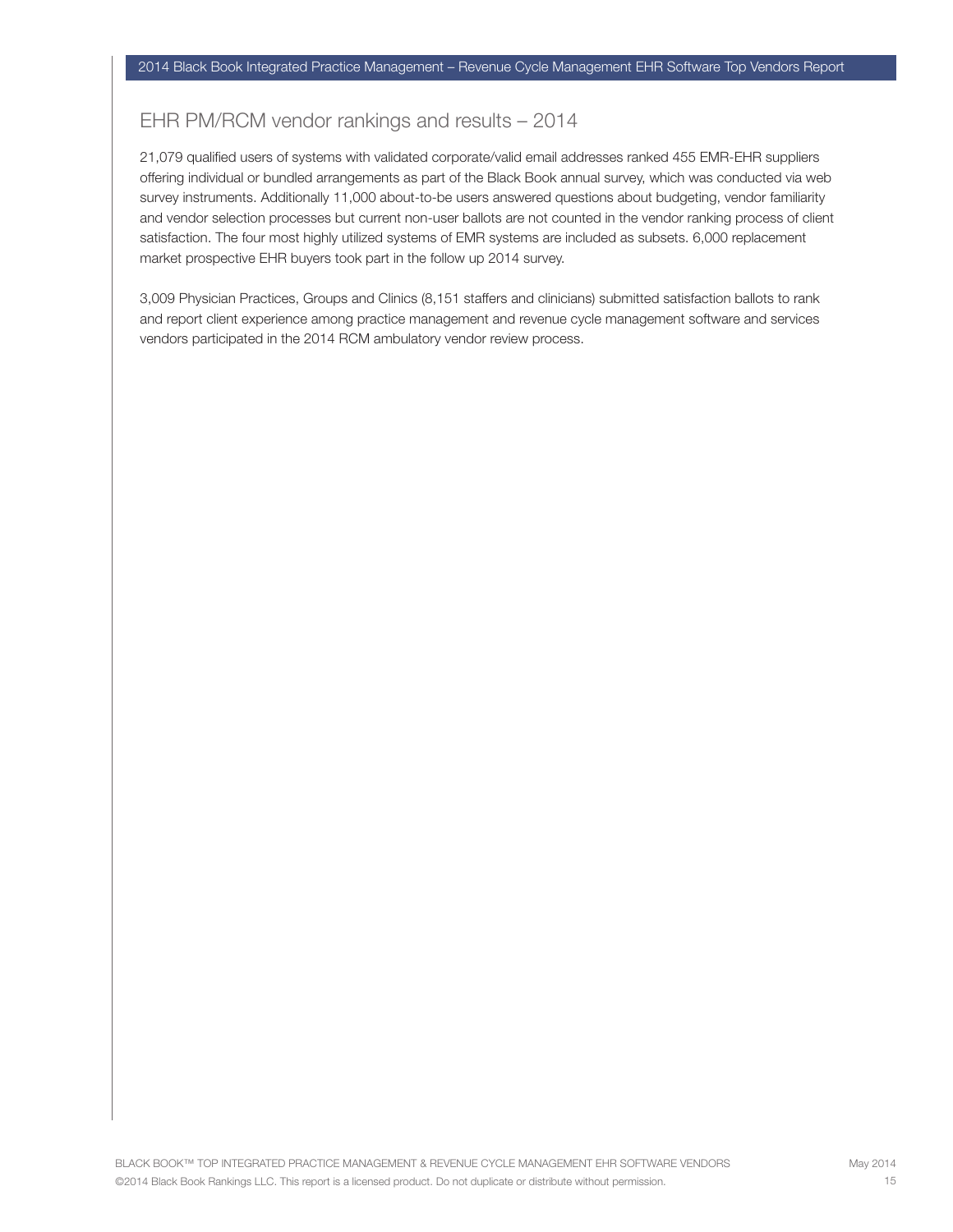|                                                                                                                                                                                         | Are Defined as Being Comprised of Four Surveyed Functions                                                                                                               | Figure 1: Comprehensive, Integrated EHR Practice Management & Revenue Cycle Management Vendors                                                                       |                                                                                                                                                                             |
|-----------------------------------------------------------------------------------------------------------------------------------------------------------------------------------------|-------------------------------------------------------------------------------------------------------------------------------------------------------------------------|----------------------------------------------------------------------------------------------------------------------------------------------------------------------|-----------------------------------------------------------------------------------------------------------------------------------------------------------------------------|
| Billing,<br><b>Charge Capture</b><br>Coding                                                                                                                                             | <b>Claims</b><br>Management                                                                                                                                             | Reimbursement,<br><b>Insurance/Payor</b><br><b>Management</b>                                                                                                        | Payment,<br><b>Resolution &amp;</b><br><b>Collections</b>                                                                                                                   |
| Source: Black Book™                                                                                                                                                                     |                                                                                                                                                                         |                                                                                                                                                                      |                                                                                                                                                                             |
| Figure 2: Key to Raw Scores                                                                                                                                                             |                                                                                                                                                                         |                                                                                                                                                                      |                                                                                                                                                                             |
| $40.00 - 5.79 +$                                                                                                                                                                        | $\triangleleft$ 5.80-7.32 ▶                                                                                                                                             | $-7.33 - 8.70$                                                                                                                                                       | $48.71 - 10.00$                                                                                                                                                             |
| <b>Deal Breaking</b><br><b>Dissatisfaction</b>                                                                                                                                          | <b>Neutral</b>                                                                                                                                                          | <b>Satisfactory</b><br>Performance                                                                                                                                   | Overwhelming<br><b>Satisfaction</b>                                                                                                                                         |
| <b>Does not meet</b><br>expectations                                                                                                                                                    | <b>Meets/Does Not Meet</b><br><b>Expectations</b><br><b>Consistently</b>                                                                                                | <b>Meets Expectations</b>                                                                                                                                            | <b>Exceeds Expectations</b>                                                                                                                                                 |
| <b>Cannot Recommend</b><br><b>Vendor</b>                                                                                                                                                | <b>Wold Not Likely</b><br><b>Recommend Vendor</b>                                                                                                                       | <b>Recommends</b><br><b>Vendor</b>                                                                                                                                   | <b>Highly Recommended</b><br>Vendor                                                                                                                                         |
| Source: Black Book™ Rankings                                                                                                                                                            |                                                                                                                                                                         |                                                                                                                                                                      |                                                                                                                                                                             |
|                                                                                                                                                                                         | Figure 3: Color Coded Stoplight Dashboard Scoring Key                                                                                                                   |                                                                                                                                                                      |                                                                                                                                                                             |
| <b>Red scores worse than</b><br>66% of EHR PM<br><b>RCM</b> vendors. Poor<br>performance reported<br>potential cause for<br>service and contractual<br>cancellations.<br>Less than 5.79 | <b>Yellow scores better</b><br>than half of EHR PM<br><b>RCM</b> vendors.<br><b>Cautionary performance</b><br>scores, areas of<br>improvement required.<br>5.80 to 7.32 | Clear (top 33%) scores<br>better than 67% of EHR<br><b>PM RCM vendors.</b><br><b>Well-scored vendor</b><br>which have middle of<br>the pack results.<br>7.33 to 8.70 | Green (top 10%)<br>scores better than<br>90% of EHR PM RCM<br>vendors. Green coded<br>vendors have received<br>constantly highest client<br>satisfaction scores.<br>$8.71+$ |
| Source: Black Book™ Rankings                                                                                                                                                            |                                                                                                                                                                         |                                                                                                                                                                      |                                                                                                                                                                             |
|                                                                                                                                                                                         | Figure 4: Raw Score Compilation and Scale of Reference                                                                                                                  |                                                                                                                                                                      |                                                                                                                                                                             |

 $\overline{1}$ п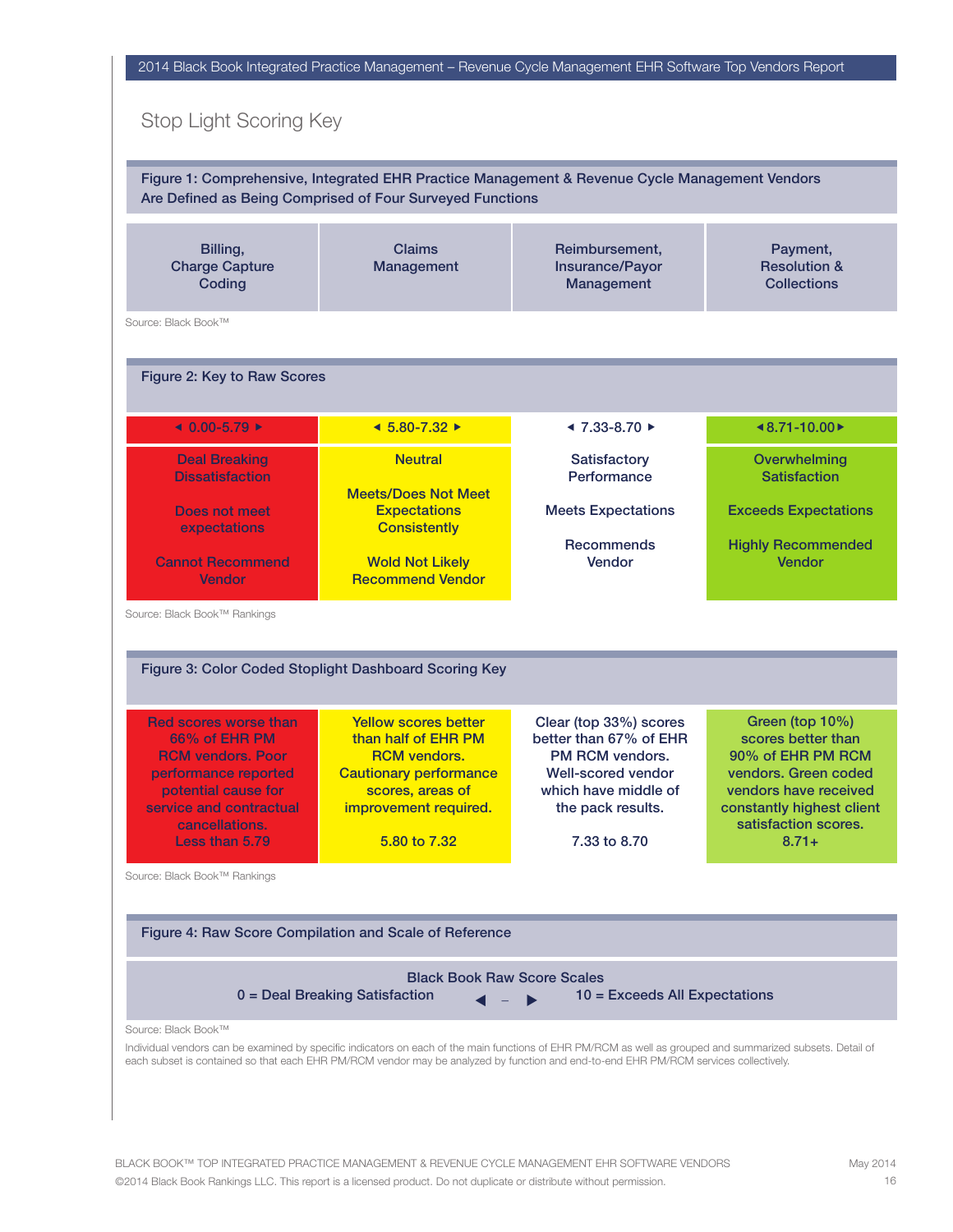#### 2014 Black Book Integrated Practice Management – Revenue Cycle Management EHR Software Top Vendors Report

## Overall KPI Leaders

| <b>Figure 5: Scoring Key</b> |                     |                                                    |                                              |                             |                                                 |                                                          |      |
|------------------------------|---------------------|----------------------------------------------------|----------------------------------------------|-----------------------------|-------------------------------------------------|----------------------------------------------------------|------|
| Overall<br>Rank              | Q6 Criteria<br>Rank | <b>EHR PM/RCM</b><br>Vendor                        | <b>Billing, Charge</b><br>Capture,<br>Coding | <b>Claims</b><br>Management | Reimbursement<br>Insurance/Payor<br><b>Mgmt</b> | Payment<br><b>Resolution &amp;</b><br><b>Collections</b> | Mean |
| 5                            |                     | <b>Practice</b><br><b>Solutions</b><br>Corporation | 9.02                                         | 7.56                        | 5.59                                            | 5.82                                                     | 7.0  |

Source: Black Book™

Overall rank – this rank references the final position of all 18 criteria averaged by the mean score collectively. This vendor ranked fifth of the 20 competitors.

Criteria rank – refers to the number of the question or criteria surveyed. This is the sixth question of the 18 criteria of which this vendor ranked first of the 20 vendors analyzed positioned only on this particular criteria or question.

Company – name of the EHR PM/RCM vendor.

Subsections – each subset comprises one-third of the total EHR PM/RCM vendor mean at the end of this row, and includes all buyers and users who indicate that they contract each respective service subsection with the supplier, specific to their enterprise.

Mean – congruent with the criteria rank, the mean is a calculation of all three subsets of EHR PM/RCM functions surveyed. As a final ranking reference, it includes all vertical industries, market sizes and geographies.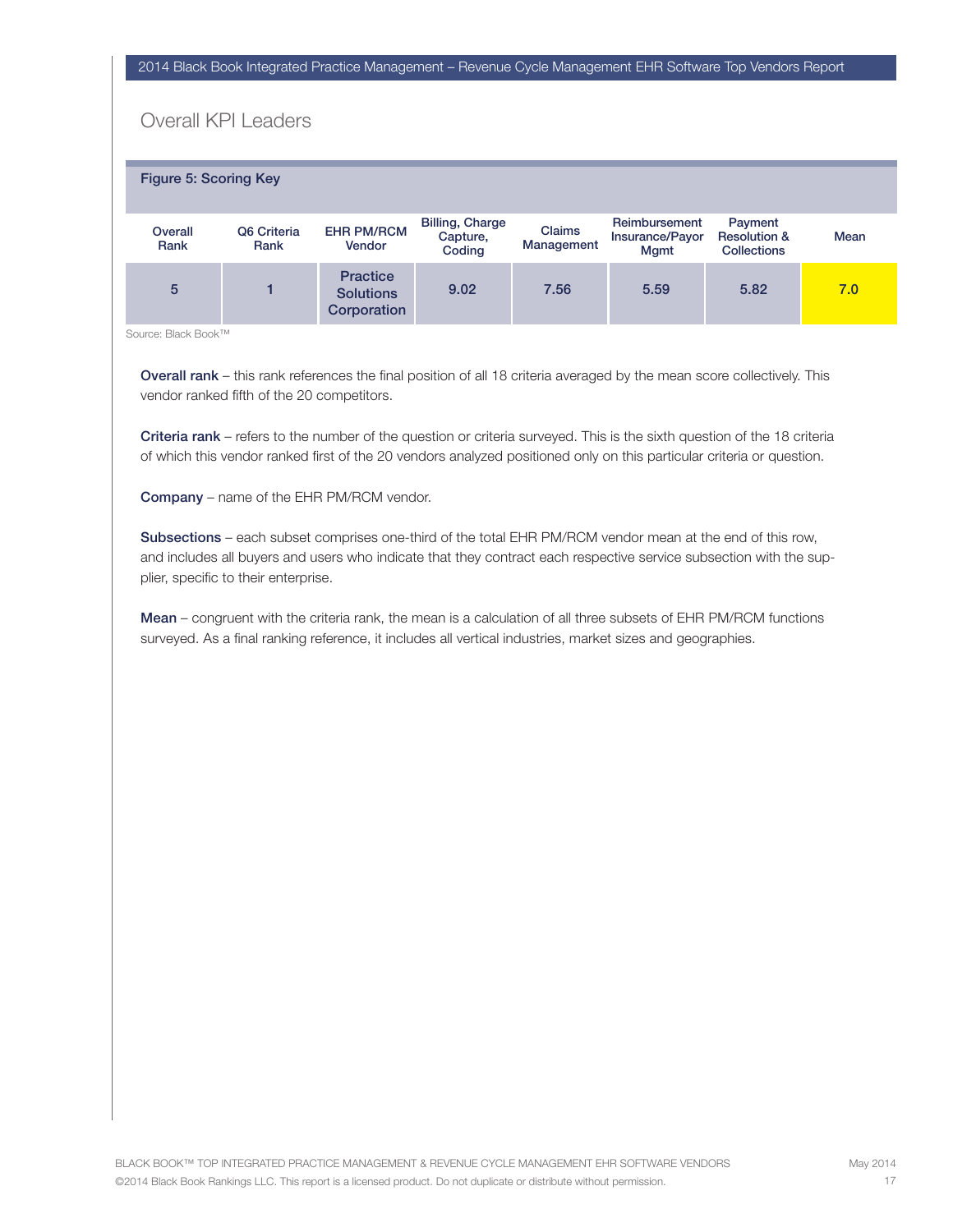Overall Key Performance Indicator Leaders

## Physician Practice Management/Revenue Cycle Management

Summary of Criteria Outcomes

| RCM Table 1: Summary of Criteria Outcomes, EHR RCM Billing PM Software Vendors |                      |                     |  |  |  |  |  |  |
|--------------------------------------------------------------------------------|----------------------|---------------------|--|--|--|--|--|--|
| Total Number one criteria ranks                                                | <b>Vendor</b>        | <b>Overall Rank</b> |  |  |  |  |  |  |
| 12 <sup>2</sup>                                                                | <b>KAREO</b>         |                     |  |  |  |  |  |  |
| 3                                                                              | <b>CARE360 QUEST</b> | $\overline{2}$      |  |  |  |  |  |  |
| $\mathfrak{p}$                                                                 | <b>MCKESSON</b>      | 3                   |  |  |  |  |  |  |
|                                                                                | <b>ATHENAHEALTH</b>  | 4                   |  |  |  |  |  |  |

Source: Black Book™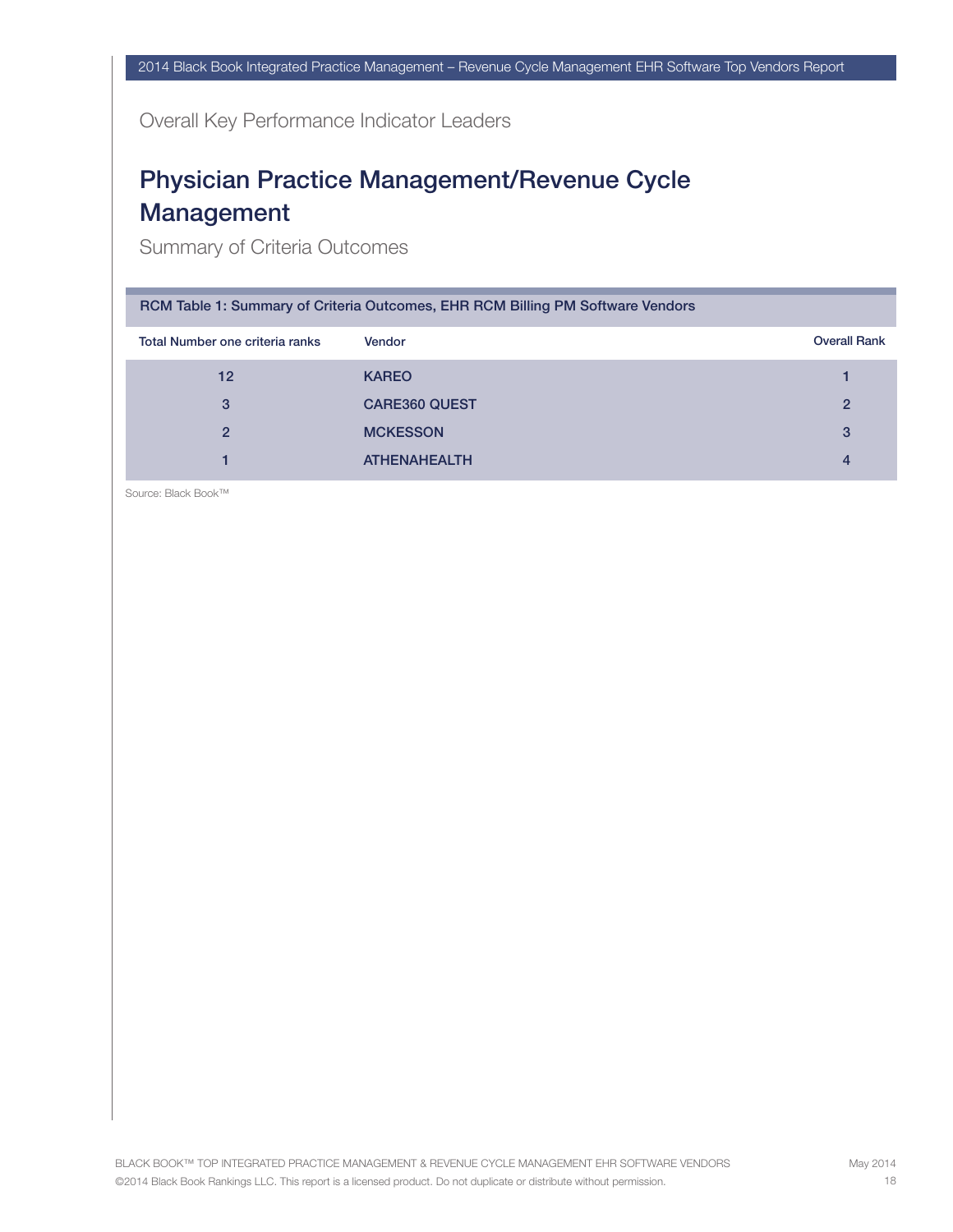Top Score Per Individual Criteria:

Integrated EHR, Billing, Physician Practice Management Software

|                 | Table 2: Top Score Per Individual Criteria                    |                             |                     |
|-----------------|---------------------------------------------------------------|-----------------------------|---------------------|
| <b>KPI</b>      | Criteria                                                      | <b>EHR/REM/PM</b><br>Vendor | <b>Overall Rank</b> |
| 1               | Vendor overall preference/industry recommendations, MU 1 MU 2 | <b>KAREO</b>                | $\mathbf{1}$        |
| $\overline{2}$  | Innovation                                                    | <b>KAREO</b>                | 1.                  |
| 3               | Training, Physician & Staff                                   | <b>KAREO</b>                | 1                   |
| 4               | Client relationships and cultural fit                         | <b>KAREO</b>                | 1.                  |
| $5\phantom{.0}$ | <b>Trust, Accountability, Transparency</b>                    | <b>KAREO</b>                | 1                   |
| 6               | Breadth of offerings, client types, delivery excellence       | <b>KAREO</b>                | 1.                  |
| $\overline{7}$  | Deployment and outsourcing implementation                     | <b>MCKESSON</b>             | 3                   |
| 8               | Customization                                                 | <b>ATHENAHEALTH</b>         | 4                   |
| $9^{\circ}$     | <b>Integration and interfaces</b>                             | <b>CARE360 QUEST</b>        | $\overline{2}$      |
| 10 <sup>1</sup> | Scalability, client adaptability, flexible pricing            | <b>KAREO</b>                | 1.                  |
| 11              | Compensation and employee performance                         | <b>KAREO</b>                | 1                   |
| 12              | Reliability                                                   | <b>CARE360 QUEST</b>        | $\overline{2}$      |
| 13              | Brand image and marketing communications                      | <b>MCKESSON</b>             | 3                   |
| 14              | <b>Marginal value adds</b>                                    | <b>KAREO</b>                | 1.                  |
| 15              | <b>Viability, Managerial Stability</b>                        | <b>KAREO</b>                | 1                   |
| 16              | Data security and backup services                             | <b>CARE360 QUEST</b>        | 2                   |
| 17              | Support and customer care                                     | <b>KAREO</b>                | 1                   |
| 18              | Best of breed technology and process improvement, MU3+        | <b>KAREO</b>                | 1.                  |

Source: Black Book™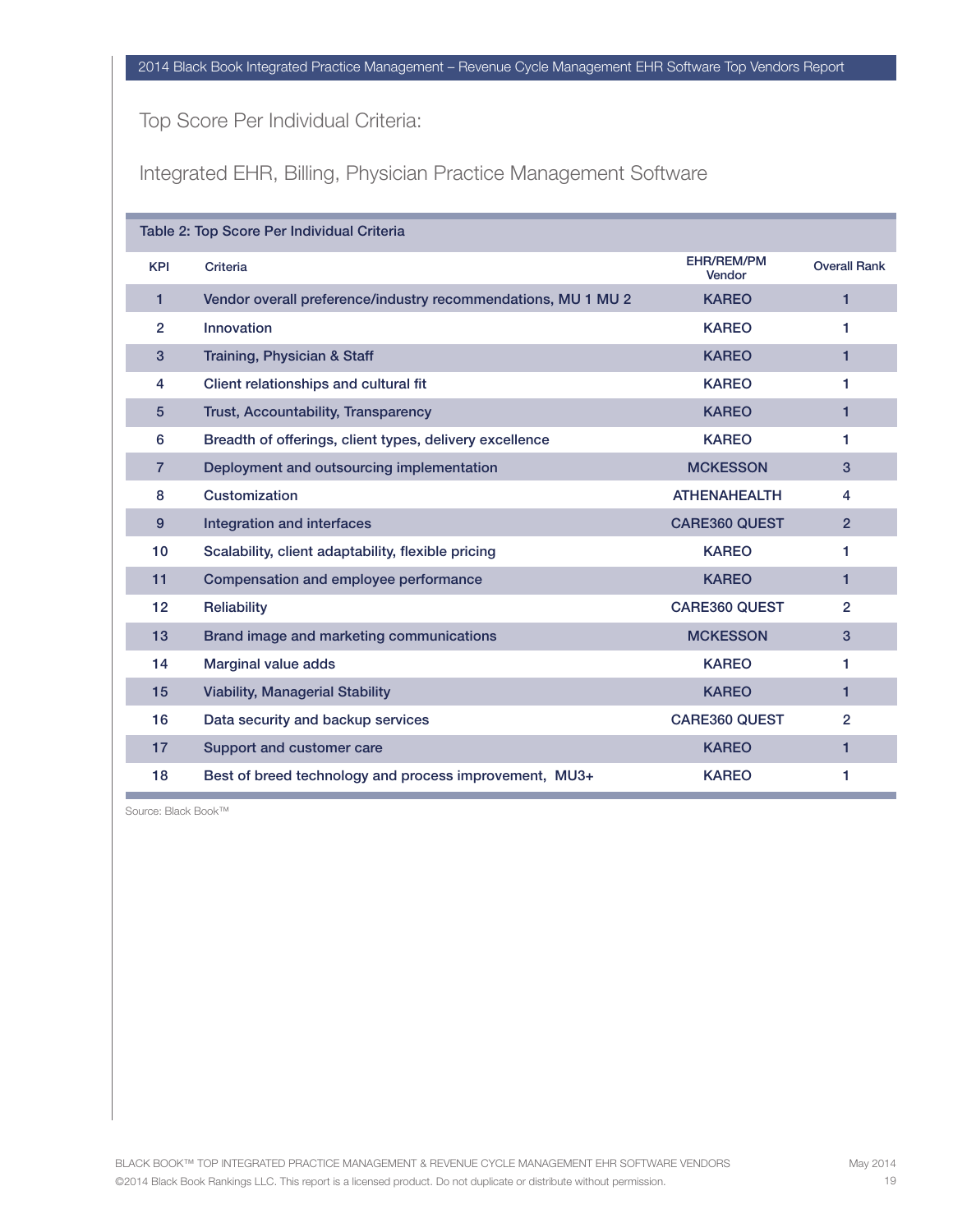

PART TWO: RANKED VENDOR PERFORMANCE

# 2014 Individual Key Performance: Integrated EHR/PM/RCM Software Vendors

Physician Practices & Groups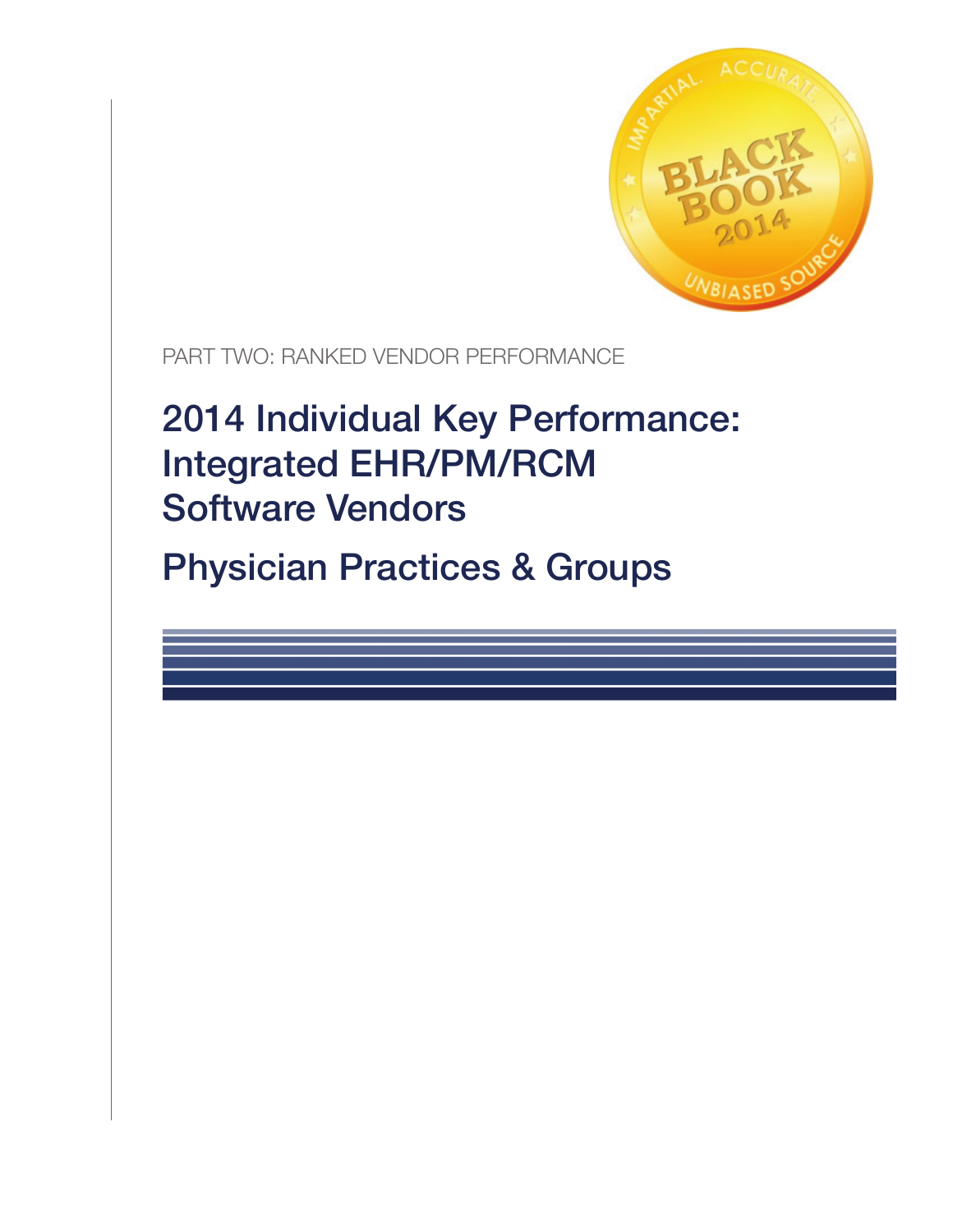## Practice Management & Billing Software

RCM Table 3: Ambulatory Physician Practices, Top Ranked Electronic Health Records, Revenue Cycle & Practice Management Vendors - Raw Scores 2014

| Vendor         |                        | Q1   | Q2   | Q <sub>3</sub> | Q <sub>4</sub> | Q <sub>5</sub> | Q <sub>6</sub> | Q <sub>7</sub> | Q8   | Q9   | Q10  | Q11  | Q12  | Q13  | Q14  | Q <sub>15</sub> | Q <sub>16</sub> | Q17  | Q18  | Mean |
|----------------|------------------------|------|------|----------------|----------------|----------------|----------------|----------------|------|------|------|------|------|------|------|-----------------|-----------------|------|------|------|
| 1              | <b>KAREO</b>           | 9.70 | 9.13 | 9.59           | 9.53           | 9.50           | 9.53           | 9.21           | 9.39 | 9.48 | 9.61 | 9.60 | 9.33 | 9.31 | 9.65 | 9.37            | 9.35            | 9.54 | 9.81 | 9.48 |
| $\overline{2}$ | <b>CARE360 QUEST</b>   | 9.21 | 8.62 | 9.43           | 9.49           | 8.69           | 8.59           | 8.99           | 9.40 | 9.53 | 8.44 | 9.15 | 9.55 | 9.44 | 9.29 | 8.96            | 9.63            | 9.46 | 9.62 | 9.19 |
| 3              | <b>MCKESSON</b>        | 8.79 | 8.92 | 8.54           | 8.57           | 9.09           | 8.67           | 9.52           | 8.65 | 9.15 | 8.95 | 8.67 | 8.68 | 9.54 | 8.60 | 9.09            | 8.83            | 9.01 | 8.88 | 8.90 |
| 4              | <b>ATHENAHEALTH</b>    | 8.86 | 8.30 | 8.66           | 8.55           | 8.79           | 9.06           | 8.84           | 9.45 | 9.13 | 8.51 | 8.45 | 8.86 | 8.58 | 9.09 | 7.94            | 8.81            | 7.82 | 9.08 | 8.71 |
| 5              | <b>CARECLOUD</b>       | 8.60 | 8.86 | 9.05           | 8.87           | 9.15           | 9.04           | 8.58           | 8.03 | 8.91 | 7.79 | 8.74 | 8.48 | 9.40 | 7.84 | 8.50            | 8.50            | 9.12 | 8.70 | 8.68 |
| 6              | <b>ALLSCRIPTS</b>      | 8.38 | 8.64 | 8.83           | 8.53           | 8.93           | 8.82           | 8.94           | 8.85 | 8.03 | 9.09 | 8.52 | 8.26 | 8.98 | 8.49 | 8.28            | 8.28            | 8.40 | 8.48 | 8.60 |
| 7              | <b>GREENWAY</b>        | 9.28 | 7.95 | 8.77           | 8.57           | 7.63           | 8.79           | 8.24           | 8.19 | 8.97 | 8.59 | 8.11 | 9.09 | 8.64 | 8.38 | 8.05            | 8.76            | 7.64 | 8.78 | 8.47 |
| 8              | <b>CERNER</b>          | 7.30 | 8.74 | 8.64           | 8.41           | 8.83           | 8.47           | 8.13           | 8.98 | 8.01 | 8.11 | 8.26 | 8.68 | 8.07 | 8.99 | 8.30            | 7.63            | 8.79 | 8.78 | 8.40 |
| 9              | <b>OPTUM</b>           | 8.85 | 7.87 | 8.23           | 8.24           | 7.11           | 6.97           | 8.47           | 7.48 | 9.05 | 8.11 | 8.71 | 9.04 | 8.86 | 8.69 | 7.69            | 8.07            | 8.93 | 8.38 | 8.26 |
| 10             | <b>PRACTICE FUSION</b> | 8.01 | 7.61 | 8.22           | 8.21           | 9.18           | 8.41           | 8.22           | 9.16 | 8.01 | 8.60 | 7.70 | 8.85 | 9.14 | 7.26 | 8.17            | 7.26            | 8.74 | 7.47 | 8.23 |
| 11             | <b>E-MDS</b>           | 7.82 | 7.47 | 7.94           | 7.95           | 7.51           | 6.85           | 8.24           | 8.33 | 6.99 | 8.09 | 8.23 | 8.07 | 8.61 | 7.54 | 8.29            | 7.18            | 8.20 | 8.82 | 7.90 |
| 12             | <b>HEALTHFUSION</b>    | 8.01 | 8.09 | 6.03           | 7.09           | 8.15           | 8.75           | 7.76           | 8.17 | 8.20 | 6.76 | 7.60 | 7.04 | 8.98 | 6.70 | 8.29            | 8.51            | 9.29 | 8.22 | 7.87 |
| 13             | <b>OMNIMD</b>          | 8.45 | 7.66 | 9.07           | 7.57           | 7.63           | 7.35           | 8.04           | 8.21 | 7.58 | 7.39 | 7.96 | 7.30 | 7.46 | 7.92 | 7.44            | 7.11            | 8.62 | 7.11 | 7.77 |
| 14             | <b>PRACTICESUITE</b>   | 7.85 | 6.50 | 8.22           | 7.37           | 8.04           | 7.18           | 7.72           | 8.52 | 8.43 | 5.95 | 9.15 | 7.07 | 8.19 | 7.50 | 7.92            | 8.05            | 6.88 | 8.28 | 7.71 |
| 15             | <b>VITERA</b>          | 8.04 | 7.15 | 8.00           | 7.91           | 7.60           | 6.15           | 6.46           | 7.69 | 7.87 | 7.94 | 8.24 | 8.05 | 7.42 | 6.50 | 8.05            | 7.78            | 7.76 | 8.08 | 7.59 |
| 16             | <b>GE HEALTHCARE</b>   | 6.89 | 6.44 | 8.91           | 7.35           | 7.38           | 6.28           | 8.11           | 7.72 | 8.27 | 7.60 | 7.24 | 7.61 | 8.03 | 7.62 | 6.59            | 8.25            | 7.28 | 8.08 | 7.52 |
| 17             | <b>ECLINICALWORKS</b>  | 6.09 | 6.83 | 8.48           | 7.59           | 8.14           | 7.15           | 7.59           | 6.75 | 7.18 | 7.55 | 6.90 | 6.75 | 6.37 | 7.55 | 8.15            | 7.60            | 7.58 | 6.07 | 7.24 |
| 18             | <b>ADP ADVANCEDMD</b>  | 5.86 | 7.00 | 6.08           | 7.30           | 6.56           | 5.61           | 7.70           | 7.20 | 6.39 | 6.31 | 8.06 | 6.09 | 7.27 | 8.24 | 5.87            | 6.70            | 6.99 | 6.69 | 6.77 |
| 19             | <b>APRIMA</b>          | 6.23 | 8.59 | 6.18           | 7.03           | 5.62           | 6.22           | 7.72           | 6.05 | 5.87 | 5.39 | 7.02 | 4.64 | 8.19 | 6.88 | 4.81            | 5.46            | 8.38 | 5.81 | 6.45 |
| 20             | <b>CHARTLOGIC</b>      | 6.55 | 6.91 | 6.89           | 6.59           | 5.35           | 5.83           | 6.38           | 5.30 | 5.12 | 6.41 | 6.36 | 5.44 | 6.49 | 6.12 | 6.57            | 5.00            | 5.18 | 7.06 | 6.09 |

Source: Black Book™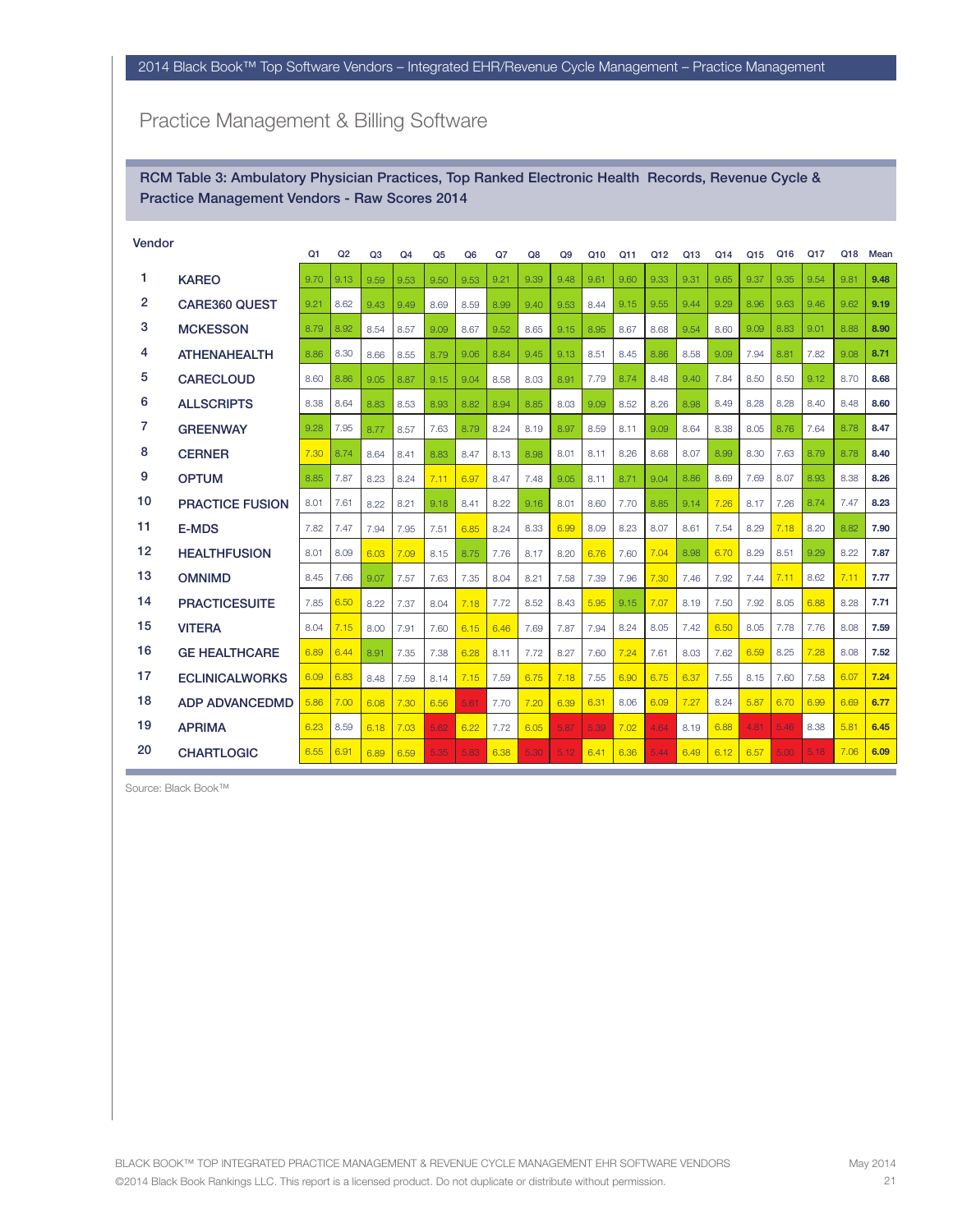## Practice Management & Billing Software

#### Q1. Vendor overall preference by similar users of seamless EHR/PM/RCM peer group vertical industry recommendations for vendor expertise

EHR PM RCM Table 4: Organizational structure meets the needs of stakeholders or customers and stakeholder satisfaction is the most important priority. PM/RCM/EMR client is likely to recommend the vendor to similar sized physician groups, physicians within the same specialty or delivery setting.

|                 |                     | Table 2: Top Score Per Individual Criteria |                                           |                      |                                                  |                                                          |      |
|-----------------|---------------------|--------------------------------------------|-------------------------------------------|----------------------|--------------------------------------------------|----------------------------------------------------------|------|
| Overall<br>Rank | Q1 Criteria<br>Rank | EHR/REM/PM<br>Vendor                       | <b>Billing, Charge</b><br>Capture, Coding | Claims<br>Management | Reimbursement,<br>Insurance<br><b>Payor MGMT</b> | Payment<br><b>Resolution &amp;</b><br><b>Collections</b> | Mean |
| 1               | 1                   | <b>KAREO</b>                               | 9.65                                      | 9.49                 | 9.83                                             | 9.83                                                     | 9.70 |
| $\overline{7}$  | $\overline{2}$      | <b>GREENWAY</b>                            | 9.53                                      | 9.80                 | 9.55                                             | 8.24                                                     | 9.28 |
| $\overline{2}$  | 3                   | <b>CARE360 QUEST</b>                       | 9.24                                      | 9.39                 | 9.87                                             | 8.33                                                     | 9.21 |
| 4               | 4                   | <b>ATHENAHEALTH</b>                        | 9.02                                      | 8.84                 | 8.32                                             | 9.25                                                     | 8.86 |
| 9               | 5                   | <b>OPTUM</b>                               | 8.85                                      | 9.29                 | 8.19                                             | 8.99                                                     | 8.83 |
| 3               | 6                   | <b>MCKESSON</b>                            | 9.45                                      | 8.69                 | 7.17                                             | 9.83                                                     | 8.79 |
| 5               | $\overline{7}$      | <b>CARECLOUD</b>                           | 8.94                                      | 9.40                 | 7.98                                             | 8.07                                                     | 8.60 |
| 14              | 8                   | <b>OMNIMD</b>                              | 8.72                                      | 8.96                 | 6.99                                             | 9.14                                                     | 8.45 |
| $6\phantom{1}6$ | 9                   | <b>ALLSCRIPTS</b>                          | 9.41                                      | 9.24                 | 7.10                                             | 7.82                                                     | 8.38 |
| 16              | 10                  | <b>VITERA</b>                              | 8.42                                      | 8.78                 | 6.90                                             | 8.05                                                     | 8.04 |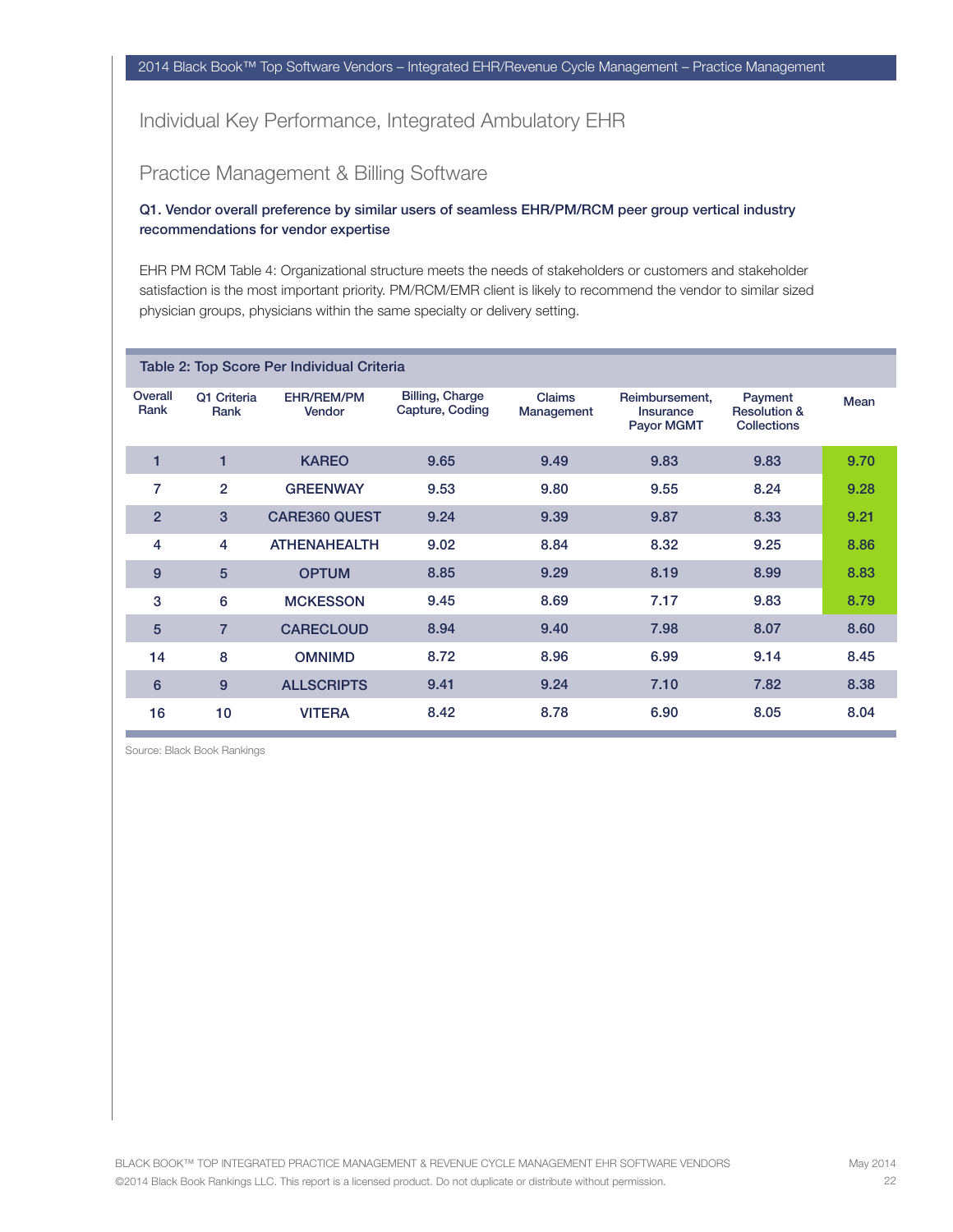## Practice Management & Billing Software

#### Q2. Innovation

EHR PM RCM Table 5: Customers are also continuing to push the envelope for further enhancements to which the EMR/RCM/PM vendor is responsive. RCM clients also believe that their vendors' technology is helping them manage practices more effectively, generate accurate records and reimbursement billings and cut their overhead in ways that were difficult or impossible to accomplish before the software was implemented. Vendor is responsive to make client recommendations with cutting edge improvements.

| Overall<br>Rank | Q <sub>2</sub> Criteria<br>Rank | EHR/REM/PM<br>Vendor | <b>Billing, Charge</b><br>Capture, Coding | Claims<br>Management | Reimbursement,<br>Insurance<br><b>Payor MGMT</b> | Payment<br><b>Resolution &amp;</b><br><b>Collections</b> | Mean |
|-----------------|---------------------------------|----------------------|-------------------------------------------|----------------------|--------------------------------------------------|----------------------------------------------------------|------|
| 1               | 1                               | <b>KAREO</b>         | 9.22                                      | 9.73                 | 8.54                                             | 9.03                                                     | 9.13 |
| 3               | $\overline{2}$                  | <b>MCKESSON</b>      | 8.86                                      | 9.26                 | 7.89                                             | 9.66                                                     | 8.92 |
| 5               | 3                               | <b>CARECLOUD</b>     | 9.29                                      | 9.30                 | 8.28                                             | 8.56                                                     | 8.86 |
| 8               | 4                               | <b>CERNER</b>        | 9.17                                      | 9.03                 | 8.18                                             | 8.57                                                     | 8.74 |
| 5               | 5                               | <b>ALLSCRIPTS</b>    | 8.34                                      | 9.50                 | 9.13                                             | 7.60                                                     | 8.64 |
| $\overline{2}$  | 6                               | <b>CARE360 QUEST</b> | 8.01                                      | 8.83                 | 9.59                                             | 8.04                                                     | 8.62 |
| 19              | 7                               | <b>APRIMA</b>        | 8.59                                      | 8.80                 | 9.10                                             | 7.85                                                     | 8.59 |
| 4               | 8                               | <b>ATHENAHEALTH</b>  | 8.39                                      | 8.22                 | 8.49                                             | 8.09                                                     | 8.30 |
| 12              | 9                               | <b>HEALTHFUSION</b>  | 8.51                                      | 7.39                 | 7.90                                             | 8.57                                                     | 8.09 |
| 7               | 10                              | <b>GREENWAY</b>      | 7.61                                      | 7.89                 | 7.52                                             | 8.77                                                     | 7.95 |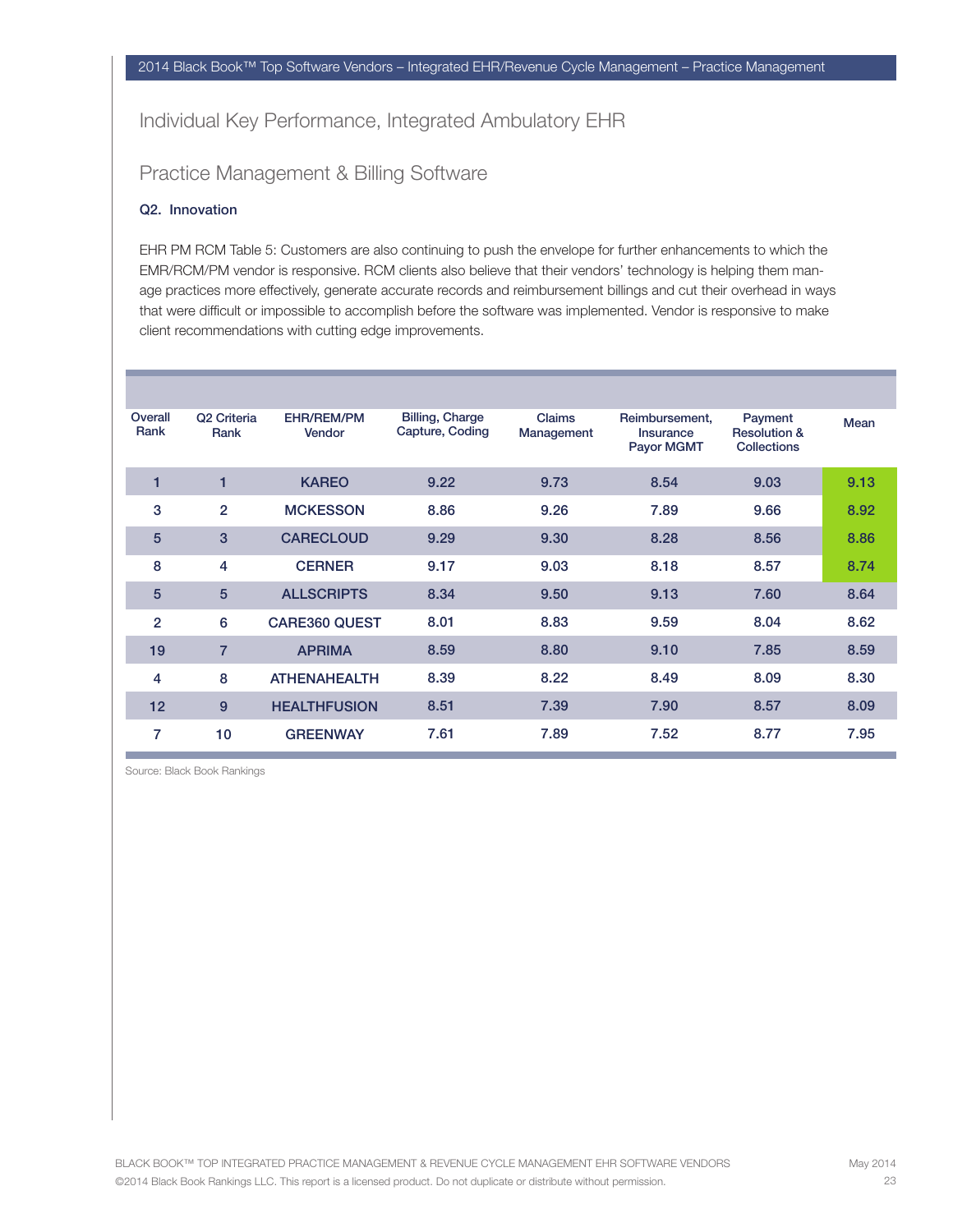## Practice Management & Billing Software

#### Q3. Training

EHR PM RCM Table 6: Software vendor leadership provides significant and meaningful training opportunities for internal employees and client staff in RCM and Practice Management. Leadership strives to develop technology staff, EHR RCM client service and customer servicing consultant employees in particular. Training modules are effective and practical so that minimal post-implementation training is required on or off site. Regular updates are timely and require minimal additional training to implement.

| Overall<br>Rank | Q3 Criteria<br>Rank | EHR/REM/PM<br>Vendor | <b>Billing, Charge</b><br>Capture, Coding | Claims<br>Management | Reimbursement,<br>Insurance<br><b>Payor MGMT</b> | Payment<br><b>Resolution &amp;</b><br><b>Collections</b> | Mean |
|-----------------|---------------------|----------------------|-------------------------------------------|----------------------|--------------------------------------------------|----------------------------------------------------------|------|
| 1               | 1                   | <b>KAREO</b>         | 9.75                                      | 9.58                 | 9.23                                             | 9.80                                                     | 9.59 |
| $\overline{2}$  | $\overline{2}$      | <b>CARE360 QUEST</b> | 9.53                                      | 9.15                 | 9.62                                             | 9.40                                                     | 9.43 |
| 14              | 3                   | <b>OMNIMD</b>        | 9.12                                      | 9.25                 | 8.73                                             | 9.17                                                     | 9.07 |
| 5               | 4                   | <b>CARECLOUD</b>     | 9.00                                      | 9.60                 | 8.44                                             | 9.15                                                     | 9.05 |
| 16              | 5                   | <b>GE HEALTHCARE</b> | 8.99                                      | 9.19                 | 8.72                                             | 8.75                                                     | 8.91 |
| 6               | 6                   | <b>ALLSCRIPTS</b>    | 9.28                                      | 9.34                 | 8.21                                             | 8.50                                                     | 8.83 |
| $\overline{7}$  | $\overline{7}$      | <b>GREENWAY</b>      | 8.85                                      | 9.04                 | 8.39                                             | 8.80                                                     | 8.77 |
| 4               | 8                   | <b>ATHENAHEALTH</b>  | 9.20                                      | 8.75                 | 8.02                                             | 8.65                                                     | 8.66 |
| 8               | 9                   | <b>CERNER</b>        | 8.79                                      | 8.72                 | 7.79                                             | 9.24                                                     | 8.64 |
| 3               | 10                  | <b>MCKESSON</b>      | 8.09                                      | 8.98                 | 7.48                                             | 9.61                                                     | 8.54 |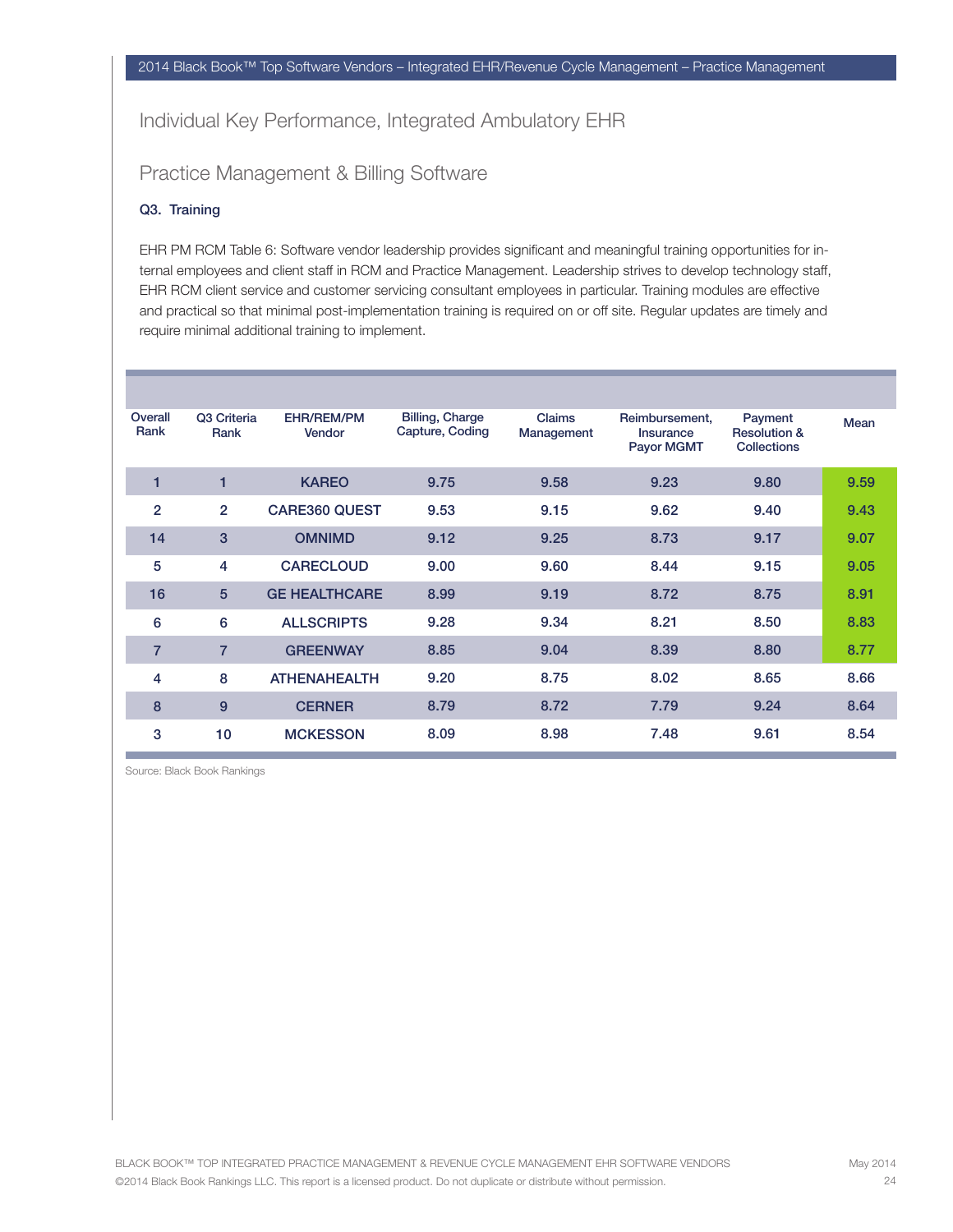## Practice Management & Billing Software

#### Q4. Client relationships and cultural fit

EHR PM RCM Table 7: Software vendor leadership honors customer relationships highly. The relationship with the vendor elevates the customer reputation. Improving physician practice and healthcare delivery efficiency and effectiveness is a priority of the supplier. Governance of engagement is neither complex for buyer nor does it require vendor management attention regularly. There is no regular transparency or quality issue. There are no culture clashes or misfits that threaten relationship's success or client's satisfaction.

| Overall<br>Rank | Q4 Criteria<br>Rank | EHR/REM/PM<br>Vendor   | <b>Billing, Charge</b><br>Capture, Coding | <b>Claims</b><br>Management | Reimbursement,<br>Insurance<br><b>Payor MGMT</b> | Payment<br><b>Resolution &amp;</b><br><b>Collections</b> | Mean |
|-----------------|---------------------|------------------------|-------------------------------------------|-----------------------------|--------------------------------------------------|----------------------------------------------------------|------|
| 1               | 1                   | <b>KAREO</b>           | 9.82                                      | 9.66                        | 9.22                                             | 9.42                                                     | 9.53 |
| $\overline{2}$  | $\overline{2}$      | <b>CARE360 QUEST</b>   | 9.28                                      | 9.83                        | 9.42                                             | 9.44                                                     | 9.49 |
| 5               | 3                   | <b>CARECLOUD</b>       | 8.87                                      | 8.88                        | 8.59                                             | 9.13                                                     | 8.87 |
| 3               | 4                   | <b>MCKESSON</b>        | 8.45                                      | 8.06                        | 8.10                                             | 9.65                                                     | 8.57 |
| $\overline{7}$  | 5                   | <b>GREENWAY</b>        | 8.99                                      | 9.12                        | 7.76                                             | 8.42                                                     | 8.57 |
| 4               | 6                   | <b>ATHENAHEALTH</b>    | 8.39                                      | 8.38                        | 8.56                                             | 8.87                                                     | 8.55 |
| 6               | $\overline{7}$      | <b>ALLSCRIPTS</b>      | 9.20                                      | 8.93                        | 8.01                                             | 7.97                                                     | 8.53 |
| 8               | 8                   | <b>CERNER</b>          | 8.64                                      | 8.75                        | 7.84                                             | 8.42                                                     | 8.41 |
| 9               | 9                   | <b>OPTUM</b>           | 8.88                                      | 8.51                        | 8.64                                             | 6.91                                                     | 8.24 |
| 10              | 10                  | <b>PRACTICE FUSION</b> | 8.46                                      | 8.19                        | 7.20                                             | 9.00                                                     | 8.21 |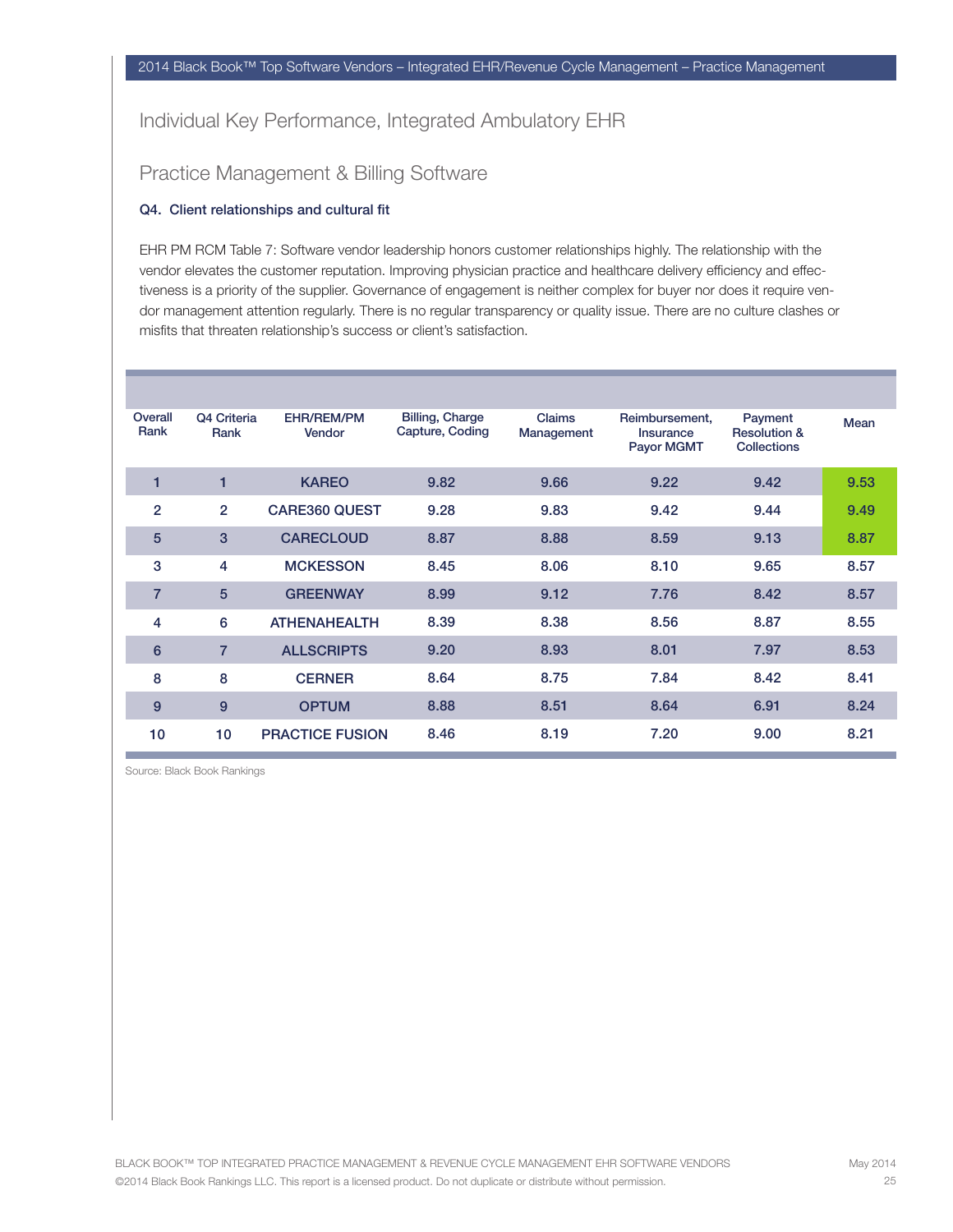## Practice Management & Billing Software

#### Q5. Trust, Accountability and Transparency

EHR PM RCM Table 8: Trust in enterprise reputation is important to RCM clients as well as prospects. Client possesses an understanding that its organization has the people, processes, and resources to effectively deliver the desired business and clinical results, based on its industry reputation and past performance. There are no disconnects between promises and delivery, and integration between electronic health records, practice management applications and revenue cycle management software is seamless.

| Overall<br>Rank | Q5 Criteria<br>Rank | EHR/REM/PM<br>Vendor   | <b>Billing, Charge</b><br>Capture, Coding | Claims<br>Management | Reimbursement,<br>Insurance<br><b>Payor MGMT</b> | Payment<br><b>Resolution &amp;</b><br><b>Collections</b> | Mean |
|-----------------|---------------------|------------------------|-------------------------------------------|----------------------|--------------------------------------------------|----------------------------------------------------------|------|
| 1               | 1                   | <b>KAREO</b>           | 9.51                                      | 9.61                 | 9.33                                             | 9.55                                                     | 9.50 |
| 10              | $\overline{2}$      | <b>PRACTICE FUSION</b> | 9.10                                      | 9.60                 | 8.88                                             | 9.12                                                     | 9.18 |
| 5               | 3                   | <b>CARECLOUD</b>       | 9.13                                      | 9.68                 | 8.78                                             | 9.00                                                     | 9.15 |
| 3               | 4                   | <b>MCKESSON</b>        | 8.89                                      | 8.92                 | 8.83                                             | 9.72                                                     | 9.09 |
| $6\phantom{1}6$ | 5                   | <b>ALLSCRIPTS</b>      | 9.26                                      | 9.33                 | 8.91                                             | 8.22                                                     | 8.93 |
| 8               | 6                   | <b>CERNER</b>          | 8.66                                      | 9.10                 | 8.56                                             | 8.99                                                     | 8.83 |
| $\overline{4}$  | $\overline{7}$      | <b>ATHENAHEALTH</b>    | 9.22                                      | 8.92                 | 8.49                                             | 8.52                                                     | 8.79 |
| $\overline{2}$  | 8                   | <b>CARE360 QUEST</b>   | 8.55                                      | 8.25                 | 9.68                                             | 8.27                                                     | 8.69 |
| 12              | 9                   | <b>HEALTHFUSION</b>    | 8.81                                      | 8.64                 | 7.40                                             | 7.73                                                     | 8.15 |
| 17              | 10                  | <b>ECLINICALWORKS</b>  | 7.96                                      | 8.61                 | 7.90                                             | 8.08                                                     | 8.14 |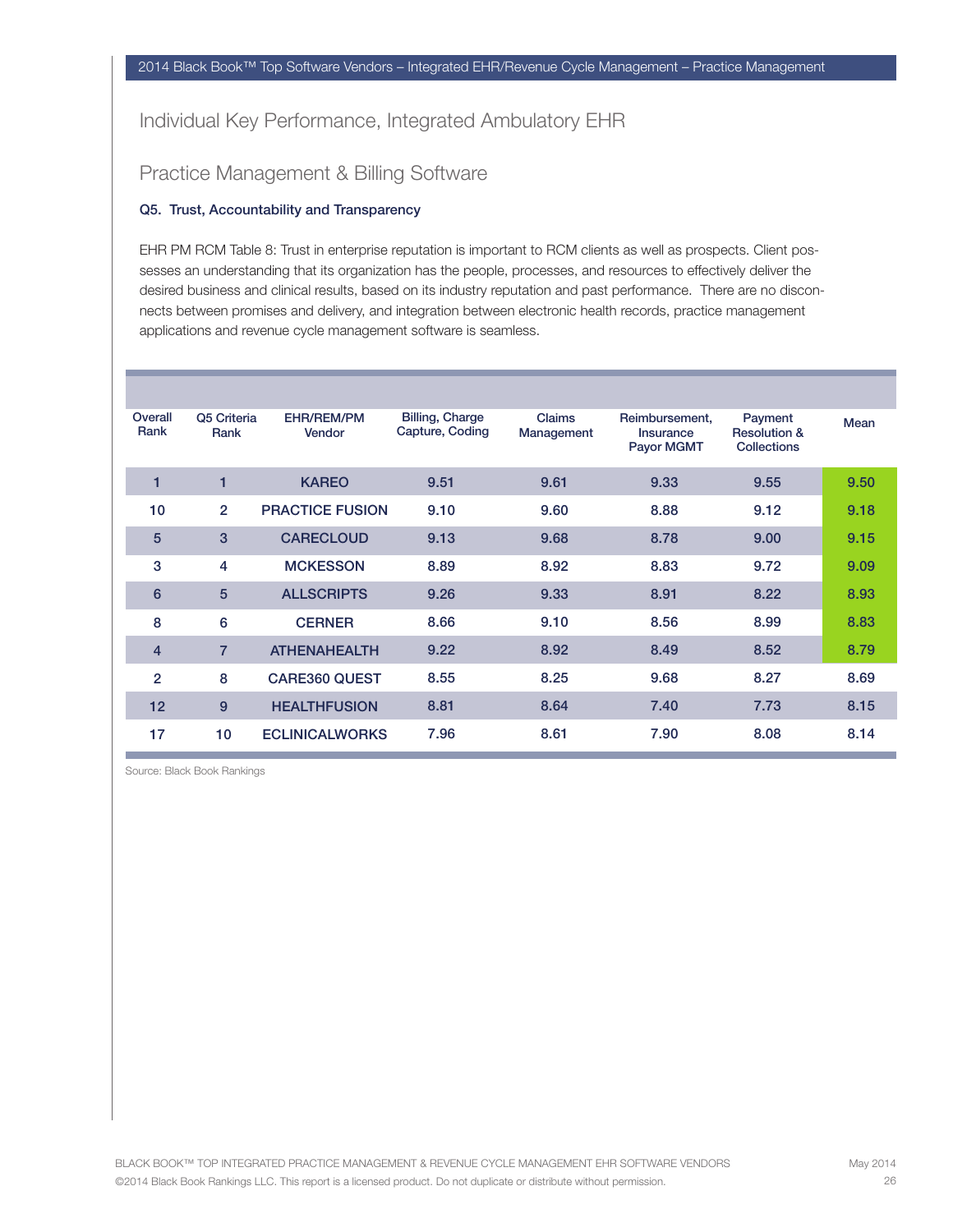## Practice Management & Billing Software

#### Q6. Breadth of offerings, varied client settings, delivery excellence across all user types

EHR PM RCM Table 9: EHR/RCM vendor offers industry recognized horizontal functionality and vertical industry applications, and manage bundled services such as ACO, reimbursement reform and developing new e-Health initiatives. Vendor routinely drives operational performance improvements and results in the areas they affect. Comprehensive offerings are constructed to meet the unique needs of the client's billing and collections initiatives. Breadth of vendor modules offers comprehensive system services and broad modules.

| Overall<br>Rank | Q6 Criteria<br>Rank | EHR/REM/PM<br>Vendor   | <b>Billing, Charge</b><br>Capture, Coding | <b>Claims</b><br>Management | Reimbursement,<br>Insurance<br>Payor MGMT | Payment<br><b>Resolution &amp;</b><br><b>Collections</b> | Mean |
|-----------------|---------------------|------------------------|-------------------------------------------|-----------------------------|-------------------------------------------|----------------------------------------------------------|------|
| 1               | 1                   | <b>KAREO</b>           | 9.58                                      | 9.66                        | 9.22                                      | 9.66                                                     | 9.53 |
| 4               | $\overline{2}$      | <b>ATHENAHEALTH</b>    | 8.88                                      | 9.51                        | 8.71                                      | 9.14                                                     | 9.06 |
| 5               | 3                   | <b>CARECLOUD</b>       | 9.17                                      | 9.15                        | 8.75                                      | 9.10                                                     | 9.04 |
| 6               | 4                   | <b>ALLSCRIPTS</b>      | 9.07                                      | 9.24                        | 8.14                                      | 8.81                                                     | 8.82 |
| $\overline{7}$  | 5                   | <b>GREENWAY</b>        | 8.89                                      | 9.07                        | 8.60                                      | 8.61                                                     | 8.79 |
| 12              | 6                   | <b>HEALTHFUSION</b>    | 9.28                                      | 9.19                        | 8.21                                      | 8.33                                                     | 8.75 |
| 3               | $\overline{7}$      | <b>MCKESSON</b>        | 9.35                                      | 9.20                        | 6.75                                      | 9.57                                                     | 8.67 |
| $\overline{2}$  | 8                   | <b>CARE360 QUEST</b>   | 8.89                                      | 8.76                        | 9.53                                      | 7.18                                                     | 8.59 |
| 8               | 9                   | <b>CERNER</b>          | 8.61                                      | 8.38                        | 7.90                                      | 8.99                                                     | 8.47 |
| 10              | 10                  | <b>PRACTICE FUSION</b> | 8.73                                      | 8.86                        | 7.66                                      | 8.40                                                     | 8.41 |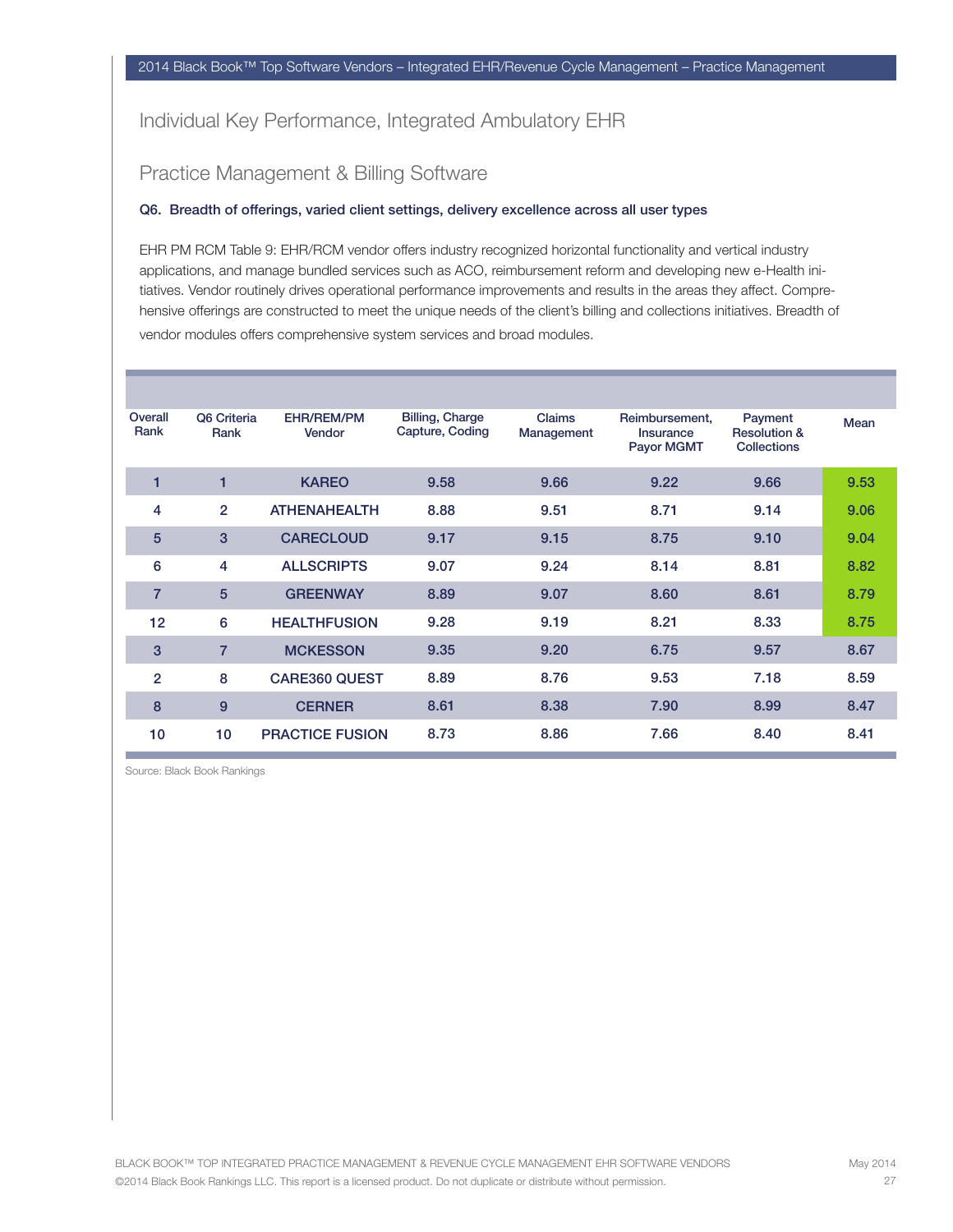## Practice Management & Billing Software

#### Q7. Deployment and Revenue Cycle Management solution implementation

EHR PM RCM Table 10: RCM software client deploys at a pace acceptable to the client. RCM/PM solutions eliminate excessive supervision over vendor implementations. Vendor overcomes client implementation obstacles and challenges effectively. Technical, organizational and cultural implementation obstacles are handled professionally and punctually. Application implementation time meets standard expectations. Implementations are efficient and sensitive to users' specific situations which may cause delays.

| Overall<br>Rank | Q7 Criteria<br>Rank | <b>EHR/REM/PM</b><br>Vendor | <b>Billing, Charge</b><br>Capture, Coding | <b>Claims</b><br>Management | Reimbursement,<br><b>Insurance</b><br>Payor MGMT | Payment<br><b>Resolution &amp;</b><br><b>Collections</b> | Mean |
|-----------------|---------------------|-----------------------------|-------------------------------------------|-----------------------------|--------------------------------------------------|----------------------------------------------------------|------|
| 3               | 1                   | <b>MCKESSON</b>             | 9.72                                      | 9.87                        | 9.18                                             | 9.29                                                     | 9.52 |
| 1               | $\overline{2}$      | <b>KAREO</b>                | 9.32                                      | 9.37                        | 8.37                                             | 9.77                                                     | 9.21 |
| $\overline{2}$  | 3                   | <b>CARE360 QUEST</b>        | 7.91                                      | 9.50                        | 9.85                                             | 8.68                                                     | 8.99 |
| 6               | 4                   | <b>ALLSCRIPTS</b>           | 9.47                                      | 9.12                        | 8.22                                             | 8.94                                                     | 8.94 |
| $\overline{4}$  | 5                   | <b>ATHENAHEALTH</b>         | 9.14                                      | 9.36                        | 8.46                                             | 8.41                                                     | 8.84 |
| 5               | 6                   | <b>CARECLOUD</b>            | 8.93                                      | 9.09                        | 8.28                                             | 8.02                                                     | 8.58 |
| 9               | $\overline{7}$      | <b>OPTUM</b>                | 8.59                                      | 8.32                        | 8.07                                             | 8.89                                                     | 8.47 |
| 11              | 8                   | <b>E-MDS</b>                | 8.18                                      | 8.51                        | 7.81                                             | 8.47                                                     | 8.24 |
| 8               | 9                   | <b>GREENWAY</b>             | 8.94                                      | 9.00                        | 6.97                                             | 8.05                                                     | 8.24 |
| 10              | 10                  | <b>PRACTICE FUSION</b>      | 8.39                                      | 8.67                        | 7.72                                             | 8.09                                                     | 8.22 |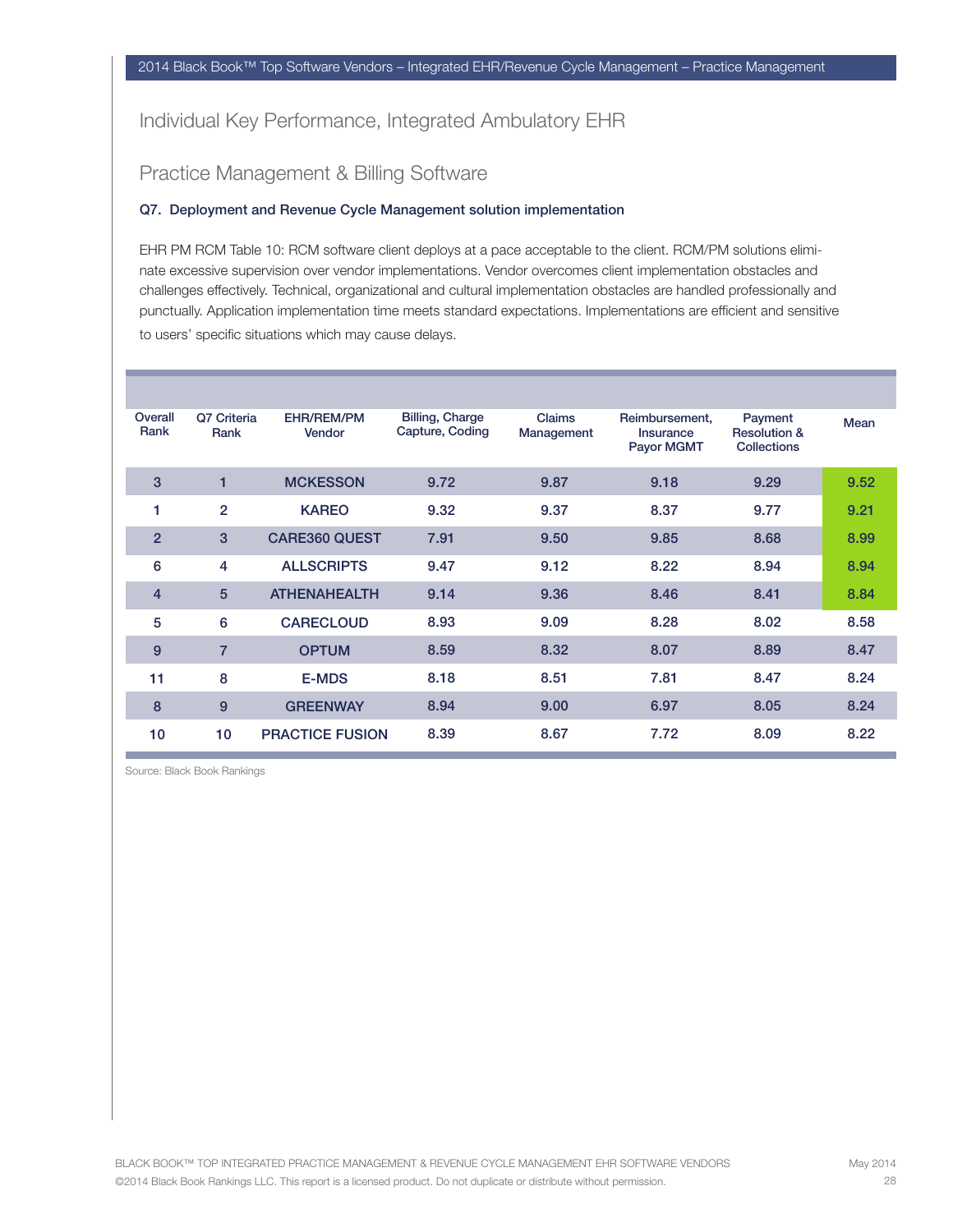## Practice Management & Billing Software

#### Q8. Customization

EHR PM RCM Table 11: RCM/PM and EHR products and process services are customized to meet the unique needs of specific practice client purpose, processes and physician models. Little resistance is encountered when changing performance measurements as clients' needs vary. Extraordinary efforts are made to adapt and convert client special needs into workable solutions with efficient cost and time considerations. All software applications allow for modifications that are not costly or complex.

| Overall<br>Rank | Q8 Criteria<br>Rank | EHR/REM/PM<br>Vendor   | <b>Billing, Charge</b><br>Capture, Coding | Claims<br>Management | Reimbursement,<br>Insurance<br><b>Payor MGMT</b> | Payment<br><b>Resolution &amp;</b><br><b>Collections</b> | Mean |
|-----------------|---------------------|------------------------|-------------------------------------------|----------------------|--------------------------------------------------|----------------------------------------------------------|------|
| $\overline{4}$  | 1                   | <b>ATHENAHEALTH</b>    | 9.48                                      | 9.66                 | 9.29                                             | 9.35                                                     | 9.45 |
| $\overline{2}$  | $\overline{2}$      | <b>CARE360 QUEST</b>   | 9.80                                      | 9.79                 | 9.85                                             | 8.17                                                     | 9.40 |
| 1               | 3                   | <b>KAREO</b>           | 9.68                                      | 9.38                 | 8.92                                             | 9.58                                                     | 9.39 |
| 10              | 4                   | <b>PRACTICE FUSION</b> | 9.19                                      | 9.42                 | 9.01                                             | 9.03                                                     | 9.16 |
| 8               | 5                   | <b>CERNER</b>          | 9.22                                      | 9.30                 | 8.38                                             | 9.01                                                     | 8.98 |
| 6               | 6                   | <b>ALLSCRIPTS</b>      | 9.49                                      | 9.18                 | 8.19                                             | 8.55                                                     | 8.85 |
| 3               | $\overline{7}$      | <b>MCKESSON</b>        | 9.05                                      | 8.86                 | 6.90                                             | 9.77                                                     | 8.65 |
| 15              | 8                   | <b>PRACTICESUITE</b>   | 8.62                                      | 8.79                 | 8.01                                             | 8.64                                                     | 8.52 |
| 11              | 9                   | <b>E-MDS</b>           | 9.13                                      | 8.88                 | 7.27                                             | 8.02                                                     | 8.33 |
| 14              | 10                  | <b>OMNIMD</b>          | 8.20                                      | 9.02                 | 7.53                                             | 8.09                                                     | 8.21 |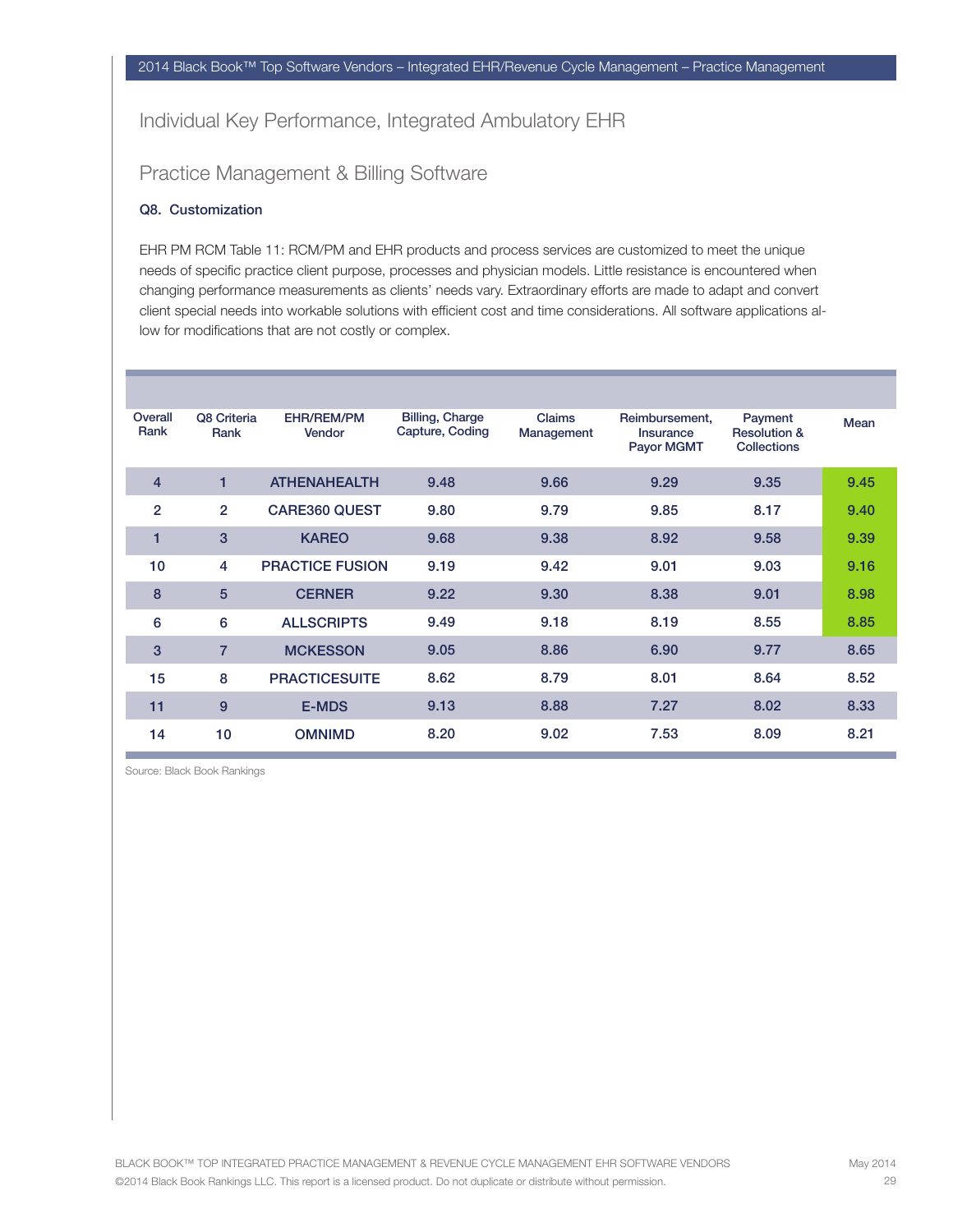## Practice Management & Billing Software

#### Q9. Integration and interfaces

EEHR PM RCM Table 12: EHR/RCM vendor supports interfaces so information can be shared between necessary applications. Solutions are easily integrated to existing backend systems as needed and feasible for connectivity and interoperability purposes. Seamless interfaces to legacy applications and cloud systems alike are performed as required for optimal functioning. Human integration and interface activities are administered precisely. Systems communicate effectively among provider groups and ancillaries. True interoperability with other healthcare organizations is factored into implementation including financial and clinical data.

| Overall<br>Rank | Q9 Criteria<br>Rank | EHR/REM/PM<br>Vendor | <b>Billing, Charge</b><br>Capture, Coding | <b>Claims</b><br>Management | Reimbursement,<br><b>Insurance</b><br><b>Payor MGMT</b> | Payment<br><b>Resolution &amp;</b><br><b>Collections</b> | Mean |
|-----------------|---------------------|----------------------|-------------------------------------------|-----------------------------|---------------------------------------------------------|----------------------------------------------------------|------|
| $\overline{2}$  | 1                   | <b>CARE360 QUEST</b> | 9.09                                      | 9.72                        | 9.65                                                    | 9.67                                                     | 9.53 |
| 1               | $\overline{2}$      | <b>KAREO</b>         | 9.33                                      | 9.88                        | 9.05                                                    | 9.64                                                     | 9.48 |
| 3               | 3                   | <b>MCKESSON</b>      | 9.04                                      | 9.05                        | 8.63                                                    | 9.86                                                     | 9.15 |
| 4               | 4                   | <b>ATHENAHEALTH</b>  | 9.29                                      | 9.25                        | 8.92                                                    | 9.05                                                     | 9.13 |
| 9               | 5                   | <b>OPTUM</b>         | 9.05                                      | 9.16                        | 8.93                                                    | 9.06                                                     | 9.05 |
| 7               | 6                   | <b>GREENWAY</b>      | 9.54                                      | 9.38                        | 8.12                                                    | 8.83                                                     | 8.97 |
| 5               | 7                   | <b>CARECLOUD</b>     | 9.01                                      | 9.49                        | 8.24                                                    | 8.89                                                     | 8.91 |
| 15              | 8                   | <b>PRACTICESUITE</b> | 9.19                                      | 8.53                        | 7.85                                                    | 8.16                                                     | 8.43 |
| 17              | 9                   | <b>GE HEALTHCARE</b> | 8.79                                      | 8.35                        | 8.10                                                    | 7.83                                                     | 8.27 |
| 12              | 10                  | <b>HEALTHFUSION</b>  | 8.16                                      | 8.65                        | 7.58                                                    | 8.40                                                     | 8.20 |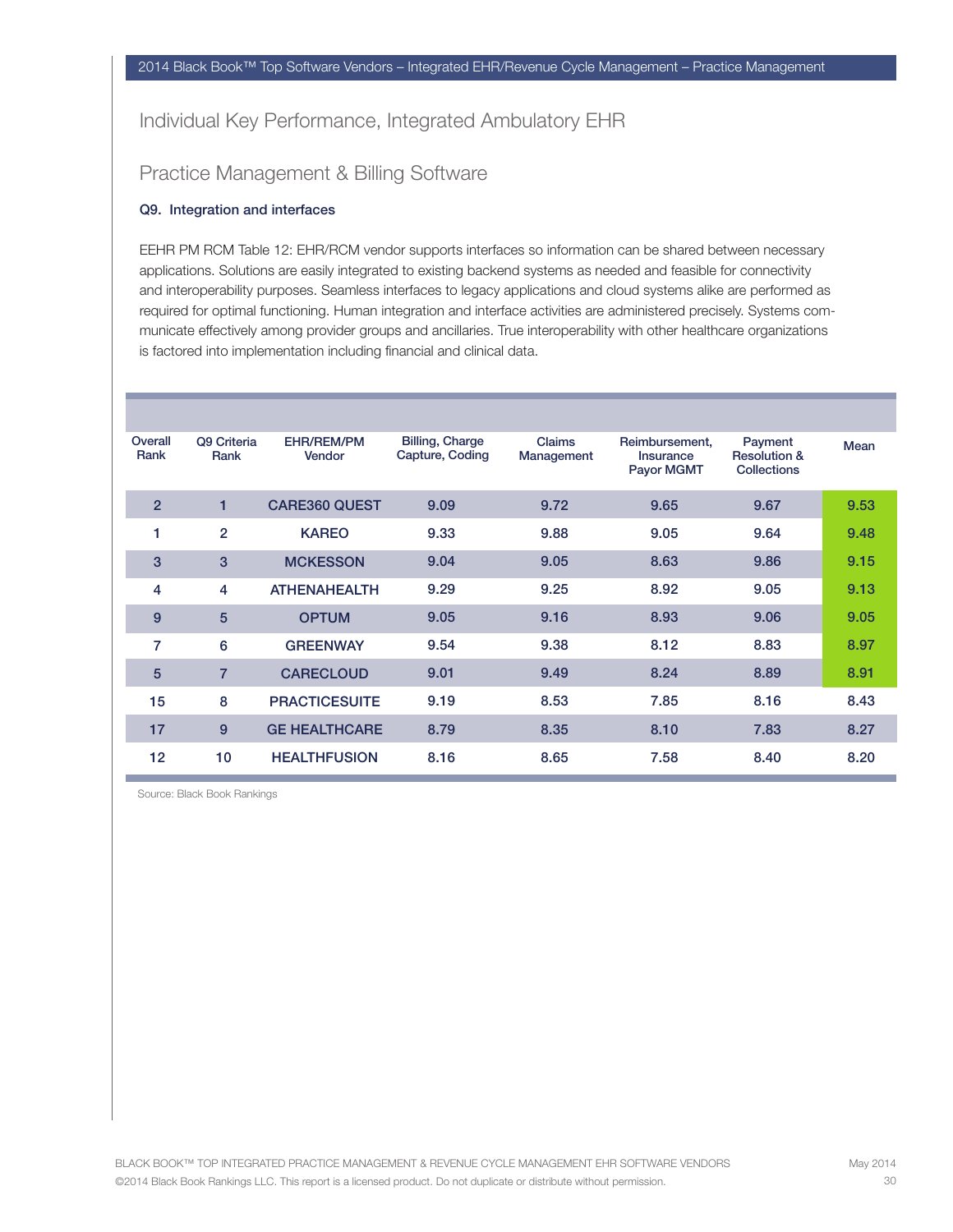## Practice Management & Billing Software

#### Q10. Scalability, client adaptability, flexible pricing

EHR PM RCM Table 13: RCM software solutions vendor provides flexible pricing allowing the client to choose and pay for the precise functionality and services needed. Vendor Invests in significant infrastructure and has the ability to provide services to enterprise organizations. IT products and services meet the changing and varied needs of the physician practice customer. Pricing is not rigid or shifting and meets needs of client.

| Overall<br>Rank | Q10 Criteria<br>Rank | EHR/REM/PM<br>Vendor   | <b>Billing, Charge</b><br>Capture, Coding | <b>Claims</b><br>Management | Reimbursement,<br>Insurance<br><b>Payor MGMT</b> | Payment<br><b>Resolution &amp;</b><br><b>Collections</b> | Mean |
|-----------------|----------------------|------------------------|-------------------------------------------|-----------------------------|--------------------------------------------------|----------------------------------------------------------|------|
| 1               | $\blacksquare$       | <b>KAREO</b>           | 9.71                                      | 9.64                        | 9.43                                             | 9.66                                                     | 9.61 |
| 6               | $\overline{2}$       | <b>ALLSCRIPTS</b>      | 9.21                                      | 9.16                        | 8.79                                             | 9.19                                                     | 9.09 |
| 3               | 3                    | <b>MCKESSON</b>        | 8.78                                      | 9.10                        | 8.33                                             | 9.57                                                     | 8.95 |
| 10              | 4                    | <b>PRACTICE FUSION</b> | 9.05                                      | 8.53                        | 7.81                                             | 8.80                                                     | 8.60 |
| 8               | 5                    | <b>GREENWAY</b>        | 8.73                                      | 9.28                        | 8.04                                             | 8.32                                                     | 8.59 |
| 4               | 6                    | <b>ATHENAHEALTH</b>    | 8.70                                      | 8.66                        | 8.19                                             | 8.48                                                     | 8.51 |
| 3               | $\overline{7}$       | <b>MCKESSON</b>        | 8.36                                      | 7.26                        | 9.54                                             | 8.58                                                     | 8.44 |
| 9               | 8                    | <b>OPTUM</b>           | 8.31                                      | 8.87                        | 7.33                                             | 7.94                                                     | 8.11 |
| 8               | 9                    | <b>CERNER</b>          | 8.73                                      | 8.32                        | 7.56                                             | 7.83                                                     | 8.11 |
| 11              | 10                   | <b>E-MDS</b>           | 8.68                                      | 8.62                        | 7.64                                             | 7.41                                                     | 8.09 |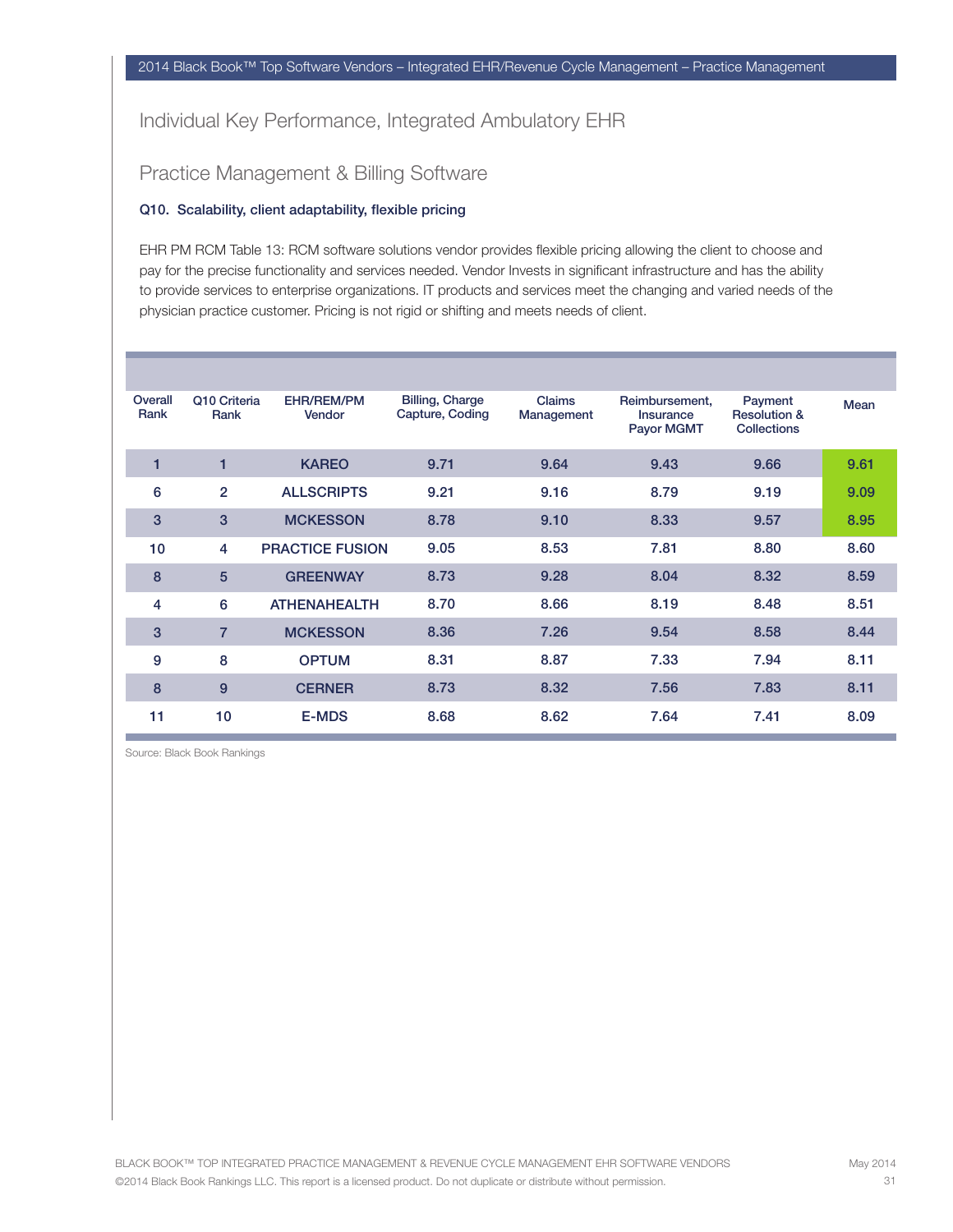## Practice Management & Billing Software

#### Q11. Vendor staff expertise, compensation and employee performance

EHR PM RCM Table 14: RCM vendor team of employees is considered top in industry for professionalism and skill. Vendor attracts and retains high performing staff. Vendor is focused on building and developing a strong employee team of producers. Employees act like owners/leaders. Company is moving towards leveraged pay at all levels. Vendor is using effective tools to tie performance metrics to compensation policy and compensating top leaders. Human resources-related criteria are scored from the client perspective on this indicator.

| Overall<br>Rank | Q11 Criteria<br>Rank | EHR/REM/PM<br>Vendor | <b>Billing, Charge</b><br>Capture, Coding | Claims<br>Management | Reimbursement,<br>Insurance<br><b>Payor MGMT</b> | Payment<br><b>Resolution &amp;</b><br><b>Collections</b> | Mean |
|-----------------|----------------------|----------------------|-------------------------------------------|----------------------|--------------------------------------------------|----------------------------------------------------------|------|
| $\blacksquare$  | $\blacksquare$       | <b>KAREO</b>         | 9.70                                      | 9.60                 | 9.42                                             | 9.69                                                     | 9.60 |
| 15              | $\overline{2}$       | <b>PRACTICESUITE</b> | 9.43                                      | 9.19                 | 8.89                                             | 9.07                                                     | 9.15 |
| $\overline{2}$  | 3                    | <b>CARE360 QUEST</b> | 9.30                                      | 9.64                 | 9.67                                             | 7.99                                                     | 9.15 |
| 5               | 4                    | <b>CARECLOUD</b>     | 9.02                                      | 9.22                 | 8.55                                             | 8.16                                                     | 8.74 |
| 9               | 5                    | <b>OPTUM</b>         | 8.91                                      | 8.62                 | 8.42                                             | 8.89                                                     | 8.71 |
| 3               | $6\phantom{1}6$      | <b>MCKESSON</b>      | 9.03                                      | 8.49                 | 7.45                                             | 9.69                                                     | 8.67 |
| $6\phantom{1}6$ | $\overline{7}$       | <b>ALLSCRIPTS</b>    | 9.28                                      | 9.19                 | 7.78                                             | 7.81                                                     | 8.52 |
| 4               | 8                    | <b>ATHENAHEALTH</b>  | 8.67                                      | 9.03                 | 7.36                                             | 8.72                                                     | 8.45 |
| 8               | 9                    | <b>CERNER</b>        | 8.78                                      | 8.52                 | 7.86                                             | 7.88                                                     | 8.26 |
| 16              | 10                   | <b>VITERA</b>        | 8.60                                      | 8.56                 | 8.07                                             | 7.72                                                     | 8.24 |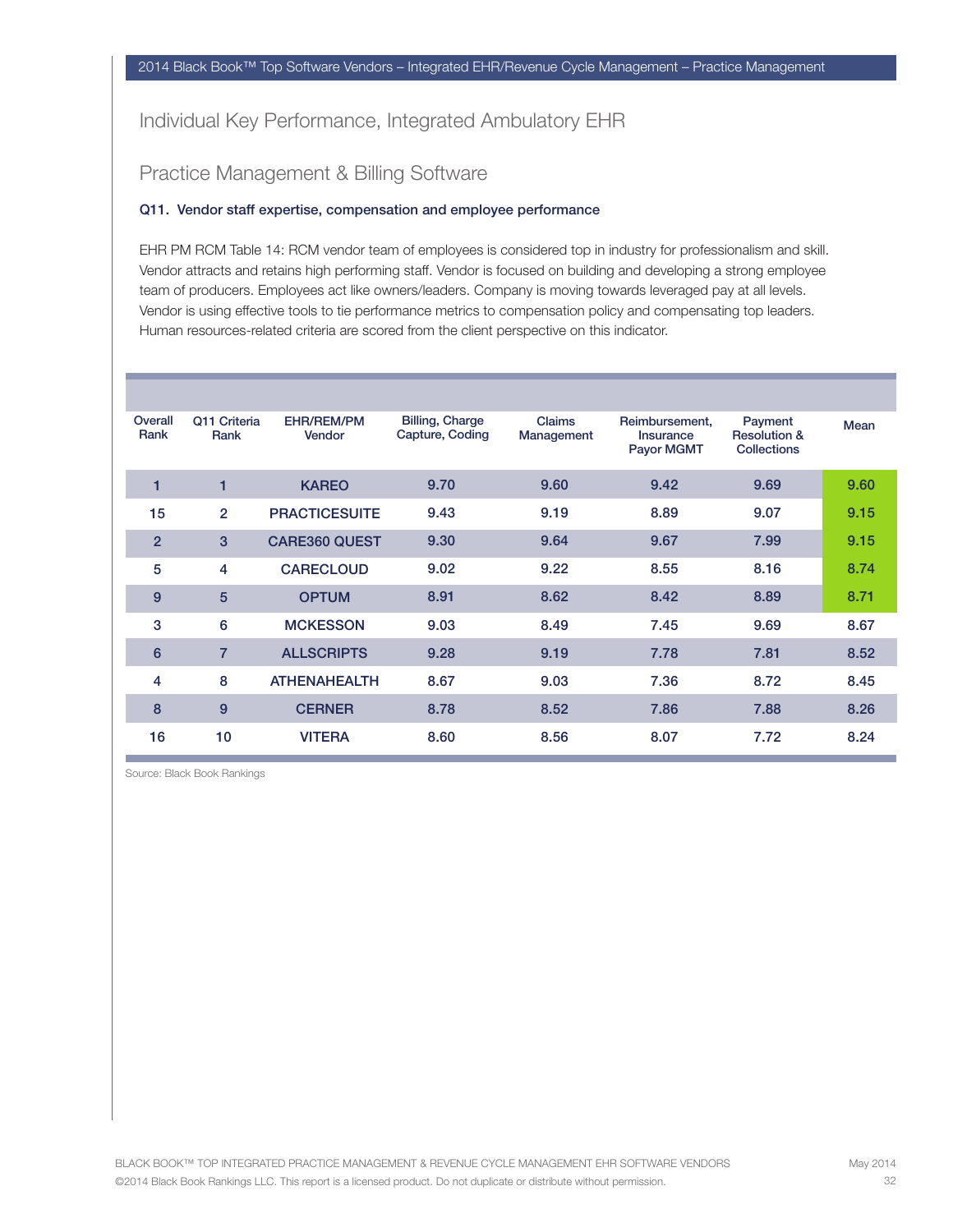## Practice Management & Billing Software

#### Q12. Reliability

EHR PM RCM Table 15: RCM software supplier meets agreed terms as evidenced by routine, acceptable service level reporting and industry expectations. Depth and breadth of applications/solutions are acceptable in meeting client needs. Online reliability is maximized and outages/downtimes are minimized. Solid product and service capacities are demonstrated consistently. Service levels are consistently met as agreed. Services and support response is maximized by vendor team.

| Overall<br>Rank | Q12 Criteria<br>Rank | EHR/REM/PM<br>Vendor   | <b>Billing, Charge</b><br>Capture, Coding | <b>Claims</b><br>Management | Reimbursement,<br>Insurance<br><b>Payor MGMT</b> | Payment<br><b>Resolution &amp;</b><br><b>Collections</b> | Mean |
|-----------------|----------------------|------------------------|-------------------------------------------|-----------------------------|--------------------------------------------------|----------------------------------------------------------|------|
| $\overline{2}$  | 1                    | <b>CARE360 QUEST</b>   | 9.65                                      | 9.39                        | 9.74                                             | 9.40                                                     | 9.55 |
| 1               | $\overline{2}$       | <b>KAREO</b>           | 9.45                                      | 9.31                        | 8.94                                             | 9.60                                                     | 9.33 |
| $\overline{7}$  | 3                    | <b>GREENWAY</b>        | 9.30                                      | 8.89                        | 8.87                                             | 9.30                                                     | 9.09 |
| 9               | 4                    | <b>OPTUM</b>           | 9.60                                      | 8.85                        | 8.63                                             | 9.06                                                     | 9.04 |
| $\overline{4}$  | 5                    | <b>ATHENAHEALTH</b>    | 8.57                                      | 9.37                        | 8.28                                             | 9.23                                                     | 8.86 |
| 10              | 6                    | <b>PRACTICE FUSION</b> | 9.09                                      | 9.02                        | 8.21                                             | 9.09                                                     | 8.85 |
| 3               | $\overline{7}$       | <b>MCKESSON</b>        | 9.24                                      | 8.87                        | 6.89                                             | 9.71                                                     | 8.68 |
| 8               | 8                    | <b>CERNER</b>          | 8.62                                      | 8.63                        | 8.24                                             | 9.23                                                     | 8.68 |
| 5               | 9                    | <b>CARECLOUD</b>       | 9.26                                      | 8.99                        | 7.66                                             | 8.00                                                     | 8.48 |
| 6               | 10                   | <b>ALLSCRIPTS</b>      | 8.14                                      | 8.91                        | 7.94                                             | 8.05                                                     | 8.26 |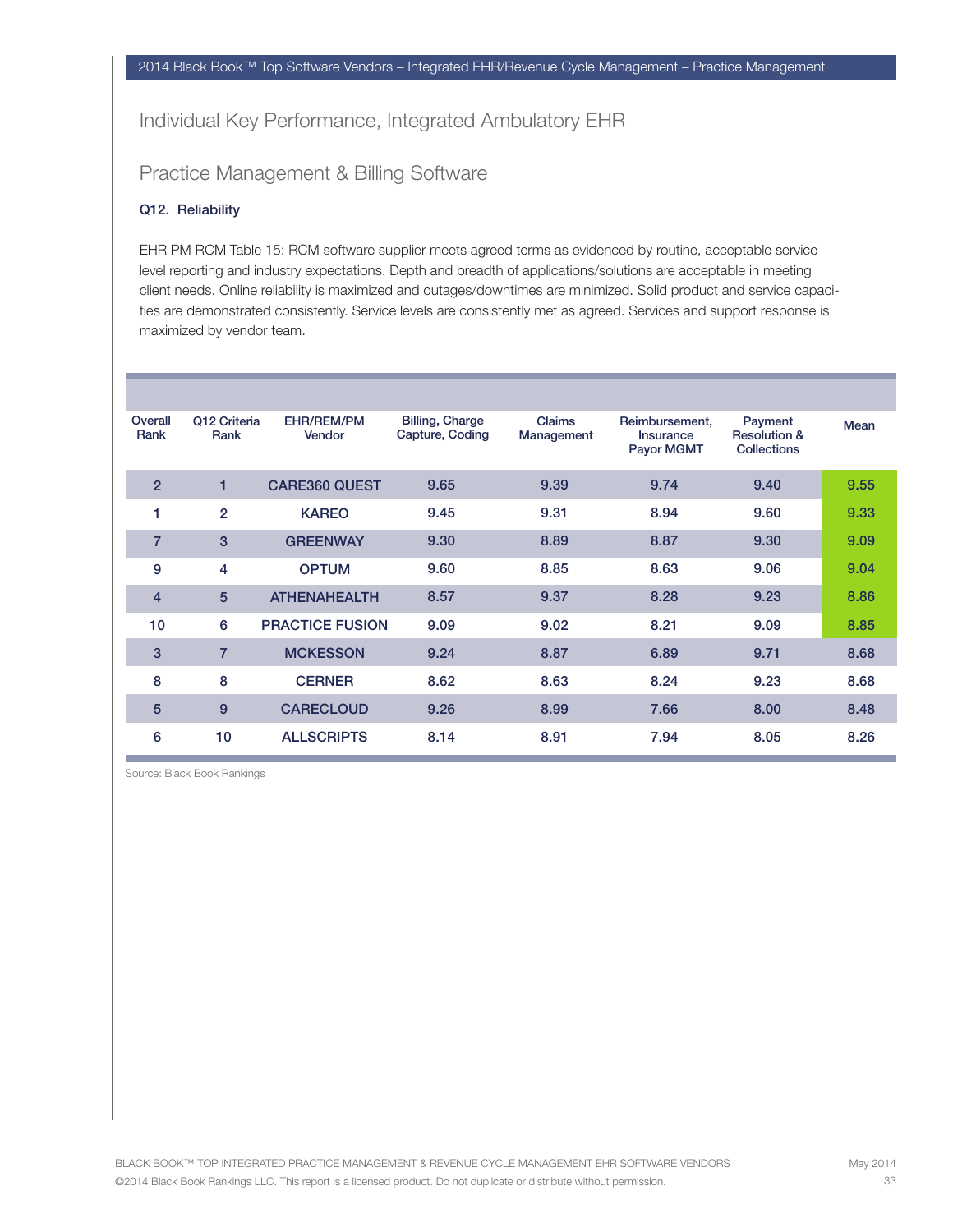## Practice Management & Billing Software

#### Q13. Brand image and marketing communications

EHR PM RCM Table 16: RCM/EHR vendor's marketing and sales statements/pitches are accurately and appropriately represented by actual product and service deliverables. Image is consistent with top vendor rankings scored by client base. Sales presentations and proposals are delivered upon and corporate integrity/honesty in marketing and business development are highly valued. Company image and integrity are values upheld top-down consistently. High level of relevant client communications enhances the RCM vendor.

| Overall<br>Rank | Q13 Criteria<br>Rank | EHR/REM/PM<br>Vendor   | <b>Billing, Charge</b><br>Capture, Coding | Claims<br>Management | Reimbursement,<br>Insurance<br><b>Payor MGMT</b> | Payment<br><b>Resolution &amp;</b><br><b>Collections</b> | Mean |
|-----------------|----------------------|------------------------|-------------------------------------------|----------------------|--------------------------------------------------|----------------------------------------------------------|------|
| $\mathbf{3}$    | 1                    | <b>MCKESSON</b>        | 9.56                                      | 9.75                 | 9.03                                             | 9.81                                                     | 9.54 |
| $\overline{2}$  | $\overline{2}$       | <b>CARE360 QUEST</b>   | 8.69                                      | 9.63                 | 9.94                                             | 9.50                                                     | 9.44 |
| 5               | 3                    | <b>CARECLOUD</b>       | 9.16                                      | 9.59                 | 9.43                                             | 9.34                                                     | 9.40 |
| 1               | 4                    | <b>KAREO</b>           | 9.92                                      | 9.14                 | 9.12                                             | 9.06                                                     | 9.31 |
| 10              | 5                    | <b>PRACTICE FUSION</b> | 8.93                                      | 9.48                 | 9.13                                             | 9.01                                                     | 9.14 |
| 12              | 6                    | <b>HEALTHFUSION</b>    | 9.12                                      | 9.17                 | 8.46                                             | 9.16                                                     | 8.98 |
| 6               | $\overline{7}$       | <b>ALLSCRIPTS</b>      | 9.27                                      | 9.23                 | 8.09                                             | 9.32                                                     | 8.98 |
| 9               | 8                    | <b>OPTUM</b>           | 8.96                                      | 8.98                 | 8.83                                             | 8.68                                                     | 8.86 |
| $\overline{7}$  | 9                    | <b>GREENWAY</b>        | 9.32                                      | 8.63                 | 7.72                                             | 8.90                                                     | 8.64 |
| 11              | 10                   | <b>E-MDS</b>           | 9.08                                      | 8.95                 | 7.55                                             | 8.84                                                     | 8.61 |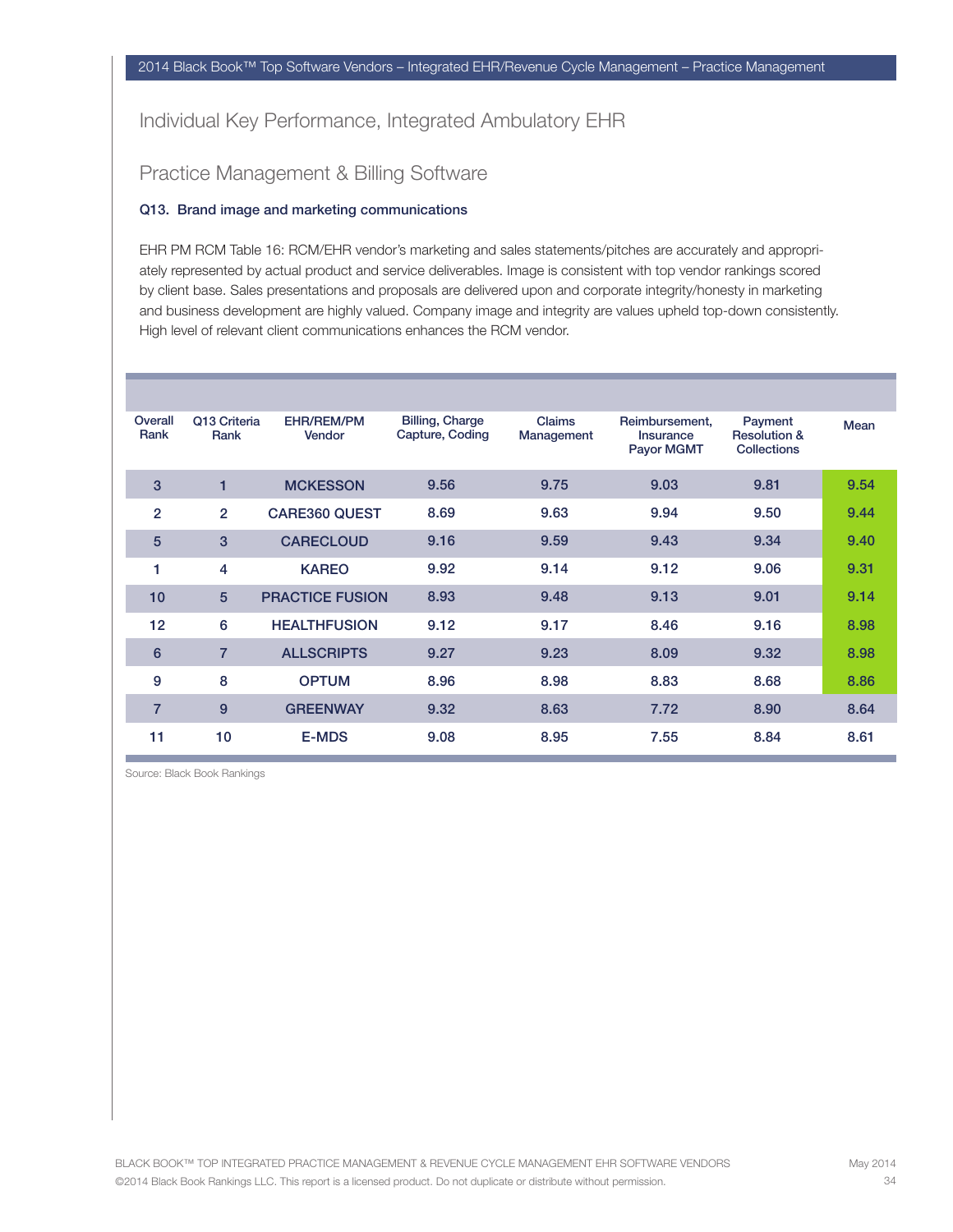## Practice Management & Billing Software

#### Q14. Marginal value adds

EHR PM RCM Table 17: Beyond stimulus achievement, EHR vendors' cost savings are realized as generally estimated and not over-positioned or over/underestimated in ways that effect major client satisfaction or costs. Vendor offers value-adds as a practice management partner in cost savings and avoidance initiatives and creative programs through bundled RCM product design. Vendor provides true RCM and practice business transformation opportunities to physician practices and other medical settings utilizing EMR seamlessly with RCM.

| Overall<br>Rank | Q14 Criteria<br>Rank | <b>EHR/REM/PM</b><br>Vendor | <b>Billing, Charge</b><br>Capture, Coding | <b>Claims</b><br>Management | Reimbursement,<br>Insurance<br><b>Payor MGMT</b> | Payment<br><b>Resolution &amp;</b><br><b>Collections</b> | Mean |
|-----------------|----------------------|-----------------------------|-------------------------------------------|-----------------------------|--------------------------------------------------|----------------------------------------------------------|------|
| 1               | $\blacksquare$       | <b>KAREO</b>                | 9.92                                      | 9.70                        | 9.34                                             | 9.63                                                     | 9.65 |
| $\overline{2}$  | $\overline{2}$       | <b>CARE360 QUEST</b>        | 8.97                                      | 9.24                        | 9.64                                             | 9.30                                                     | 9.29 |
| $\overline{4}$  | 3                    | <b>ATHENAHEALTH</b>         | 9.62                                      | 9.70                        | 8.65                                             | 8.37                                                     | 9.09 |
| 8               | 4                    | <b>CERNER</b>               | 8.94                                      | 9.43                        | 8.72                                             | 8.85                                                     | 8.99 |
| 9               | 5                    | <b>OPTUM</b>                | 8.82                                      | 8.87                        | 8.08                                             | 8.97                                                     | 8.69 |
| 3               | 6                    | <b>MCKESSON</b>             | 8.83                                      | 8.02                        | 7.83                                             | 9.72                                                     | 8.60 |
| $5\phantom{1}$  | $\overline{7}$       | <b>ALLSCRIPTS</b>           | 9.41                                      | 9.07                        | 7.81                                             | 7.67                                                     | 8.49 |
| 8               | 8                    | <b>GREENWAY</b>             | 8.12                                      | 8.84                        | 8.31                                             | 8.25                                                     | 8.38 |
| 18              | 9                    | <b>ADP ADVANCEDMD</b>       | 7.75                                      | 8.81                        | 8.01                                             | 8.39                                                     | 8.24 |
| 14              | 10                   | <b>OMNIMD</b>               | 7.99                                      | 8.63                        | 7.93                                             | 7.12                                                     | 7.92 |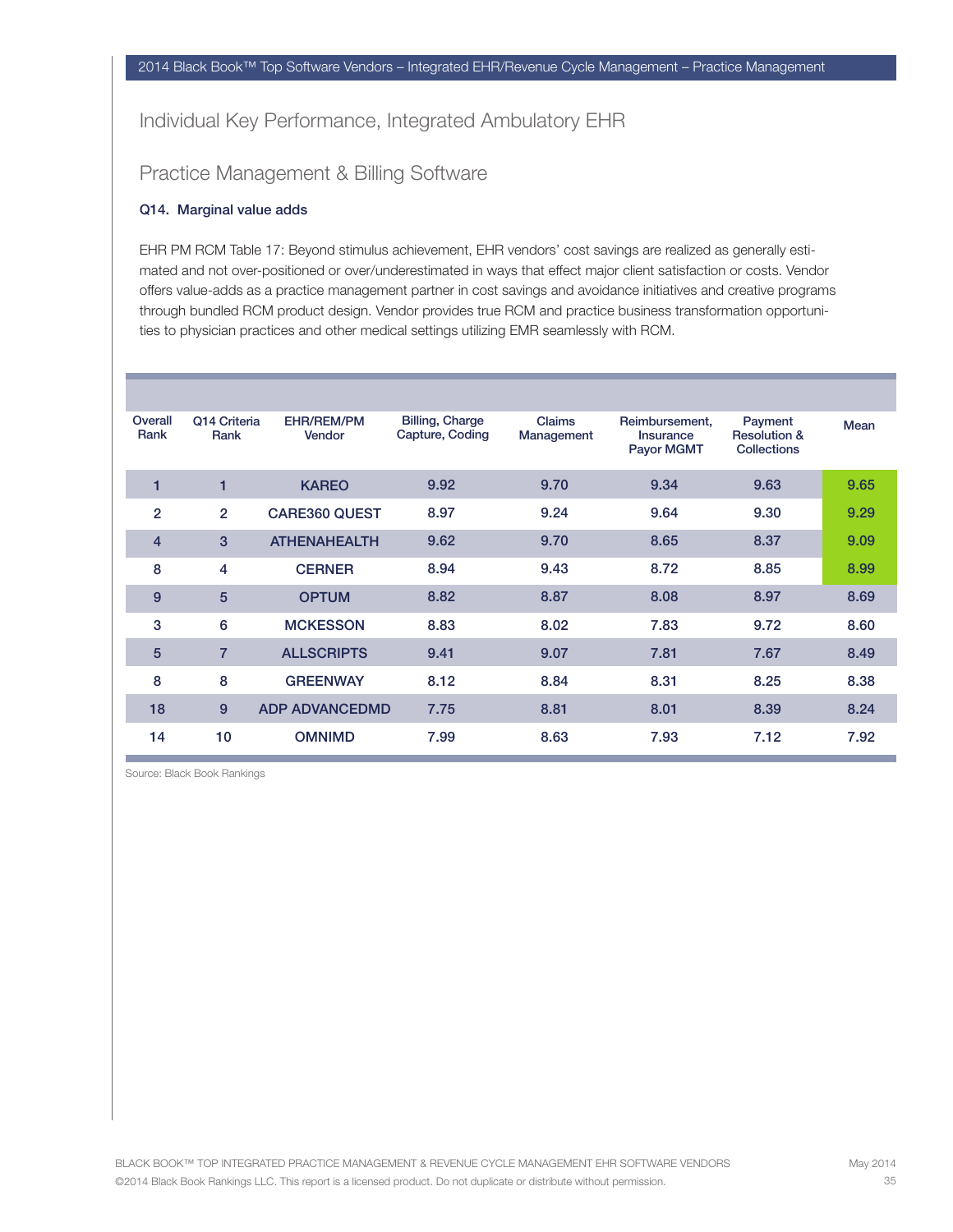## Practice Management & Billing Software

#### Q15. Viability and managerial stability

EHR PM RCM Table 18: Vendor's viability, employee turnover, financial stability and/or cultural mismatches do not threaten relationship. Senior management and the board exemplify strong leadership principals to steward appropriate resources that impact RCM buyers. Client is confident of long term industry viability for this vendor based on investments, client adoption, exceptional outcomes and service levels. Field management is notably competent, stable and supportive of clients. Entire vendor organization demonstrates and provides evidence of competent financial management and leadership.

| Overall<br>Rank | Q15 Criteria<br>Rank | <b>EHR/REM/PM</b><br>Vendor | <b>Billing, Charge</b><br>Capture, Coding | Claims<br>Management | Reimbursement,<br><b>Insurance</b><br>Payor MGMT | Payment<br><b>Resolution &amp;</b><br><b>Collections</b> | Mean |
|-----------------|----------------------|-----------------------------|-------------------------------------------|----------------------|--------------------------------------------------|----------------------------------------------------------|------|
| 1               | 1                    | <b>KAREO</b>                | 9.40                                      | 9.71                 | 9.24                                             | 9.12                                                     | 9.37 |
| 3               | $\overline{2}$       | <b>MCKESSON</b>             | 9.01                                      | 8.60                 | 8.96                                             | 9.79                                                     | 9.09 |
| $\overline{2}$  | 3                    | <b>CARE360 QUEST</b>        | 9.06                                      | 8.87                 | 9.72                                             | 8.18                                                     | 8.96 |
| 5               | 4                    | <b>CARECLOUD</b>            | 9.08                                      | 8.97                 | 7.93                                             | 8.00                                                     | 8.50 |
| 8               | 5                    | <b>CERNER</b>               | 8.39                                      | 8.64                 | 7.83                                             | 8.34                                                     | 8.30 |
| 11              | 6                    | <b>E-MDS</b>                | 8.94                                      | 8.03                 | 7.68                                             | 8.51                                                     | 8.29 |
| 12              | $\overline{7}$       | <b>HEALTHFUSION</b>         | 8.62                                      | 8.49                 | 7.70                                             | 8.34                                                     | 8.29 |
| 5               | 8                    | <b>ALLSCRIPTS</b>           | 8.44                                      | 7.67                 | 8.64                                             | 8.35                                                     | 8.28 |
| 10              | 9                    | <b>PRACTICE FUSION</b>      | 8.48                                      | 8.16                 | 7.78                                             | 8.26                                                     | 8.17 |
| 17              | 10                   | <b>ECLINICALWORKS</b>       | 7.92                                      | 9.08                 | 7.39                                             | 8.19                                                     | 8.15 |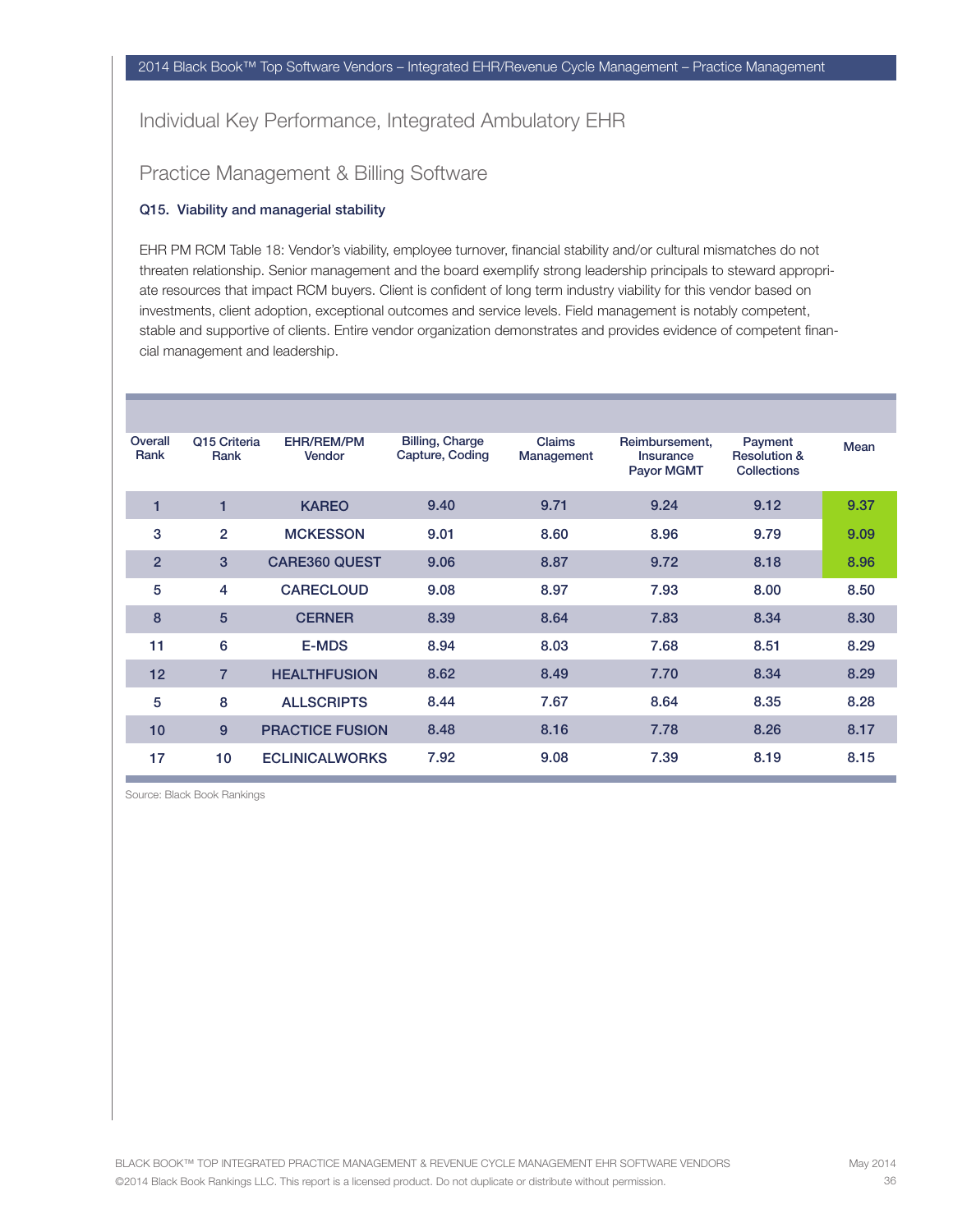## Practice Management & Billing Software

#### Q16. Data security and backup services

EHR PM RCM Table 19: In order to provide secure and constantly dependable revenue cycle management service offerings for physicians, groups and clinical entities, an EMR/RCM vendor has to provide the highest level of security and data back-up services. The vendor's service in these two areas is superior to the security and back-up system of past internal systems of the physician practice.

| Overall<br>Rank | Q16 Criteria<br>Rank | <b>EHR/REM/PM</b><br>Vendor | <b>Billing, Charge</b><br>Capture, Coding | <b>Claims</b><br>Management | Reimbursement,<br>Insurance<br>Payor MGMT | Payment<br><b>Resolution &amp;</b><br><b>Collections</b> | Mean |
|-----------------|----------------------|-----------------------------|-------------------------------------------|-----------------------------|-------------------------------------------|----------------------------------------------------------|------|
| $\overline{2}$  |                      | <b>CARE360 QUEST</b>        | 9.51                                      | 9.89                        | 9.79                                      | 9.33                                                     | 9.63 |
| 1               | $\overline{2}$       | <b>KAREO</b>                | 9.42                                      | 9.66                        | 8.99                                      | 8.82                                                     | 9.35 |
| 3               | 3                    | <b>MCKESSON</b>             | 8.88                                      | 9.18                        | 8.13                                      | 9.14                                                     | 8.83 |
| 4               | 4                    | <b>ATHENAHEALTH</b>         | 9.26                                      | 8.63                        | 8.00                                      | 9.33                                                     | 8.81 |
| $\overline{7}$  | $5\phantom{1}$       | <b>GRFEENWAY</b>            | 8.80                                      | 9.32                        | 7.86                                      | 9.07                                                     | 8.76 |
| 12              | 6                    | <b>HEALTHFUSION</b>         | 9.01                                      | 8.96                        | 7.69                                      | 8.37                                                     | 8.51 |
| 5               | $\overline{7}$       | <b>CARECLOUD</b>            | 8.73                                      | 8.79                        | 9.05                                      | 7.43                                                     | 8.50 |
| 6               | 8                    | <b>ALLSCRIPTS</b>           | 8.54                                      | 8.71                        | 8.02                                      | 7.86                                                     | 8.28 |
| 16              | 9                    | <b>GE HEALTHCARE</b>        | 8.96                                      | 8.36                        | 8.16                                      | 7.51                                                     | 8.25 |
| 9               | 10                   | <b>OPTUM</b>                | 8.60                                      | 8.47                        | 7.50                                      | 7.69                                                     | 8.07 |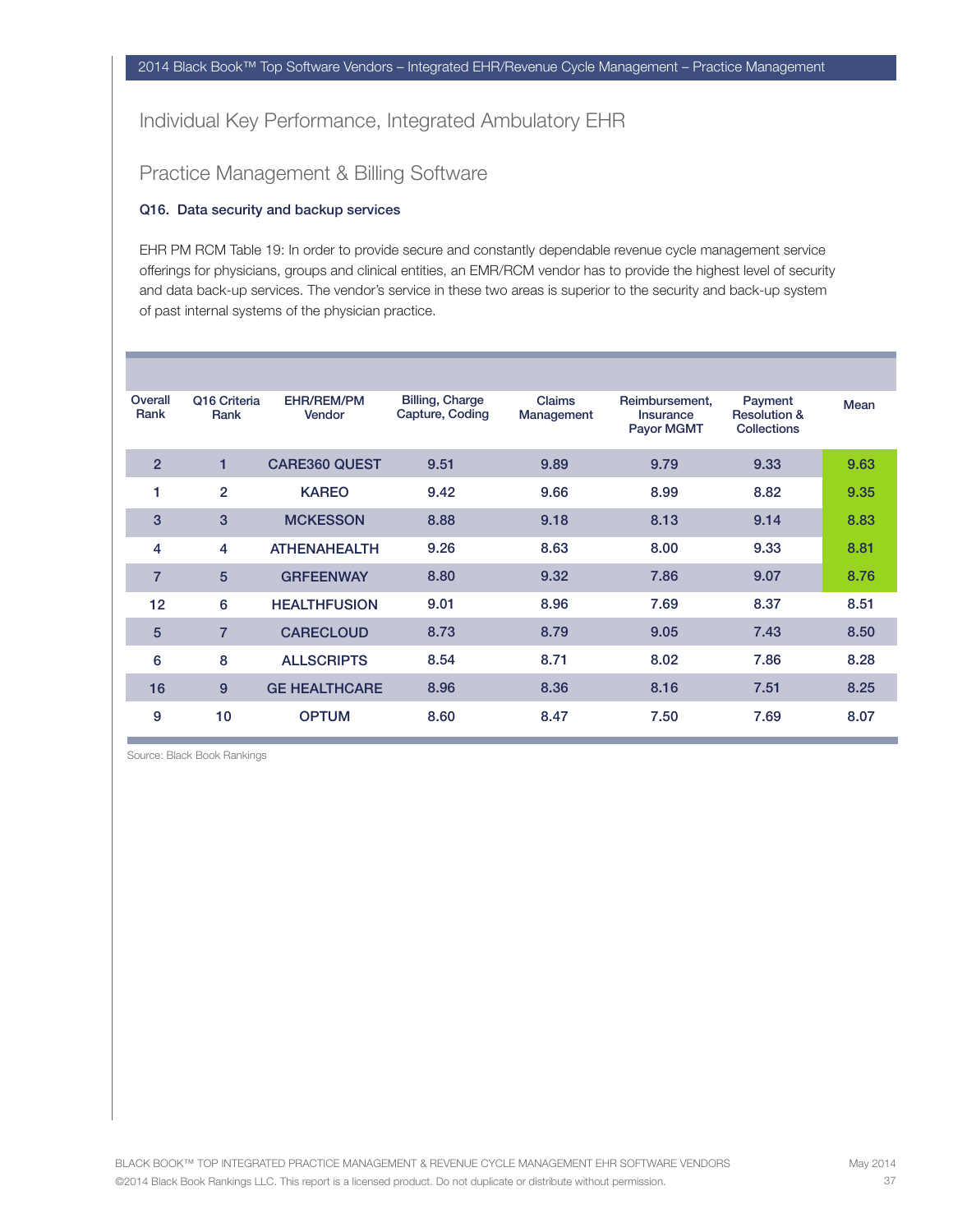## Practice Management & Billing Software

#### Q17. Support and customer care

EHR PM RCM Table 20: Account management provides an adequate amount of onsite administration and support to clients. There exists a formal account management program that meets client needs. Media and clients reference this vendor as an RCM services leader and top vendor correctly. Customer services and relationship satisfaction is manifested through significant flagship clients as well as smaller and newest customers similarly. Vendor provides appropriate number of accessible support and customer care personnel.

| Overall<br>Rank | Q17 Criteria<br>Rank | <b>EHR/REM/PM</b><br>Vendor | <b>Billing, Charge</b><br>Capture, Coding | <b>Claims</b><br>Management | Reimbursement,<br>Insurance<br>Payor MGMT | Payment<br><b>Resolution &amp;</b><br><b>Collections</b> | <b>Mean</b> |
|-----------------|----------------------|-----------------------------|-------------------------------------------|-----------------------------|-------------------------------------------|----------------------------------------------------------|-------------|
| 1               |                      | <b>KAREO</b>                | 9.94                                      | 9.51                        | 9.25                                      | 9.44                                                     | 9.54        |
| $\overline{2}$  | $\overline{2}$       | <b>CARE360 QUEST</b>        | 9.52                                      | 9.54                        | 9.67                                      | 9.11                                                     | 9.46        |
| 12              | 3                    | <b>HEALTHFUSION</b>         | 9.66                                      | 9.47                        | 9.10                                      | 8.92                                                     | 9.29        |
| 5               | 4                    | <b>CARECLOUD</b>            | 9.15                                      | 9.28                        | 9.03                                      | 9.03                                                     | 9.12        |
| 3               | 5                    | <b>MCKESSON</b>             | 8.84                                      | 8.76                        | 8.63                                      | 9.79                                                     | 9.01        |
| 9               | 6                    | <b>OPTUM</b>                | 8.89                                      | 9.37                        | 8.74                                      | 8.73                                                     | 8.93        |
| 8               | $\overline{7}$       | <b>CERNER</b>               | 8.72                                      | 9.15                        | 8.49                                      | 8.77                                                     | 8.79        |
| 10              | 8                    | <b>PRACTICE FUSION</b>      | 8.82                                      | 9.17                        | 8.31                                      | 8.67                                                     | 8.74        |
| 13              | 9                    | <b>OMNIMD</b>               | 9.07                                      | 9.10                        | 8.16                                      | 8.16                                                     | 8.62        |
| 5               | 10                   | <b>ALLSCRIPTS</b>           | 9.30                                      | 8.75                        | 7.92                                      | 7.63                                                     | 8.40        |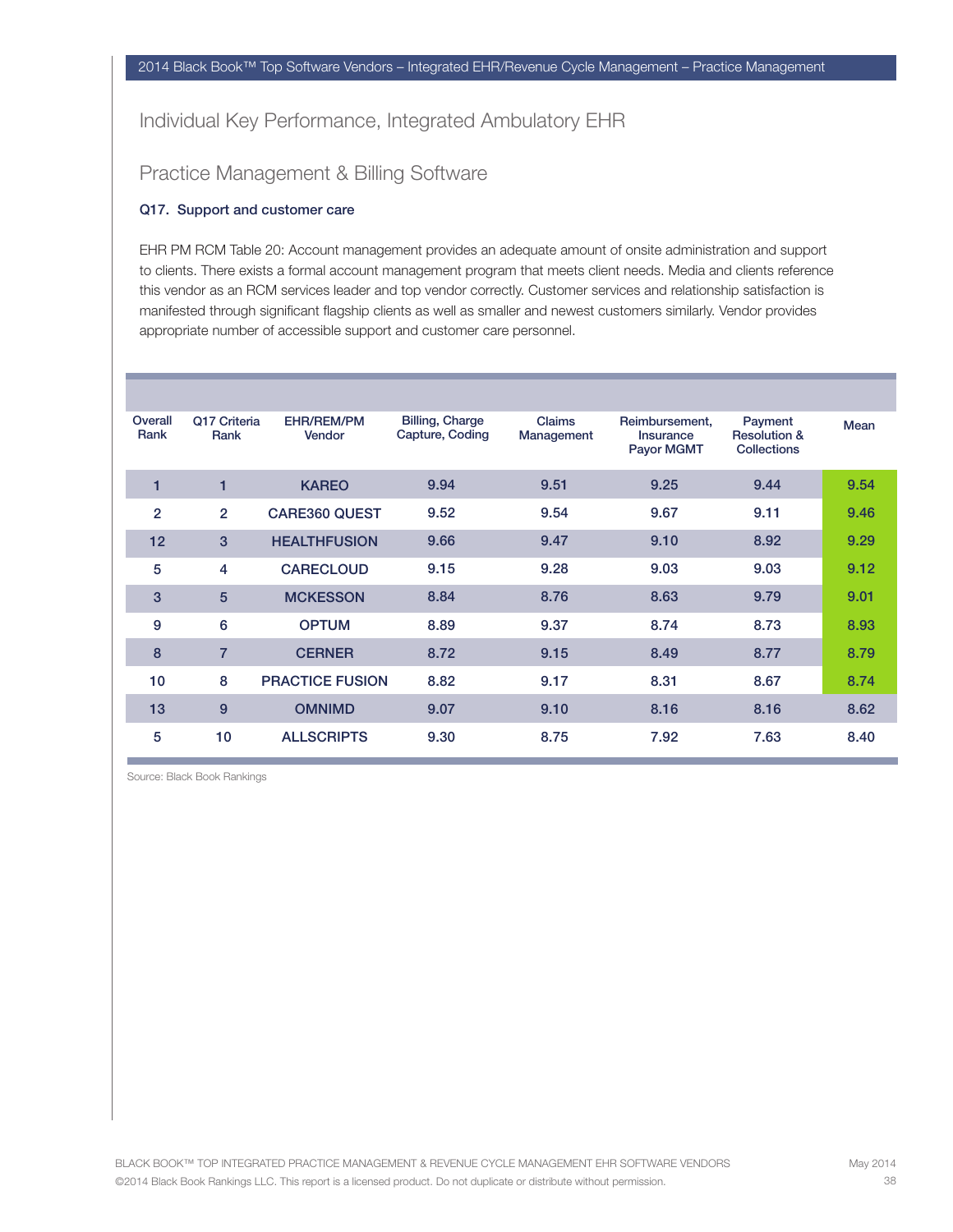## Practice Management & Billing Software

#### Q18. Best of breed technology and process improvement

EHR PM RCM Table 21: A seamless EHR/RCM/PM product management and related technology services are considered best of breed. Vendor technology elevates customers above competitors via interface capabilities, equipment, processes, deliverables, professional staff, leadership, quality assurance and innovative initiatives. RCM services are delivered above previous in-house billing and collection service levels. Technology is relevant to exchanging health information among providers, as well as sufficiently offering patient access.

| Overall<br>Rank | Q18 Criteria<br>Rank | EHR/REM/PM<br>Vendor | <b>Billing, Charge</b><br>Capture, Coding | <b>Claims</b><br>Management | Reimbursement,<br><b>Insurance</b><br><b>Payor MGMT</b> | Payment<br><b>Resolution &amp;</b><br><b>Collections</b> | Mean |
|-----------------|----------------------|----------------------|-------------------------------------------|-----------------------------|---------------------------------------------------------|----------------------------------------------------------|------|
| 1               | 1                    | <b>KAREO</b>         | 9.89                                      | 9.98                        | 9.40                                                    | 9.99                                                     | 9.81 |
| 2               | $\overline{2}$       | <b>CARE360 QUEST</b> | 9.37                                      | 9.44                        | 9.88                                                    | 9.80                                                     | 9.62 |
| $\overline{4}$  | 3                    | <b>ATHENAHEALTH</b>  | 9.09                                      | 8.81                        | 8.52                                                    | 9.36                                                     | 9.08 |
| 3               | 4                    | <b>MCKESSON</b>      | 8.73                                      | 9.32                        | 7.95                                                    | 9.71                                                     | 8.88 |
| 11              | 5                    | <b>E-MDS</b>         | 9.02                                      | 9.08                        | 8.31                                                    | 9.12                                                     | 8.82 |
| 7               | 6                    | <b>GREENWAY</b>      | 8.95                                      | 9.53                        | 7.80                                                    | 8.23                                                     | 8.78 |
| 8               | $\overline{7}$       | <b>CERNER</b>        | 8.70                                      | 8.78                        | 8.40                                                    | 8.61                                                     | 8.78 |
| 4               | 8                    | <b>CARECLOUD</b>     | 8.25                                      | 8.97                        | 8.24                                                    | 8.15                                                     | 8.70 |
| 5               | 9                    | <b>ALLSCRIPTS</b>    | 9.59                                      | 9.05                        | 7.72                                                    | 7.16                                                     | 8.48 |
| 9               | 10                   | <b>OPTUM</b>         | 7.73                                      | 8.62                        | 8.88                                                    | 7.51                                                     | 8.38 |